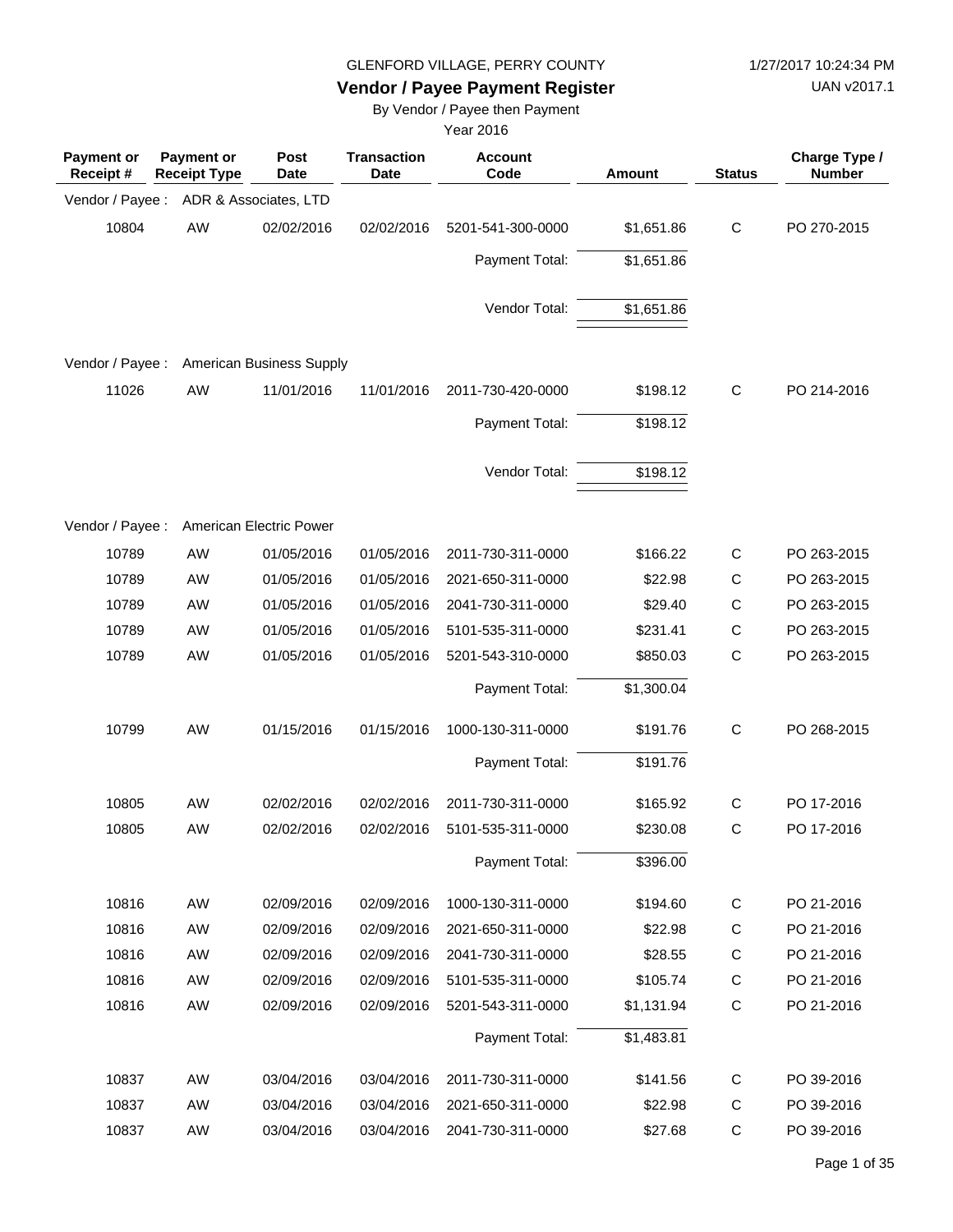**Vendor / Payee Payment Register**

UAN v2017.1

### By Vendor / Payee then Payment

| <b>Payment or</b><br>Receipt# | <b>Payment or</b><br><b>Receipt Type</b> | <b>Post</b><br><b>Date</b> | <b>Transaction</b><br>Date | <b>Account</b><br>Code | Amount     | <b>Status</b> | Charge Type /<br><b>Number</b> |
|-------------------------------|------------------------------------------|----------------------------|----------------------------|------------------------|------------|---------------|--------------------------------|
| Vendor / Payee :              |                                          | American Electric Power    |                            |                        |            |               |                                |
| 10837                         | <b>AW</b>                                | 03/04/2016                 | 03/04/2016                 | 5101-535-311-0000      | \$342.11   | $\mathsf{C}$  | PO 39-2016                     |
| 10837                         | AW                                       | 03/04/2016                 | 03/04/2016                 | 5201-543-311-0000      | \$947.65   | С             | PO 39-2016                     |
|                               |                                          |                            |                            | Payment Total:         | \$1,481.98 |               |                                |
| 10843                         | AW                                       | 03/18/2016                 | 03/18/2016                 | 1000-130-311-0000      | \$180.03   | $\mathsf{C}$  | PO 45-2016                     |
|                               |                                          |                            |                            | Payment Total:         | \$180.03   |               |                                |
| 10849                         | <b>AW</b>                                | 04/05/2016                 | 04/05/2016                 | 2011-730-311-0000      | \$121.47   | $\mathsf{C}$  | PO 58-2016                     |
| 10849                         | <b>AW</b>                                | 04/05/2016                 | 04/05/2016                 | 2021-650-311-0000      | \$23.09    | $\mathsf C$   | PO 58-2016                     |
| 10849                         | <b>AW</b>                                | 04/05/2016                 | 04/05/2016                 | 2041-730-311-0000      | \$27.26    | $\mathsf C$   | PO 58-2016                     |
| 10849                         | AW                                       | 04/05/2016                 | 04/05/2016                 | 5101-535-311-0000      | \$263.49   | C             | PO 58-2016                     |
| 10849                         | AW                                       | 04/05/2016                 | 04/05/2016                 | 5201-543-311-0000      | \$0.03     | $\mathsf C$   | PO 67-2016                     |
| 10849                         | AW                                       | 04/05/2016                 | 04/05/2016                 | 5201-543-311-0000      | \$839.31   | $\mathsf C$   | PO 58-2016                     |
|                               |                                          |                            |                            |                        |            |               |                                |
|                               |                                          |                            |                            | Payment Total:         | \$1,274.65 |               |                                |
| 10875                         | AW                                       | 04/22/2016                 | 04/22/2016                 | 1000-130-311-0000      | \$181.08   | $\mathsf{C}$  | PO 68-2016                     |
|                               |                                          |                            |                            | Payment Total:         | \$181.08   |               |                                |
| 10884                         | <b>AW</b>                                | 05/03/2016                 | 05/03/2016                 | 2011-730-311-0000      | \$109.83   | $\mathsf{C}$  | PO 80-2016                     |
| 10884                         | <b>AW</b>                                | 05/03/2016                 | 05/03/2016                 | 2021-650-311-0000      | \$23.19    | C             | PO 80-2016                     |
| 10884                         | <b>AW</b>                                | 05/03/2016                 | 05/03/2016                 | 2041-730-311-0000      | \$35.48    | $\mathsf C$   | PO 80-2016                     |
| 10884                         | AW                                       | 05/03/2016                 | 05/03/2016                 | 5101-535-311-0000      | \$212.91   | $\mathsf C$   | PO 80-2016                     |
| 10884                         | AW                                       | 05/03/2016                 | 05/03/2016                 | 5201-543-311-0000      | \$1,030.53 | C             | PO 80-2016                     |
|                               |                                          |                            |                            | Payment Total:         | \$1,411.94 |               |                                |
| 10899                         | AW                                       | 05/13/2016                 | 05/13/2016                 | 1000-130-311-0000      | \$173.94   | C             | PO 94-2016                     |
|                               |                                          |                            |                            | Payment Total:         | \$173.94   |               |                                |
|                               |                                          |                            |                            |                        |            |               |                                |
| 10905                         | AW                                       | 06/07/2016                 | 06/07/2016                 | 1000-130-311-0000      | \$163.51   | C             | PO 109-2016                    |
| 10905                         | AW                                       | 06/07/2016                 | 06/07/2016                 | 2011-730-311-0000      | \$80.26    | C             | PO 102-2016                    |
| 10905                         | AW                                       | 06/07/2016                 | 06/07/2016                 | 2021-650-311-0000      | \$23.10    | $\mathsf C$   | PO 102-2016                    |
| 10905                         | AW                                       | 06/07/2016                 | 06/07/2016                 | 2041-730-311-0000      | \$36.10    | $\mathsf C$   | PO 102-2016                    |
| 10905                         | AW                                       | 06/07/2016                 | 06/07/2016                 | 5101-535-311-0000      | \$176.71   | C             | PO 102-2016                    |
| 10905                         | AW                                       | 06/07/2016                 | 06/07/2016                 | 5201-543-311-0000      | \$947.33   | $\mathsf C$   | PO 102-2016                    |
|                               |                                          |                            |                            | Payment Total:         | \$1,427.01 |               |                                |
| 10924                         | AW                                       | 07/01/2016                 | 07/01/2016                 | 2011-730-311-0000      | \$80.71    | C             | PO 126-2016                    |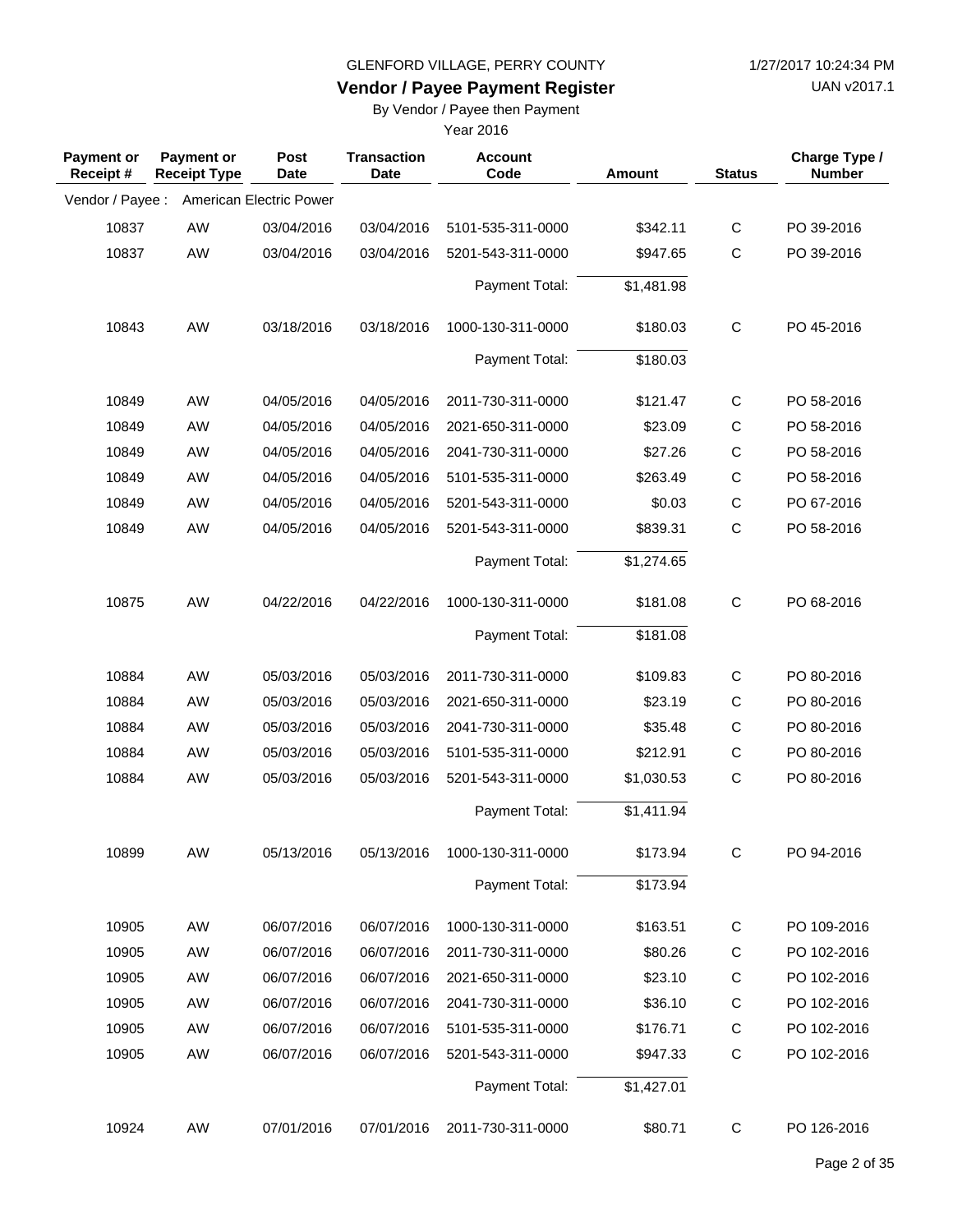# UAN v2017.1

#### **Vendor / Payee Payment Register** By Vendor / Payee then Payment

| <b>Payment or</b><br>Receipt# | Payment or<br><b>Receipt Type</b> | Post<br><b>Date</b>     | <b>Transaction</b><br><b>Date</b> | <b>Account</b><br>Code | <b>Amount</b> | <b>Status</b> | Charge Type /<br><b>Number</b> |
|-------------------------------|-----------------------------------|-------------------------|-----------------------------------|------------------------|---------------|---------------|--------------------------------|
| Vendor / Payee :              |                                   | American Electric Power |                                   |                        |               |               |                                |
| 10924                         | AW                                | 07/01/2016              | 07/01/2016                        | 2021-650-311-0000      | \$22.93       | $\mathsf C$   | PO 126-2016                    |
| 10924                         | AW                                | 07/01/2016              | 07/01/2016                        | 2041-730-311-0000      | \$48.03       | C             | PO 126-2016                    |
| 10924                         | AW                                | 07/01/2016              | 07/01/2016                        | 5101-535-311-0000      | \$162.25      | $\mathsf C$   | PO 126-2016                    |
| 10924                         | AW                                | 07/01/2016              | 07/01/2016                        | 5201-543-311-0000      | \$1,056.06    | $\mathsf C$   | PO 126-2016                    |
|                               |                                   |                         |                                   | Payment Total:         | \$1,369.98    |               |                                |
| 10942                         | AW                                | 07/15/2016              | 07/15/2016                        | 1000-130-311-0000      | \$161.05      | $\mathsf{C}$  | PO 135-2016                    |
|                               |                                   |                         |                                   | Payment Total:         | \$161.05      |               |                                |
| 10954                         | AW                                | 08/02/2016              | 08/02/2016                        | 2011-730-311-0000      | \$62.88       | $\mathsf C$   | PO 153-2016                    |
| 10954                         | AW                                | 08/02/2016              | 08/02/2016                        | 2021-650-311-0000      | \$22.93       | C             | PO 153-2016                    |
| 10954                         | <b>AW</b>                         | 08/02/2016              | 08/02/2016                        | 2041-730-311-0000      | \$41.09       | $\mathsf C$   | PO 153-2016                    |
| 10954                         | AW                                | 08/02/2016              | 08/02/2016                        | 5101-535-311-0000      | \$160.80      | $\mathsf{C}$  | PO 153-2016                    |
| 10954                         | AW                                | 08/02/2016              | 08/02/2016                        | 5201-543-311-0000      | \$990.57      | $\mathsf{C}$  | PO 153-2016                    |
|                               |                                   |                         |                                   | Payment Total:         | \$1,278.27    |               |                                |
| 10969                         | AW                                | 08/12/2016              | 08/12/2016                        | 1000-130-311-0000      | \$171.55      | $\mathsf{C}$  | PO 161-2016                    |
|                               |                                   |                         |                                   | Payment Total:         | \$171.55      |               |                                |
| 10974                         | AW                                | 09/06/2016              | 09/06/2016                        | 1000-130-311-0000      | \$179.20      | $\mathsf{C}$  | PO 177-2016                    |
| 10974                         | <b>AW</b>                         | 09/06/2016              | 09/06/2016                        | 2011-730-311-0000      | \$117.39      | C             | PO 168-2016                    |
| 10974                         | AW                                | 09/06/2016              | 09/06/2016                        | 2021-650-311-0000      | \$23.15       | $\mathsf C$   | PO 168-2016                    |
| 10974                         | AW                                | 09/06/2016              | 09/06/2016                        | 2041-730-311-0000      | \$48.18       | $\mathsf C$   | PO 168-2016                    |
| 10974                         | AW                                | 09/06/2016              | 09/06/2016                        | 5101-535-311-0000      | \$167.63      | $\mathsf C$   | PO 168-2016                    |
| 10974                         | AW                                | 09/06/2016              | 09/06/2016                        | 5201-543-311-0000      | \$984.93      | $\mathsf C$   | PO 168-2016                    |
|                               |                                   |                         |                                   | Payment Total:         | \$1,520.48    |               |                                |
| 10995                         | AW                                | 10/04/2016              | 10/04/2016                        | 2011-730-311-0000      | \$71.38       | $\mathsf C$   | PO 191-2016                    |
| 10995                         | AW                                | 10/04/2016              | 10/04/2016                        | 2021-650-311-0000      | \$23.39       | $\mathsf C$   | PO 191-2016                    |
| 10995                         | AW                                | 10/04/2016              | 10/04/2016                        | 2041-730-311-0000      | \$42.59       | $\mathsf C$   | PO 191-2016                    |
| 10995                         | AW                                | 10/04/2016              | 10/04/2016                        | 5101-535-311-0000      | \$169.55      | C             | PO 191-2016                    |
| 10995                         | AW                                | 10/04/2016              | 10/04/2016                        | 5201-543-311-0000      | \$1,076.54    | $\mathsf C$   | PO 191-2016                    |
|                               |                                   |                         |                                   | Payment Total:         | \$1,383.45    |               |                                |
| 11019                         | AW                                | 10/14/2016              | 10/14/2016                        | 1000-130-311-0000      | \$184.66      | $\mathsf C$   | PO 206-2016                    |
|                               |                                   |                         |                                   | Payment Total:         | \$184.66      |               |                                |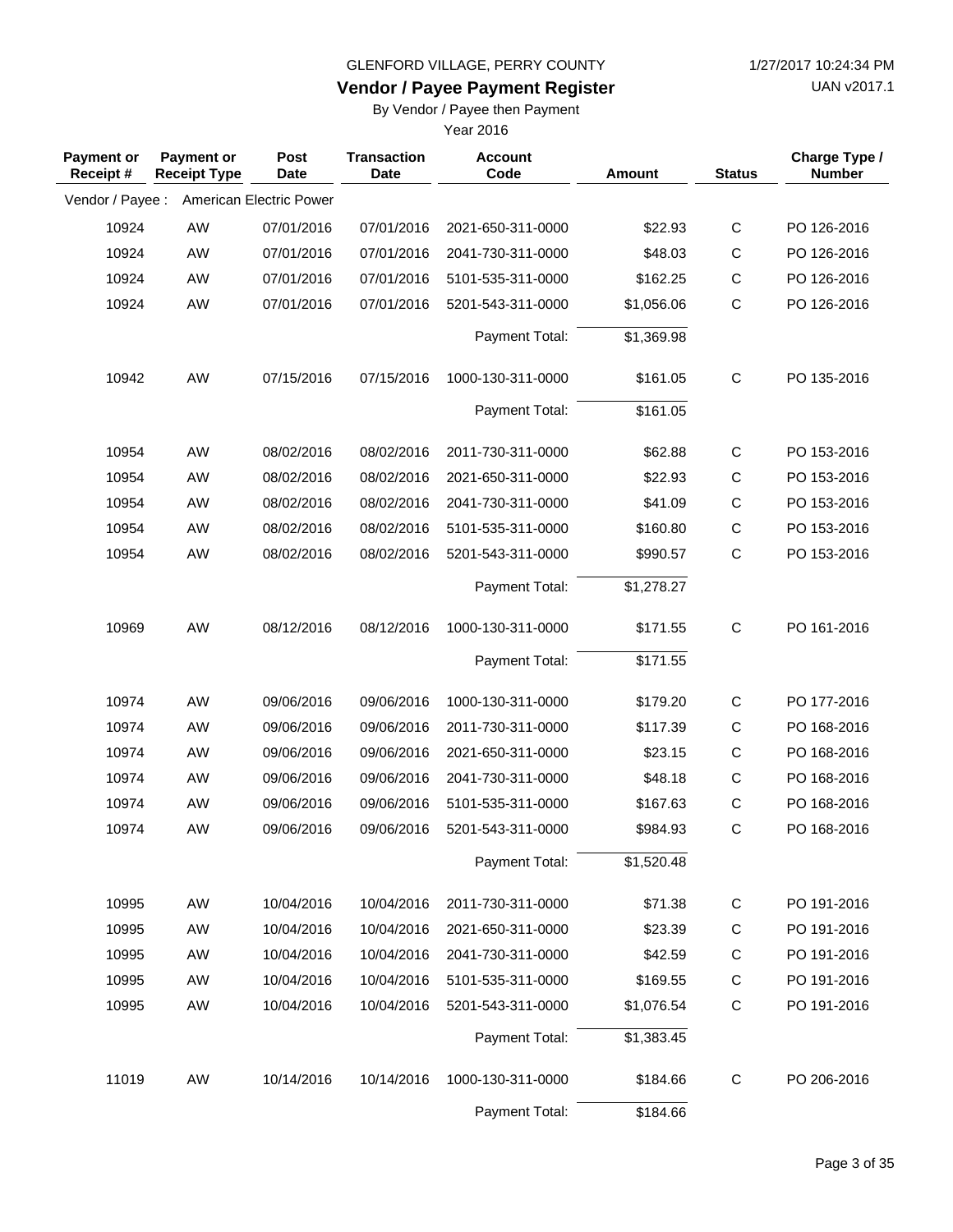**Vendor / Payee Payment Register**

UAN v2017.1

### By Vendor / Payee then Payment

| <b>Payment or</b><br>Receipt# | Payment or<br><b>Receipt Type</b> | Post<br><b>Date</b>     | <b>Transaction</b><br><b>Date</b> | <b>Account</b><br>Code | Amount      | <b>Status</b> | Charge Type /<br><b>Number</b> |
|-------------------------------|-----------------------------------|-------------------------|-----------------------------------|------------------------|-------------|---------------|--------------------------------|
| Vendor / Payee :              |                                   | American Electric Power |                                   |                        |             |               |                                |
| 11024                         | AW                                | 11/01/2016              | 11/01/2016                        | 2011-730-311-0000      | \$61.74     | $\mathsf C$   | PO 217-2016                    |
| 11024                         | AW                                | 11/01/2016              | 11/01/2016                        | 2021-650-311-0000      | \$23.63     | C             | PO 217-2016                    |
| 11024                         | AW                                | 11/01/2016              | 11/01/2016                        | 2041-730-311-0000      | \$40.30     | $\mathsf C$   | PO 217-2016                    |
| 11024                         | AW                                | 11/01/2016              | 11/01/2016                        | 5101-535-311-0000      | \$173.81    | $\mathsf C$   | PO 217-2016                    |
| 11024                         | AW                                | 11/01/2016              | 11/01/2016                        | 5201-543-311-0000      | \$1,194.47  | $\mathsf C$   | PO 217-2016                    |
|                               |                                   |                         |                                   | Payment Total:         | \$1,493.95  |               |                                |
| 11037                         | AW                                | 11/18/2016              | 11/18/2016                        | 1000-130-311-0000      | \$195.39    | $\mathsf{C}$  | PO 222-2016                    |
|                               |                                   |                         |                                   | Payment Total:         | \$195.39    |               |                                |
| 11046                         | AW                                | 12/06/2016              | 12/06/2016                        | 1000-130-311-0000      | \$195.66    | $\mathsf{C}$  | PO 242-2016                    |
| 11046                         | AW                                | 12/06/2016              | 12/06/2016                        | 2011-730-311-0000      | \$80.39     | C             | PO 233-2016                    |
| 11046                         | AW                                | 12/06/2016              | 12/06/2016                        | 2021-650-311-0000      | \$23.63     | $\mathsf C$   | PO 233-2016                    |
| 11046                         | AW                                | 12/06/2016              | 12/06/2016                        | 2041-730-311-0000      | \$37.16     | $\mathsf C$   | PO 233-2016                    |
| 11046                         | AW                                | 12/06/2016              | 12/06/2016                        | 5101-535-311-0000      | \$28.11     | $\mathsf C$   | PO 233-2016                    |
| 11046                         | AW                                | 12/06/2016              | 12/06/2016                        | 5201-543-311-0000      | \$1,002.84  | $\mathsf{C}$  | PO 233-2016                    |
|                               |                                   |                         |                                   | Payment Total:         | \$1,367.79  |               |                                |
|                               |                                   |                         |                                   | Vendor Total:          | \$18,628.81 |               |                                |
| Vendor / Payee :              |                                   | APG Media of Ohio LLC   |                                   |                        |             |               |                                |
| 10844                         | AW                                | 03/18/2016              | 03/18/2016                        | 1000-725-391-0000      | \$33.80     | $\mathsf{C}$  | PO 44-2016                     |
|                               |                                   |                         |                                   | Payment Total:         | \$33.80     |               |                                |
| 11038                         | AW                                | 11/18/2016              | 11/18/2016                        | 1000-790-300-0000      | \$218.00    | C             | PO 224-2016                    |
| 11038                         | AW                                | 11/18/2016              | 11/18/2016                        | 2011-620-300-0000      | \$103.60    | C             | PO 224-2016                    |
|                               |                                   |                         |                                   | Payment Total:         | \$321.60    |               |                                |
| 11047                         | AW                                | 12/06/2016              | 12/06/2016                        | 1000-790-300-0000      | \$216.00    | C             | PO 224-2016                    |
| 11047                         | AW                                | 12/06/2016              | 12/06/2016                        | 2011-620-300-0000      | \$102.60    | $\mathsf C$   | PO 224-2016                    |
|                               |                                   |                         |                                   | Payment Total:         | \$318.60    |               |                                |
|                               |                                   |                         |                                   | Vendor Total:          | \$674.00    |               |                                |
| Vendor / Payee :              | AT & T                            |                         |                                   |                        |             |               |                                |
| 10790                         | AW                                | 01/05/2016              | 01/05/2016                        | 5101-532-321-0000      | \$107.68    | $\mathsf{C}$  | PO 258-2015                    |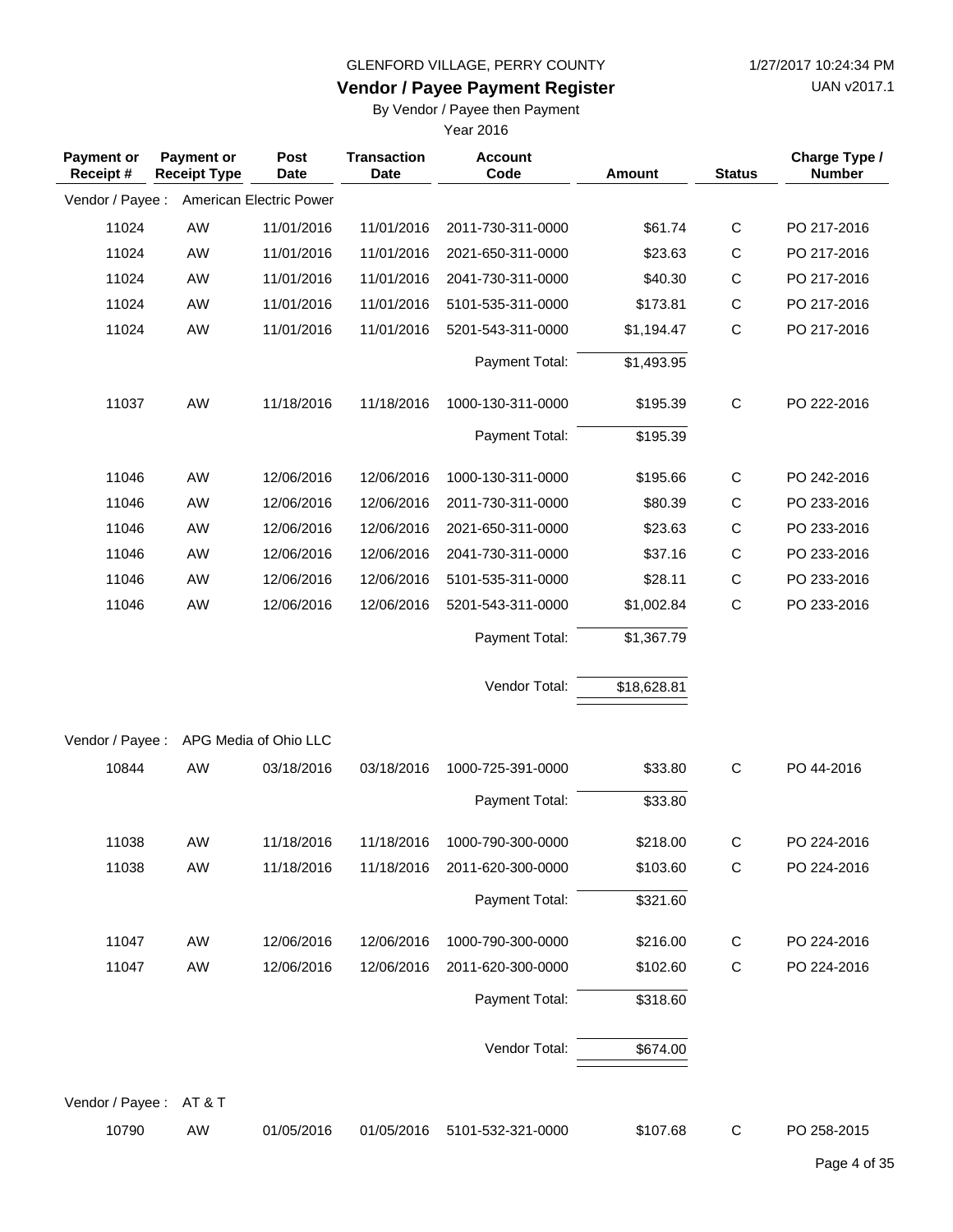UAN v2017.1

# **Vendor / Payee Payment Register**

By Vendor / Payee then Payment

| <b>Payment or</b><br>Receipt # | Payment or<br><b>Receipt Type</b> | Post<br><b>Date</b> | <b>Transaction</b><br><b>Date</b> | <b>Account</b><br>Code | Amount   | <b>Status</b> | Charge Type /<br><b>Number</b> |
|--------------------------------|-----------------------------------|---------------------|-----------------------------------|------------------------|----------|---------------|--------------------------------|
| Vendor / Payee: AT&T           |                                   |                     |                                   |                        |          |               |                                |
| 10790                          | AW                                | 01/05/2016          | 01/05/2016                        | 5201-542-321-0000      | \$1.88   | $\mathsf C$   | PO 266-2015                    |
| 10790                          | AW                                | 01/05/2016          | 01/05/2016                        | 5201-543-320-0000      | \$64.35  | $\mathsf{C}$  | PO 258-2015                    |
|                                |                                   |                     |                                   | Payment Total:         | \$173.91 |               |                                |
| 10800                          | AW                                | 01/15/2016          | 01/15/2016                        | 5201-542-321-0000      | \$141.81 | $\mathsf C$   | PO 6-2016                      |
|                                |                                   |                     |                                   | Payment Total:         | \$141.81 |               |                                |
| 10806                          | AW                                | 02/02/2016          | 02/02/2016                        | 5101-532-321-0000      | \$108.14 | $\mathbf C$   | PO 11-2016                     |
| 10806                          | AW                                | 02/02/2016          | 02/02/2016                        | 5201-542-321-0000      | \$64.35  | $\mathsf C$   | PO 11-2016                     |
|                                |                                   |                     |                                   | Payment Total:         | \$172.49 |               |                                |
| 10822                          | AW                                | 02/19/2016          | 02/19/2016                        | 5201-542-321-0000      | \$166.43 | $\mathsf C$   | PO 24-2016                     |
|                                |                                   |                     |                                   | Payment Total:         | \$166.43 |               |                                |
| 10826                          | AW                                | 03/01/2016          | 03/01/2016                        | 5101-532-321-0000      | \$108.14 | $\mathsf{C}$  | PO 33-2016                     |
| 10826                          | AW                                | 03/01/2016          | 03/01/2016                        | 5201-542-321-0000      | \$64.35  | $\mathsf C$   | PO 33-2016                     |
|                                |                                   |                     |                                   | Payment Total:         | \$172.49 |               |                                |
| 10845                          | AW                                | 03/18/2016          | 03/18/2016                        | 5201-542-321-0000      | \$280.30 | $\mathsf{C}$  | PO 46-2016                     |
|                                |                                   |                     |                                   | Payment Total:         | \$280.30 |               |                                |
| 10850                          | AW                                | 04/05/2016          | 04/05/2016                        | 5201-542-321-0000      | \$53.32  | $\mathsf{C}$  | PO 54-2016                     |
|                                |                                   |                     |                                   | Payment Total:         | \$53.32  |               |                                |
| 10876                          | AW                                | 04/22/2016          | 04/22/2016                        | 5201-542-321-0000      | \$159.39 | C             | PO 72-2016                     |
|                                |                                   |                     |                                   | Payment Total:         | \$159.39 |               |                                |
| 10885                          | AW                                | 05/03/2016          | 05/03/2016                        | 5101-532-321-0000      | \$97.02  | $\mathsf C$   | PO 79-2016                     |
| 10885                          | AW                                | 05/03/2016          | 05/03/2016                        | 5201-542-321-0000      | \$85.04  | $\mathsf C$   | PO 79-2016                     |
|                                |                                   |                     |                                   | Payment Total:         | \$182.06 |               |                                |
| 10900                          | AW                                | 05/13/2016          | 05/13/2016                        | 5201-542-321-0000      | \$159.37 | $\mathsf C$   | PO 95-2016                     |
|                                |                                   |                     |                                   | Payment Total:         | \$159.37 |               |                                |
| 10904                          | AW                                | 06/07/2016          | 06/07/2016                        | 5101-532-321-0000      | \$108.05 | C             | PO 101-2016                    |
| 10904                          | AW                                | 06/07/2016          | 06/07/2016                        | 5201-542-321-0000      | \$64.35  | $\mathbf C$   | PO 101-2016                    |
|                                |                                   |                     |                                   | Payment Total:         | \$172.40 |               |                                |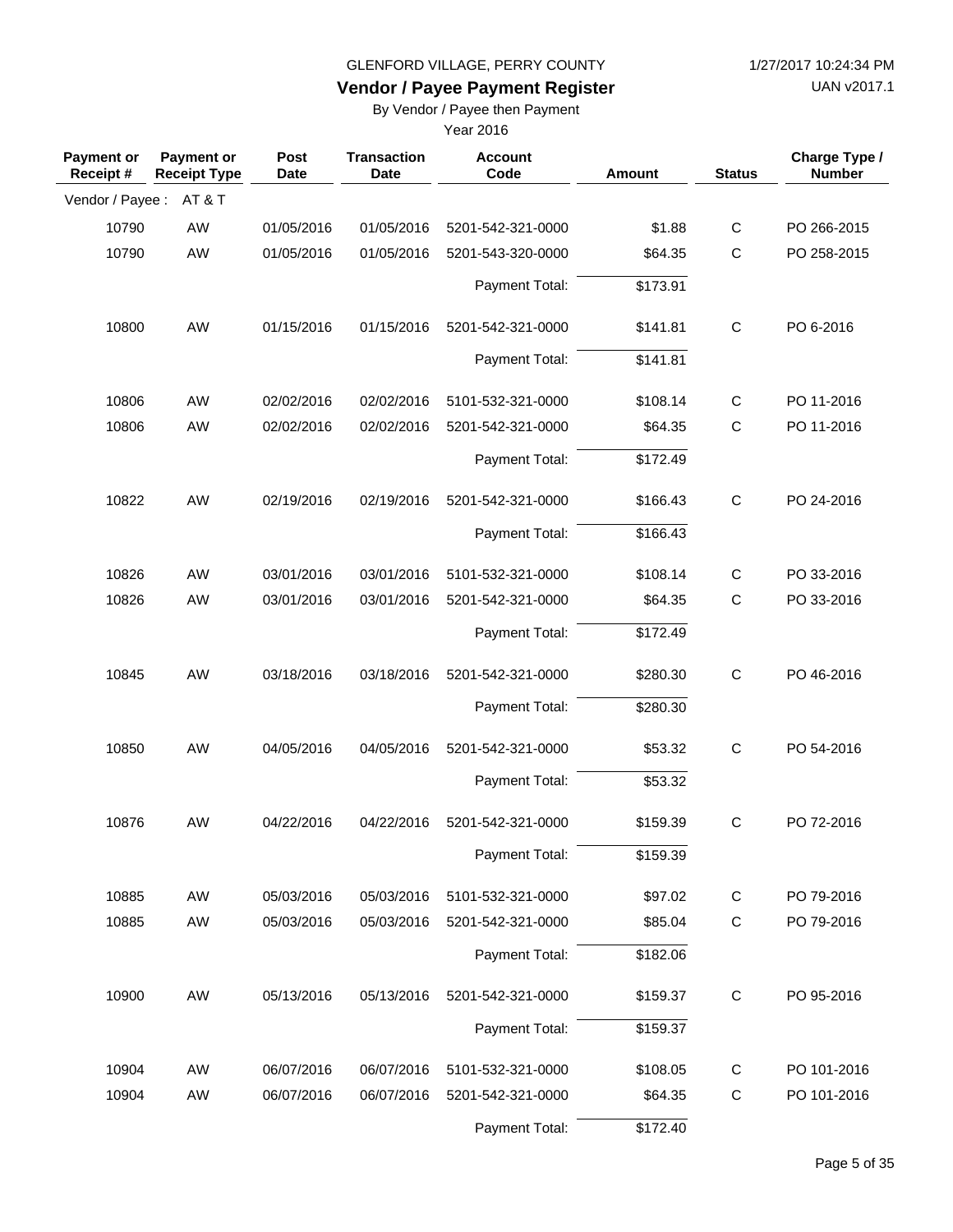UAN v2017.1

# **Vendor / Payee Payment Register**

By Vendor / Payee then Payment

| <b>Payment or</b><br>Receipt# | <b>Payment or</b><br><b>Receipt Type</b> | Post<br><b>Date</b> | <b>Transaction</b><br><b>Date</b> | <b>Account</b><br>Code | Amount   | <b>Status</b> | Charge Type /<br><b>Number</b> |
|-------------------------------|------------------------------------------|---------------------|-----------------------------------|------------------------|----------|---------------|--------------------------------|
| 10921                         | AW                                       | 06/21/2016          | 06/21/2016                        | 5201-542-321-0000      | \$159.37 | $\mathsf C$   | PO 121-2016                    |
|                               |                                          |                     |                                   | Payment Total:         | \$159.37 |               |                                |
| 10925                         | <b>AW</b>                                | 07/01/2016          | 07/01/2016                        | 5101-532-321-0000      | \$108.05 | C             | PO 125-2016                    |
| 10925                         | AW                                       | 07/01/2016          | 07/01/2016                        | 5201-542-321-0000      | \$64.35  | $\mathsf{C}$  | PO 125-2016                    |
|                               |                                          |                     |                                   | Payment Total:         | \$172.40 |               |                                |
| 10943                         | AW                                       | 07/15/2016          | 07/15/2016                        | 5201-542-321-0000      | \$408.14 | $\mathsf C$   | PO 143-2016                    |
|                               |                                          |                     |                                   | Payment Total:         | \$408.14 |               |                                |
| 10955                         | AW                                       | 08/02/2016          | 08/02/2016                        | 5101-532-321-0000      | \$108.35 | $\mathsf C$   | PO 152-2016                    |
| 10955                         | AW                                       | 08/02/2016          | 08/02/2016                        | 5201-542-321-0000      | \$106.16 | $\mathsf{C}$  | PO 152-2016                    |
|                               |                                          |                     |                                   | Payment Total:         | \$214.51 |               |                                |
| 10968                         | AW                                       | 08/12/2016          | 08/12/2016                        | 5201-542-321-0000      | \$110.84 | $\mathsf C$   | PO 160-2016                    |
|                               |                                          |                     |                                   | Payment Total:         | \$110.84 |               |                                |
| 10973                         | AW                                       | 09/06/2016          | 09/06/2016                        | 5101-532-321-0000      | \$108.05 | C             | PO 167-2016                    |
| 10973                         | AW                                       | 09/06/2016          | 09/06/2016                        | 5201-542-321-0000      | \$34.61  | C             | PO 169-2016                    |
| 10973                         | AW                                       | 09/06/2016          | 09/06/2016                        | 5201-543-320-0000      | \$64.35  | $\mathsf{C}$  | PO 167-2016                    |
|                               |                                          |                     |                                   | Payment Total:         | \$207.01 |               |                                |
| 10988                         | AW                                       | 09/21/2016          | 09/21/2016                        | 5201-542-321-0000      | \$116.69 | $\mathsf{C}$  | PO 184-2016                    |
|                               |                                          |                     |                                   | Payment Total:         | \$116.69 |               |                                |
| 10996                         | AW                                       | 10/04/2016          | 10/04/2016                        | 5101-532-321-0000      | \$117.38 | $\mathsf{C}$  | PO 193-2016                    |
| 10996                         | AW                                       | 10/04/2016          | 10/04/2016                        | 5201-542-321-0000      | \$34.61  | C             | PO 193-2016                    |
| 10996                         | AW                                       | 10/04/2016          | 10/04/2016                        | 5201-543-320-0000      | \$74.01  | $\mathsf C$   | PO 193-2016                    |
|                               |                                          |                     |                                   | Payment Total:         | \$226.00 |               |                                |
| 11020                         | AW                                       | 10/14/2016          | 10/14/2016                        | 5201-542-321-0000      | \$125.05 | C             | PO 211-2016                    |
|                               |                                          |                     |                                   | Payment Total:         | \$125.05 |               |                                |
| 11025                         | AW                                       | 11/01/2016          | 11/01/2016                        | 5101-532-321-0000      | \$107.90 | $\mathsf{C}$  | PO 216-2016                    |
| 11025                         | AW                                       | 11/01/2016          | 11/01/2016                        | 5201-542-321-0000      | \$98.96  | $\mathsf C$   | PO 216-2016                    |
|                               |                                          |                     |                                   | Payment Total:         | \$206.86 |               |                                |
| 11039                         | AW                                       | 11/18/2016          | 11/18/2016                        | 5201-542-321-0000      | \$125.03 | $\mathsf{C}$  | PO 227-2016                    |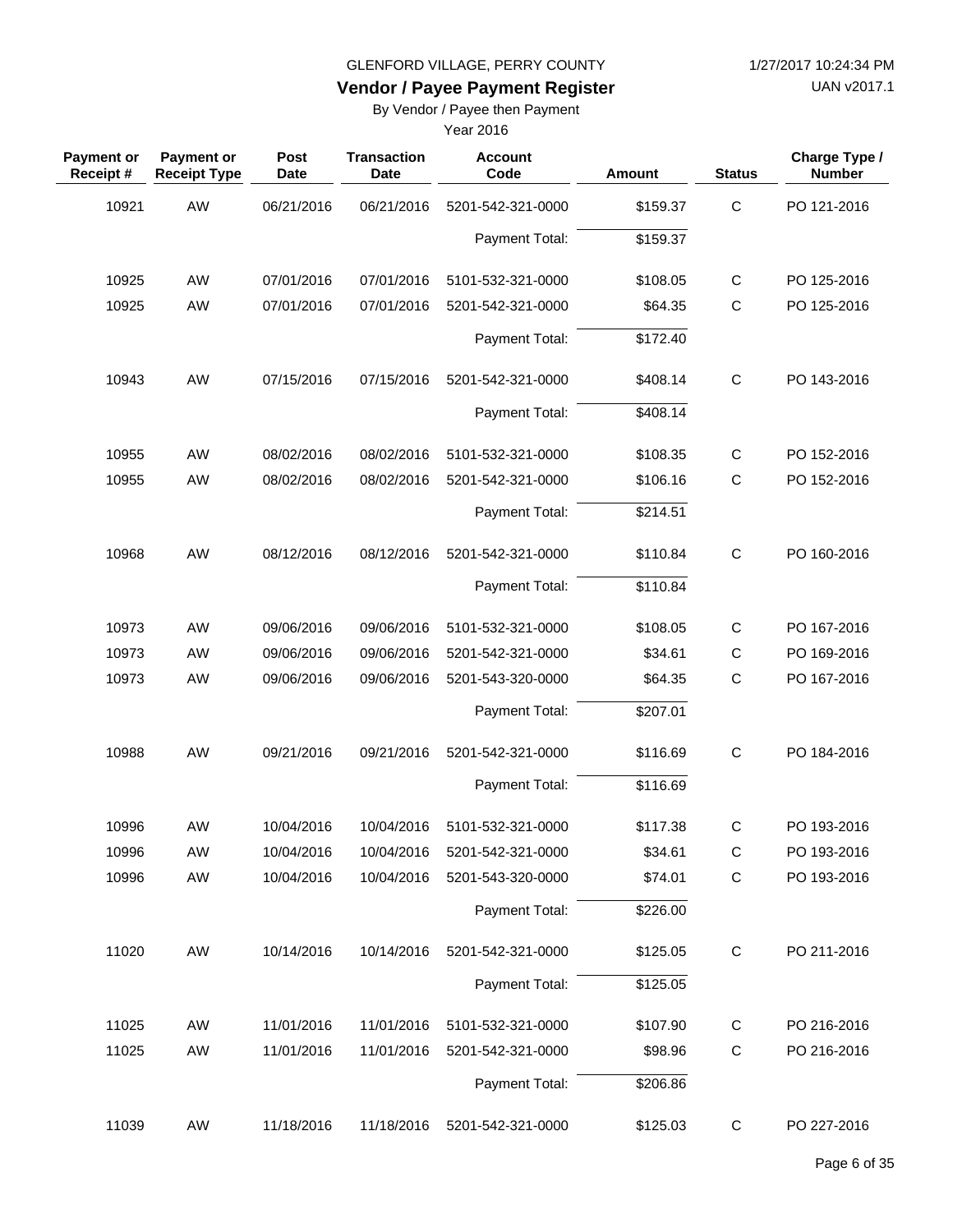UAN v2017.1

# **Vendor / Payee Payment Register**

By Vendor / Payee then Payment

| <b>Payment or</b><br>Receipt# | Payment or<br><b>Receipt Type</b> | <b>Post</b><br><b>Date</b> | <b>Transaction</b><br><b>Date</b> | <b>Account</b><br>Code | Amount     | <b>Status</b> | Charge Type /<br><b>Number</b> |
|-------------------------------|-----------------------------------|----------------------------|-----------------------------------|------------------------|------------|---------------|--------------------------------|
|                               |                                   |                            |                                   | Payment Total:         | \$125.03   |               |                                |
| 11048                         | AW                                | 12/06/2016                 | 12/06/2016                        | 5101-532-321-0000      | \$107.90   | $\mathsf{C}$  | PO 235-2016                    |
| 11048                         | AW                                | 12/06/2016                 | 12/06/2016                        | 5201-542-321-0000      | \$98.96    | $\mathsf{C}$  | PO 235-2016                    |
|                               |                                   |                            |                                   | Payment Total:         | \$206.86   |               |                                |
| 11063                         | AW                                | 12/16/2016                 | 12/16/2016                        | 5201-542-321-0000      | \$125.03   | $\mathsf C$   | PO 248-2016                    |
|                               |                                   |                            |                                   | Payment Total:         | \$125.03   |               |                                |
|                               |                                   |                            |                                   | Vendor Total:          | \$4,237.76 |               |                                |
| Vendor / Payee :              | <b>Bob Henry</b>                  |                            |                                   |                        |            |               |                                |
| 10889                         | AW                                | 05/03/2016                 | 05/03/2016                        | 2011-730-300-0000      | \$1,107.34 | $\mathsf{C}$  | PO 84-2016                     |
| 10889                         | AW                                | 05/03/2016                 | 05/03/2016                        | 5101-531-300-0000      | \$1,107.33 | $\mathsf{C}$  | PO 84-2016                     |
| 10889                         | AW                                | 05/03/2016                 | 05/03/2016                        | 5101-532-300-0000      | \$1,107.33 | $\mathsf{C}$  | PO 84-2016                     |
|                               |                                   |                            |                                   | Payment Total:         | \$3,322.00 |               |                                |
|                               |                                   |                            |                                   | Vendor Total:          | \$3,322.00 |               |                                |
| Vendor / Payee :              | <b>Brandon Fox</b>                |                            |                                   |                        |            |               |                                |
| 10792                         | AW                                | 01/05/2016                 | 01/05/2016                        | 5101-531-300-0000      | \$600.00   | $\mathsf{C}$  | PO 3-2016                      |
|                               |                                   |                            |                                   | Payment Total:         | \$600.00   |               |                                |
| 10808                         | AW                                | 02/02/2016                 | 02/02/2016                        | 5101-531-300-0000      | \$600.00   | $\mathsf{C}$  | PO 14-2016                     |
| 10808                         | AW                                | 02/02/2016                 | 02/02/2016                        | 5101-535-400-0000      | \$82.77    | $\mathsf{C}$  | PO 7-2016                      |
|                               |                                   |                            |                                   | Payment Total:         | \$682.77   |               |                                |
| 10828                         | AW                                | 03/01/2016                 | 03/01/2016                        | 5101-531-300-0000      | \$600.00   | $\mathsf C$   | PO 35-2016                     |
|                               |                                   |                            |                                   | Payment Total:         | \$600.00   |               |                                |
| 10852                         | AW                                | 04/05/2016                 | 04/05/2016                        | 5101-531-300-0000      | \$600.00   | $\mathsf C$   | PO 63-2016                     |
|                               |                                   |                            |                                   | Payment Total:         | \$600.00   |               |                                |
| 10887                         | AW                                | 05/03/2016                 | 05/03/2016                        | 5101-531-300-0000      | \$600.00   | $\mathsf C$   | PO 83-2016                     |
|                               |                                   |                            |                                   | Payment Total:         | \$600.00   |               |                                |
| 10909                         | AW                                | 06/07/2016                 | 06/07/2016                        | 5101-531-300-0000      | \$600.00   | C             | PO 113-2016                    |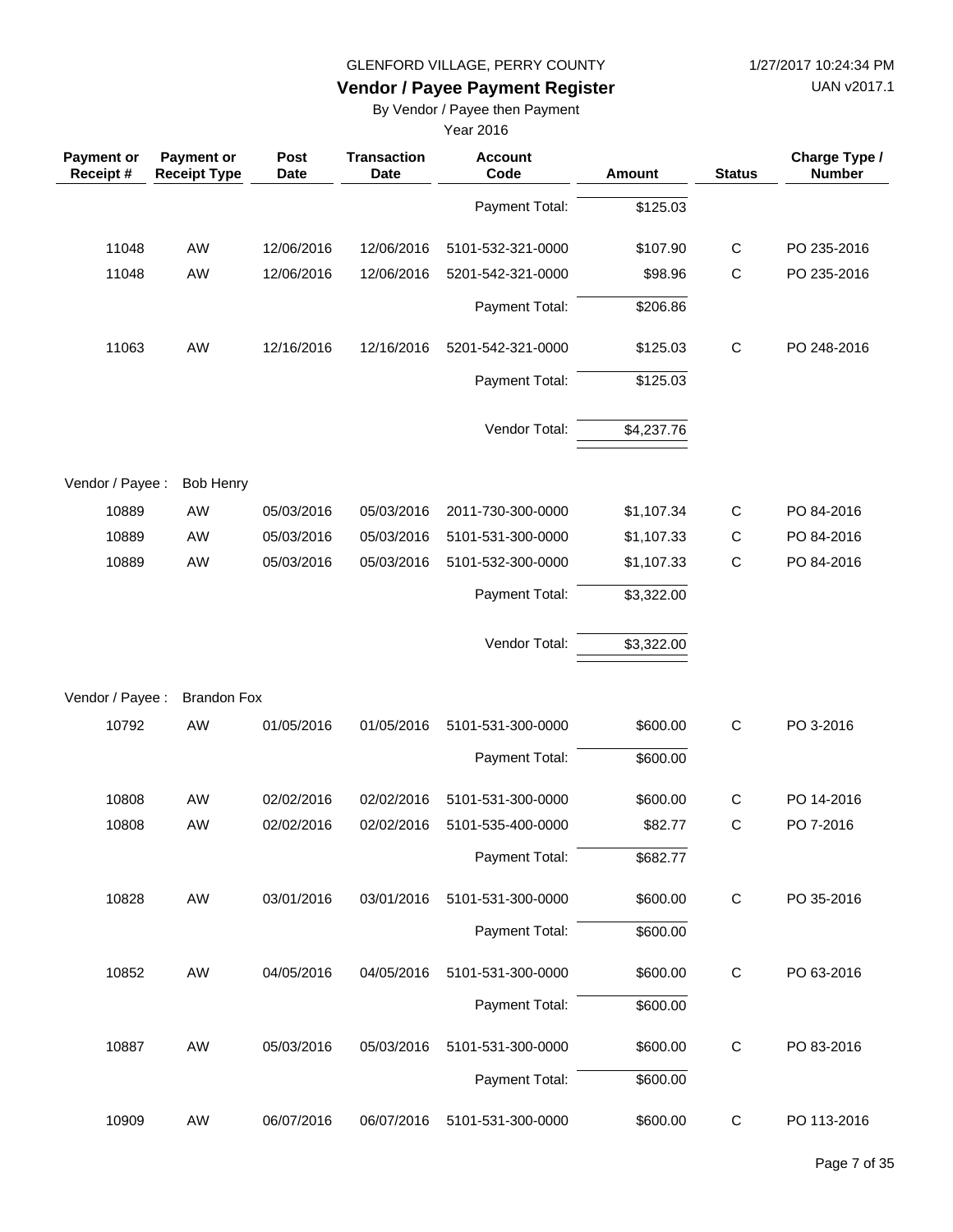UAN v2017.1

# **Vendor / Payee Payment Register**

By Vendor / Payee then Payment

| <b>Payment or</b><br>Receipt # | Payment or<br><b>Receipt Type</b> | Post<br><b>Date</b>             | <b>Transaction</b><br><b>Date</b> | <b>Account</b><br>Code | Amount     | <b>Status</b> | Charge Type /<br><b>Number</b> |
|--------------------------------|-----------------------------------|---------------------------------|-----------------------------------|------------------------|------------|---------------|--------------------------------|
|                                |                                   |                                 |                                   | Payment Total:         | \$600.00   |               |                                |
| 10926                          | AW                                | 07/01/2016                      | 07/01/2016                        | 5101-531-300-0000      | \$600.00   | $\mathsf{C}$  | PO 132-2016                    |
|                                |                                   |                                 |                                   | Payment Total:         | \$600.00   |               |                                |
| 10952                          | AW                                | 08/02/2016                      | 08/02/2016                        | 5101-531-300-0000      | \$600.00   | $\mathsf{C}$  | PO 148-2016                    |
|                                |                                   |                                 |                                   | Payment Total:         | \$600.00   |               |                                |
| 10984                          | AW                                | 09/06/2016                      | 09/06/2016                        | 5101-531-300-0000      | \$600.00   | $\mathsf{C}$  | PO 172-2016                    |
|                                |                                   |                                 |                                   | Payment Total:         | \$600.00   |               |                                |
| 10998                          | AW                                | 10/04/2016                      | 10/04/2016                        | 5101-531-300-0000      | \$600.00   | $\mathsf C$   | PO 197-2016                    |
|                                |                                   |                                 |                                   | Payment Total:         | \$600.00   |               |                                |
| 11028                          | AW                                | 11/01/2016                      | 11/01/2016                        | 5101-531-300-0000      | \$600.00   | $\mathsf C$   | PO 219-2016                    |
|                                |                                   |                                 |                                   | Payment Total:         | \$600.00   |               |                                |
| 11050                          | AW                                | 12/06/2016                      | 12/06/2016                        | 5101-531-300-0000      | \$600.00   | $\mathsf{C}$  | PO 239-2016                    |
|                                |                                   |                                 |                                   | Payment Total:         | \$600.00   |               |                                |
|                                |                                   |                                 |                                   | Vendor Total:          | \$7,282.77 |               |                                |
| Vendor / Payee :               | <b>Brian Butler</b>               |                                 |                                   |                        |            |               |                                |
| 10989                          | AW                                | 09/21/2016                      | 09/21/2016                        | 1000-725-391-0000      | \$123.85   | $\mathsf{C}$  | PO 189-2016                    |
|                                |                                   |                                 |                                   | Payment Total:         | \$123.85   |               |                                |
|                                |                                   |                                 |                                   | Vendor Total:          | \$123.85   |               |                                |
| Vendor / Payee :               |                                   | <b>Business Radio Licensing</b> |                                   |                        |            |               |                                |
| 10791                          | AW                                | 01/05/2016                      | 01/05/2016                        | 5101-532-320-0000      | \$120.00   | V             | PO 259-2015                    |
| 10791                          | AW                                | 11/26/2016                      | 11/26/2016                        | 5101-532-320-0000      | $-$120.00$ | V             | PO 259-2015                    |
|                                |                                   |                                 |                                   | Payment Total:         | \$0.00     |               |                                |
|                                |                                   |                                 |                                   | Vendor Total:          | \$0.00     |               |                                |
| Vendor / Payee :               |                                   | CompManagement, Inc             |                                   |                        |            |               |                                |
| 10838                          | AW                                | 03/04/2016                      | 03/04/2016                        | 1000-790-300-0000      | \$115.00   | $\mathsf{C}$  | PO 42-2016                     |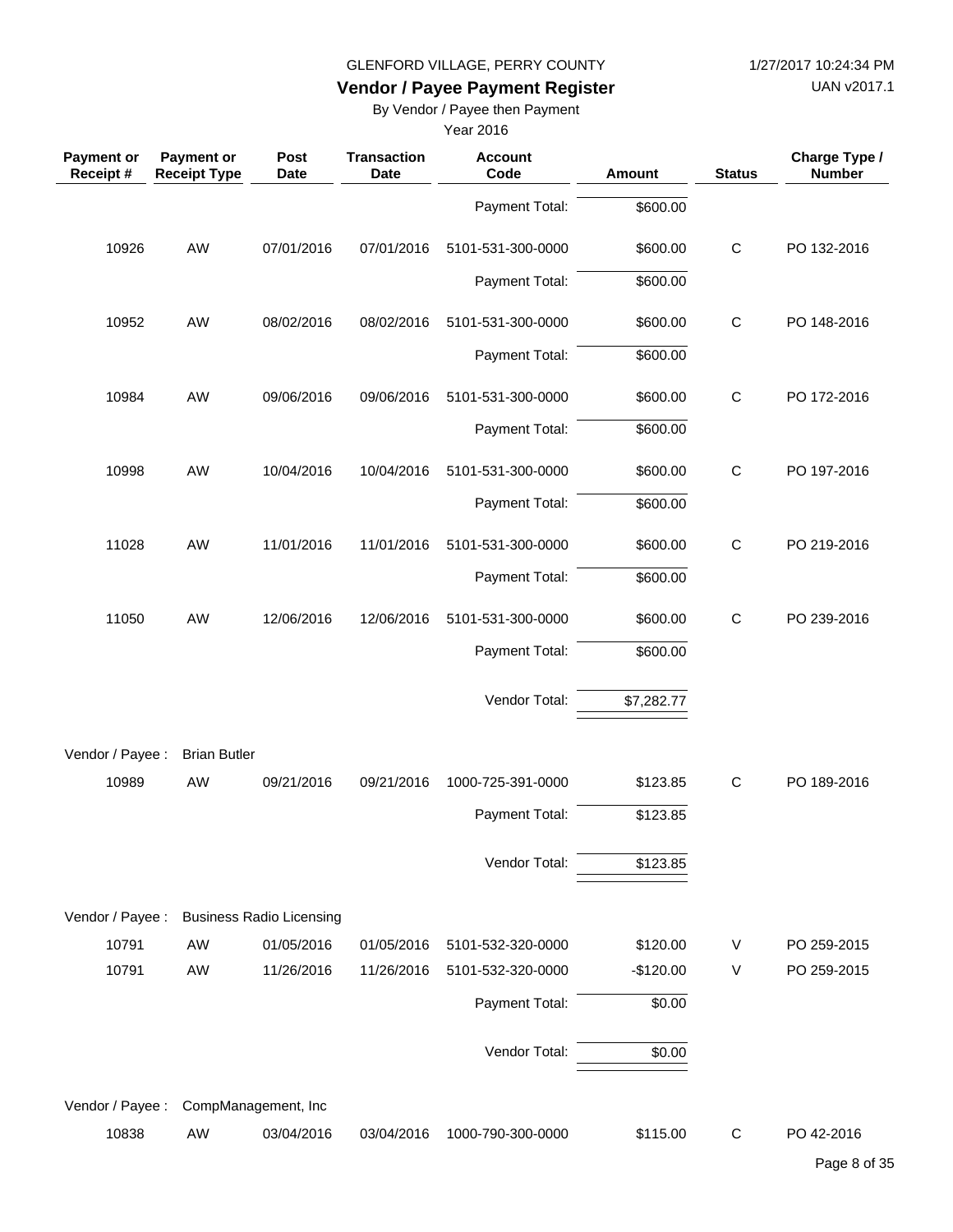UAN v2017.1

# **Vendor / Payee Payment Register**

By Vendor / Payee then Payment

| <b>Payment or</b><br>Receipt# | Payment or<br><b>Receipt Type</b> | Post<br><b>Date</b> | <b>Transaction</b><br><b>Date</b>      | <b>Account</b><br>Code | Amount     | <b>Status</b> | Charge Type /<br><b>Number</b> |
|-------------------------------|-----------------------------------|---------------------|----------------------------------------|------------------------|------------|---------------|--------------------------------|
|                               |                                   |                     |                                        | Payment Total:         | \$115.00   |               |                                |
|                               |                                   |                     |                                        | Vendor Total:          | \$115.00   |               |                                |
| Vendor / Payee :              | Daniel Ireton                     |                     |                                        |                        |            |               |                                |
| 10957                         | AW                                | 08/02/2016          | 08/02/2016                             | 2011-620-300-0000      | \$45.00    | C             | PO 154-2016                    |
| 10957                         | AW                                | 08/02/2016          | 08/02/2016                             | 2021-620-300-0000      | \$90.00    | $\mathsf C$   | PO 154-2016                    |
| 10957                         | AW                                | 08/02/2016          | 08/02/2016                             | 2041-730-300-0000      | \$45.00    | $\mathsf C$   | PO 154-2016                    |
|                               |                                   |                     |                                        | Payment Total:         | \$180.00   |               |                                |
| 10970                         | AW                                | 08/12/2016          | 08/12/2016                             | 2011-620-300-0000      | \$200.00   | C             | PO 162-2016                    |
| 10970                         | AW                                | 08/12/2016          | 08/12/2016                             | 2021-620-300-0000      | \$145.00   | C             | PO 162-2016                    |
| 10970                         | AW                                | 08/12/2016          | 08/12/2016                             | 2041-730-300-0000      | \$160.00   | $\mathsf{C}$  | PO 162-2016                    |
|                               |                                   |                     |                                        | Payment Total:         | \$505.00   |               |                                |
| 10999                         | AW                                | 10/04/2016          | 10/04/2016                             | 2011-620-400-0000      | \$326.82   | $\mathsf{C}$  | PO 192-2016                    |
| 10999                         | AW                                | 10/04/2016          | 10/04/2016                             | 2011-730-300-0000      | \$80.00    | $\mathsf C$   | PO 190-2016                    |
| 10999                         | AW                                | 10/04/2016          | 10/04/2016                             | 2021-620-300-0000      | \$80.00    | C             | PO 190-2016                    |
| 10999                         | AW                                | 10/04/2016          | 10/04/2016                             | 2041-730-300-0000      | \$20.00    | $\mathsf{C}$  | PO 190-2016                    |
| 10999                         | AW                                | 10/04/2016          | 10/04/2016                             | 5101-539-430-0000      | \$75.00    | $\mathsf C$   | PO 192-2016                    |
|                               |                                   |                     |                                        | Payment Total:         | \$581.82   |               |                                |
|                               |                                   |                     |                                        | Vendor Total:          | \$1,266.82 |               |                                |
| Vendor / Payee :              |                                   |                     | Daniel Ireton DBA Family Tree Lawncare |                        |            |               |                                |
| 10890                         | AW                                | 05/03/2016          | 05/03/2016                             | 2011-730-300-0000      | \$80.00    | $\mathsf C$   | PO 85-2016                     |
| 10890                         | AW                                | 05/03/2016          | 05/03/2016                             | 2021-620-300-0000      | \$70.00    | C             | PO 85-2016                     |
| 10890                         | AW                                | 05/03/2016          | 05/03/2016                             | 2041-730-300-0000      | \$30.00    | $\mathsf C$   | PO 85-2016                     |
|                               |                                   |                     |                                        | Payment Total:         | \$180.00   |               |                                |
| 10908                         | AW                                | 06/07/2016          | 06/07/2016                             | 2011-730-300-0000      | \$240.00   | C             | PO 106-2016                    |
| 10908                         | AW                                | 06/07/2016          | 06/07/2016                             | 2021-620-300-0000      | \$240.00   | $\mathsf C$   | PO 106-2016                    |
| 10908                         | AW                                | 06/07/2016          | 06/07/2016                             | 2041-730-300-0000      | \$60.00    | C             | PO 106-2016                    |
|                               |                                   |                     |                                        | Payment Total:         | \$540.00   |               |                                |
| 10946                         | AW                                | 07/15/2016          | 07/15/2016                             | 2011-620-300-0000      | \$200.00   | V             | PO 142-2016                    |
| 10946                         | AW                                | 07/15/2016          | 07/15/2016                             | 2041-730-300-0000      | \$160.00   | V             | PO 142-2016                    |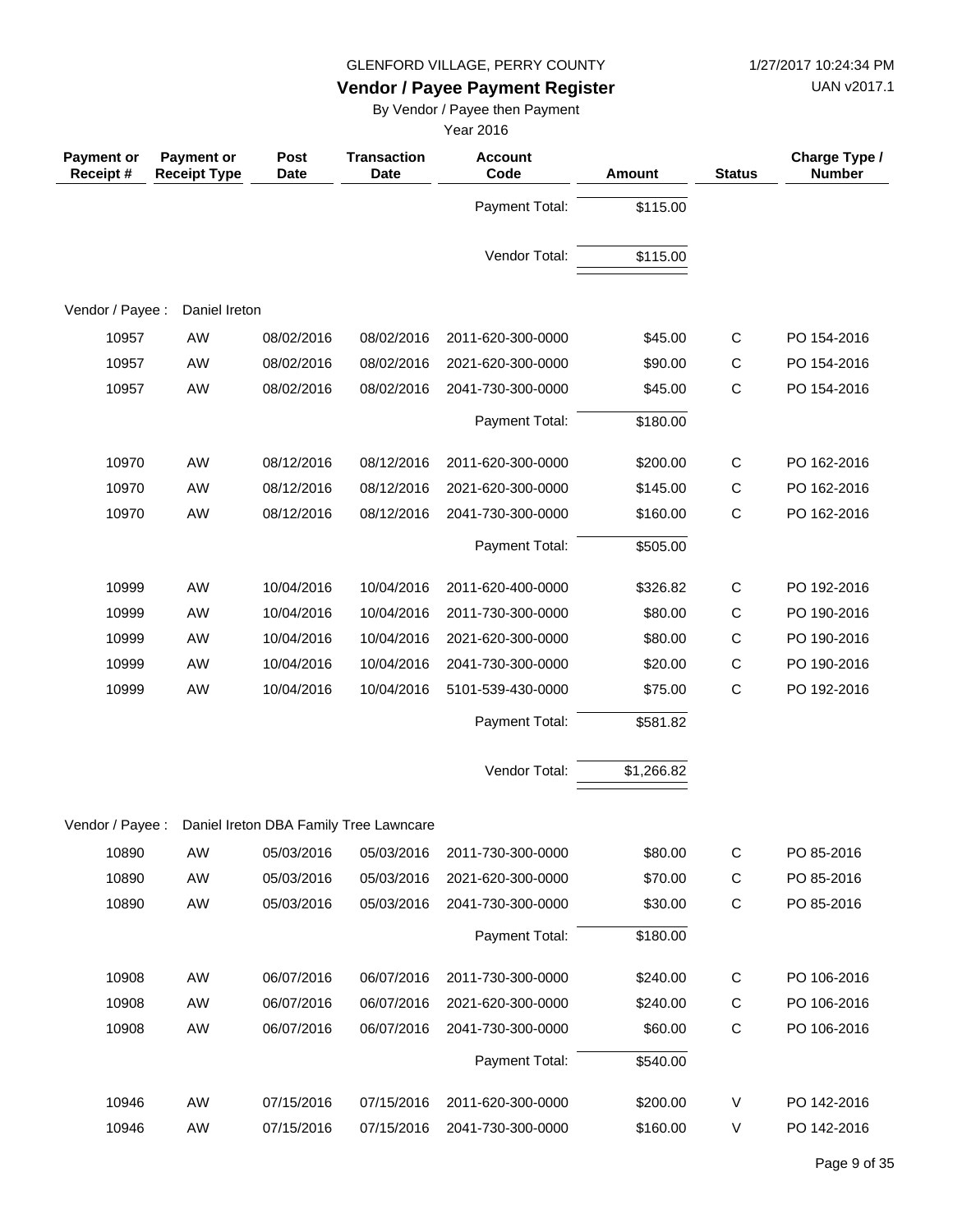UAN v2017.1

# **Vendor / Payee Payment Register**

By Vendor / Payee then Payment

| <b>Payment or</b><br>Receipt # | Payment or<br><b>Receipt Type</b> | Post<br><b>Date</b> | <b>Transaction</b><br><b>Date</b>      | <b>Account</b><br>Code | <b>Amount</b> | <b>Status</b> | Charge Type /<br><b>Number</b> |
|--------------------------------|-----------------------------------|---------------------|----------------------------------------|------------------------|---------------|---------------|--------------------------------|
| Vendor / Payee :               |                                   |                     | Daniel Ireton DBA Family Tree Lawncare |                        |               |               |                                |
| 10946                          | AW                                | 07/15/2016          | 07/15/2016                             | 5101-535-300-0000      | \$145.00      | V             | PO 142-2016                    |
| 10946                          | AW                                | 08/12/2016          | 08/12/2016                             | 2011-620-300-0000      | $-$200.00$    | V             | PO 142-2016                    |
| 10946                          | AW                                | 08/12/2016          | 08/12/2016                             | 2041-730-300-0000      | $-$160.00$    | V             | PO 142-2016                    |
| 10946                          | AW                                | 08/12/2016          | 08/12/2016                             | 5101-535-300-0000      | $-$145.00$    | V             | PO 142-2016                    |
|                                |                                   |                     |                                        | Payment Total:         | \$0.00        |               |                                |
|                                |                                   |                     |                                        | Vendor Total:          | \$720.00      |               |                                |
| Vendor / Payee :               | Darrell Brown                     |                     |                                        |                        |               |               |                                |
| 10944                          | AW                                | 07/15/2016          | 07/15/2016                             | 1000-790-300-0000      | \$150.00      | C             | PO 137-2016                    |
|                                |                                   |                     |                                        | Payment Total:         | \$150.00      |               |                                |
|                                |                                   |                     |                                        | Vendor Total:          | \$150.00      |               |                                |
| Vendor / Payee :               | <b>Energy Cooperative</b>         |                     |                                        |                        |               |               |                                |
| 10801                          | AW                                | 01/15/2016          | 01/15/2016                             | 1000-730-313-0000      | \$126.00      | $\mathsf C$   | PO 269-2015                    |
|                                |                                   |                     |                                        | Payment Total:         | \$126.00      |               |                                |
| 10817                          | AW                                | 02/09/2016          | 02/09/2016                             | 1000-730-313-0000      | \$214.29      | $\mathsf C$   | PO 20-2016                     |
|                                |                                   |                     |                                        | Payment Total:         | \$214.29      |               |                                |
| 10839                          | AW                                | 03/04/2016          | 03/04/2016                             | 1000-730-313-0000      | \$280.00      | C             | PO 38-2016                     |
|                                |                                   |                     |                                        | Payment Total:         | \$280.00      |               |                                |
| 10853                          | AW                                | 04/05/2016          | 04/05/2016                             | 1000-730-313-0000      | \$150.00      | C             | PO 61-2016                     |
|                                |                                   |                     |                                        | Payment Total:         | \$150.00      |               |                                |
| 10886                          | AW                                | 05/03/2016          | 05/03/2016                             | 1000-730-313-0000      | \$95.00       | $\mathsf C$   | PO 87-2016                     |
|                                |                                   |                     |                                        | Payment Total:         | \$95.00       |               |                                |
| 10907                          | AW                                | 06/07/2016          | 06/07/2016                             | 1000-730-313-0000      | \$60.00       | $\mathsf{C}$  | PO 111-2016                    |
|                                |                                   |                     |                                        | Payment Total:         | \$60.00       |               |                                |
| 10945                          | AW                                | 07/15/2016          | 07/15/2016                             | 1000-730-313-0000      | \$35.00       | $\mathsf C$   | PO 134-2016                    |
|                                |                                   |                     |                                        | Payment Total:         | \$35.00       |               |                                |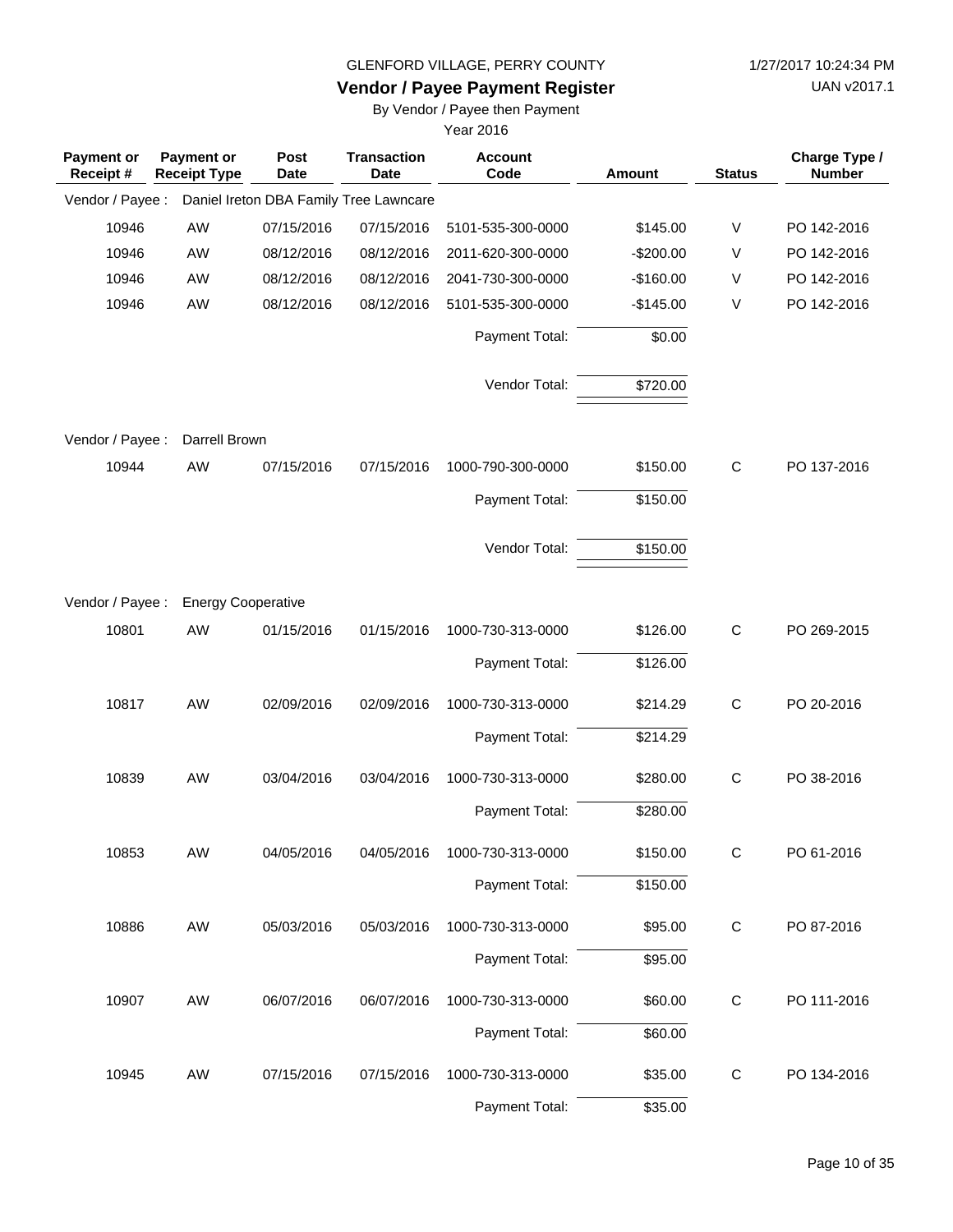UAN v2017.1

# **Vendor / Payee Payment Register**

By Vendor / Payee then Payment

| <b>Payment or</b><br>Receipt# | <b>Payment or</b><br><b>Receipt Type</b> | Post<br><b>Date</b>                       | <b>Transaction</b><br><b>Date</b> | <b>Account</b><br>Code | <b>Amount</b> | <b>Status</b> | Charge Type /<br><b>Number</b> |
|-------------------------------|------------------------------------------|-------------------------------------------|-----------------------------------|------------------------|---------------|---------------|--------------------------------|
| Vendor / Payee :              |                                          | <b>Energy Cooperative</b>                 |                                   |                        |               |               |                                |
| 10956                         | AW                                       | 08/02/2016                                | 08/02/2016                        | 1000-730-313-0000      | \$35.00       | $\mathsf{C}$  | PO 156-2016                    |
|                               |                                          |                                           |                                   | Payment Total:         | \$35.00       |               |                                |
| 10975                         | AW                                       | 09/06/2016                                | 09/06/2016                        | 1000-730-313-0000      | \$35.00       | $\mathsf C$   | PO 174-2016                    |
|                               |                                          |                                           |                                   | Payment Total:         | \$35.00       |               |                                |
| 10997                         | AW                                       | 10/04/2016                                | 10/04/2016                        | 1000-730-313-0000      | \$35.00       | $\mathsf C$   | PO 202-2016                    |
|                               |                                          |                                           |                                   | Payment Total:         | \$35.00       |               |                                |
| 11040                         | AW                                       | 11/18/2016                                | 11/18/2016                        | 1000-730-313-0000      | \$60.00       | $\mathsf C$   | PO 223-2016                    |
|                               |                                          |                                           |                                   | Payment Total:         | \$60.00       |               |                                |
| 11049                         | AW                                       | 12/06/2016                                | 12/06/2016                        | 1000-730-313-0000      | \$161.99      | $\mathsf{C}$  | PO 238-2016                    |
|                               |                                          |                                           |                                   | Payment Total:         | \$161.99      |               |                                |
|                               |                                          |                                           |                                   | Vendor Total:          | \$1,287.28    |               |                                |
|                               |                                          |                                           |                                   |                        |               |               |                                |
| Vendor / Payee :              |                                          | Federal Tax Payee                         |                                   |                        |               |               |                                |
| 10788                         | WH                                       | 01/02/2016                                | 01/02/2016                        | 1000-710-161-0000      | \$6.67        | $\mathsf{C}$  | Direct                         |
| 10788                         | WH                                       | 01/02/2016                                | 01/02/2016                        | 1000-710-213-0000      | \$6.67        | C             | Direct                         |
| 10788                         | WH                                       | 01/02/2016                                | 01/02/2016                        | 1000-715-111-0000      | \$88.78       | C             | Direct                         |
| 10788                         | WH                                       | 01/02/2016                                | 01/02/2016                        | 1000-715-212-0000      | \$60.50       | C             | Direct                         |
| 10788                         | WH                                       | 01/02/2016                                | 01/02/2016                        | 1000-715-213-0000      | \$28.28       | C             | Direct                         |
| 10788                         | WH                                       | 01/02/2016                                | 01/02/2016                        | 1000-725-121-0000      | \$300.54      | C             | Direct                         |
| 10788                         | WH                                       | 01/02/2016                                | 01/02/2016                        | 1000-725-213-0000      | \$61.98       | C             | Direct                         |
| 10788                         | WH                                       | 01/02/2016                                | 01/02/2016                        | 5101-532-100-0000      | \$326.82      | C             | Direct                         |
| 10788                         | WH                                       | 01/02/2016                                | 01/02/2016                        | 5101-532-213-0000      | \$51.66       | $\mathsf{C}$  | Direct                         |
| 10788                         | WH                                       | 01/02/2016                                | 01/02/2016                        | 5201-542-100-0000      | \$326.82      | C             | Direct                         |
| 10788                         | WH                                       | 01/02/2016                                | 01/02/2016                        | 5201-542-213-0000      | \$51.66       | $\mathsf{C}$  | Direct                         |
|                               |                                          |                                           |                                   | Payment Total:         | \$1,310.38    |               |                                |
|                               |                                          |                                           |                                   | Vendor Total:          | \$1,310.38    |               |                                |
|                               |                                          |                                           |                                   |                        |               |               |                                |
|                               |                                          | Vendor / Payee : Fertilizer Dealer Supply |                                   |                        |               |               |                                |
| 11041                         | AW                                       | 11/18/2016                                | 11/18/2016                        | 5201-549-400-0000      | \$410.63      | C             | PO 226-2016                    |
|                               |                                          |                                           |                                   | Payment Total:         | \$410.63      |               |                                |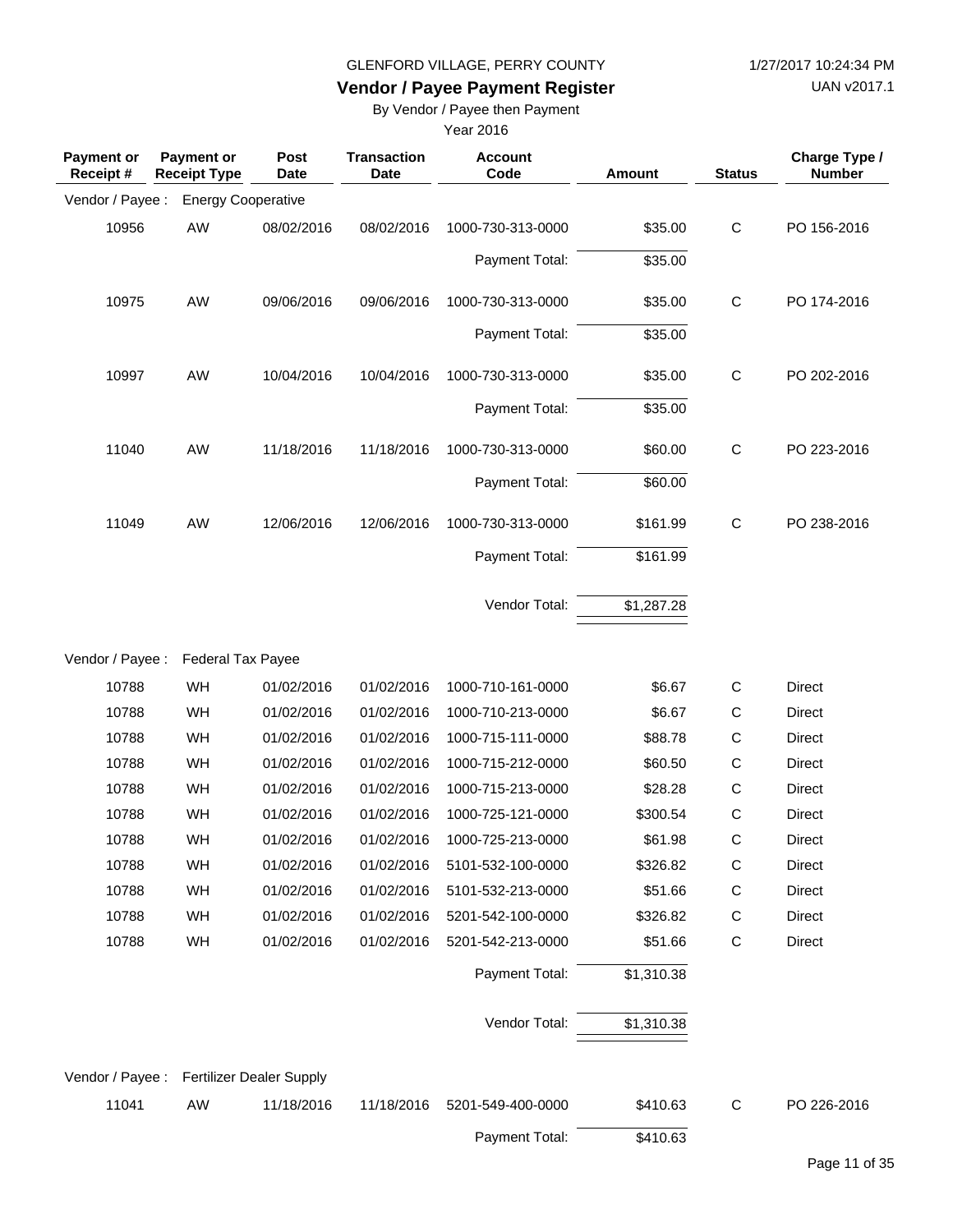UAN v2017.1

# **Vendor / Payee Payment Register**

By Vendor / Payee then Payment

| Payment or<br>Receipt# | Payment or<br><b>Receipt Type</b> | Post<br><b>Date</b>         | <b>Transaction</b><br><b>Date</b> | <b>Account</b><br>Code | Amount     | <b>Status</b> | Charge Type /<br><b>Number</b> |
|------------------------|-----------------------------------|-----------------------------|-----------------------------------|------------------------|------------|---------------|--------------------------------|
|                        |                                   |                             |                                   | Vendor Total:          | \$410.63   |               |                                |
| Vendor / Payee :       | <b>Frank Correll</b>              |                             |                                   |                        |            |               |                                |
| 11000                  | AW                                | 10/04/2016                  | 10/04/2016                        | 2011-630-400-0000      | \$360.00   | $\mathsf{C}$  | PO 196-2016                    |
|                        |                                   |                             |                                   | Payment Total:         | \$360.00   |               |                                |
|                        |                                   |                             |                                   | Vendor Total:          | \$360.00   |               |                                |
| Vendor / Payee :       |                                   | <b>Governmental Systems</b> |                                   |                        |            |               |                                |
| 10829                  | AW                                | 03/01/2016                  | 03/01/2016                        | 5101-532-300-0000      | \$450.00   | C             | PO 26-2016                     |
| 10829                  | <b>AW</b>                         | 03/01/2016                  | 03/01/2016                        | 5201-542-300-0000      | \$450.00   | $\mathsf{C}$  | PO 26-2016                     |
|                        |                                   |                             |                                   | Payment Total:         | \$900.00   |               |                                |
| 10901                  | AW                                | 05/13/2016                  | 05/13/2016                        | 5101-532-320-0000      | \$15.55    | $\mathsf{C}$  | PO 93-2016                     |
| 10901                  | AW                                | 05/13/2016                  | 05/13/2016                        | 5101-532-320-0000      | \$384.14   | C             | PO 261-2015                    |
| 10901                  | AW                                | 05/13/2016                  | 05/13/2016                        | 5201-543-320-0000      | \$15.54    | $\mathsf C$   | PO 93-2016                     |
| 10901                  | AW                                | 05/13/2016                  | 05/13/2016                        | 5201-543-320-0000      | \$384.13   | $\mathsf{C}$  | PO 261-2015                    |
|                        |                                   |                             |                                   | Payment Total:         | \$799.36   |               |                                |
|                        |                                   |                             |                                   | Vendor Total:          | \$1,699.36 |               |                                |
| Vendor / Payee :       |                                   | <b>HD Waterworks Supply</b> |                                   |                        |            |               |                                |
| 10809                  | AW                                | 02/02/2016                  | 02/02/2016                        | 5101-535-400-0000      | \$33.00    | $\mathsf{C}$  | PO 230-2015                    |
|                        |                                   |                             |                                   | Payment Total:         | \$33.00    |               |                                |
| 10877                  | AW                                | 04/22/2016                  | 04/22/2016                        | 5101-535-400-0000      | \$806.43   | $\mathsf{C}$  | PO 74-2016                     |
|                        |                                   |                             |                                   | Payment Total:         | \$806.43   |               |                                |
| 10888                  | AW                                | 05/03/2016                  | 05/03/2016                        | 5101-535-400-0000      | \$28.00    | $\mathsf{C}$  | PO 77-2016                     |
|                        |                                   |                             |                                   | Payment Total:         | \$28.00    |               |                                |
| 10910                  | AW                                | 06/07/2016                  | 06/07/2016                        | 5101-535-400-0000      | \$369.71   | $\mathsf{C}$  | PO 104-2016                    |
|                        |                                   |                             |                                   | Payment Total:         | \$369.71   |               |                                |
| 11001                  | AW                                | 10/04/2016                  | 10/04/2016                        | 5101-535-400-0000      | \$552.46   | C             | PO 203-2016                    |
| 11001                  | AW                                | 10/04/2016                  | 10/04/2016                        | 5101-535-400-0000      | \$800.00   | $\mathsf C$   | PO 164-2016                    |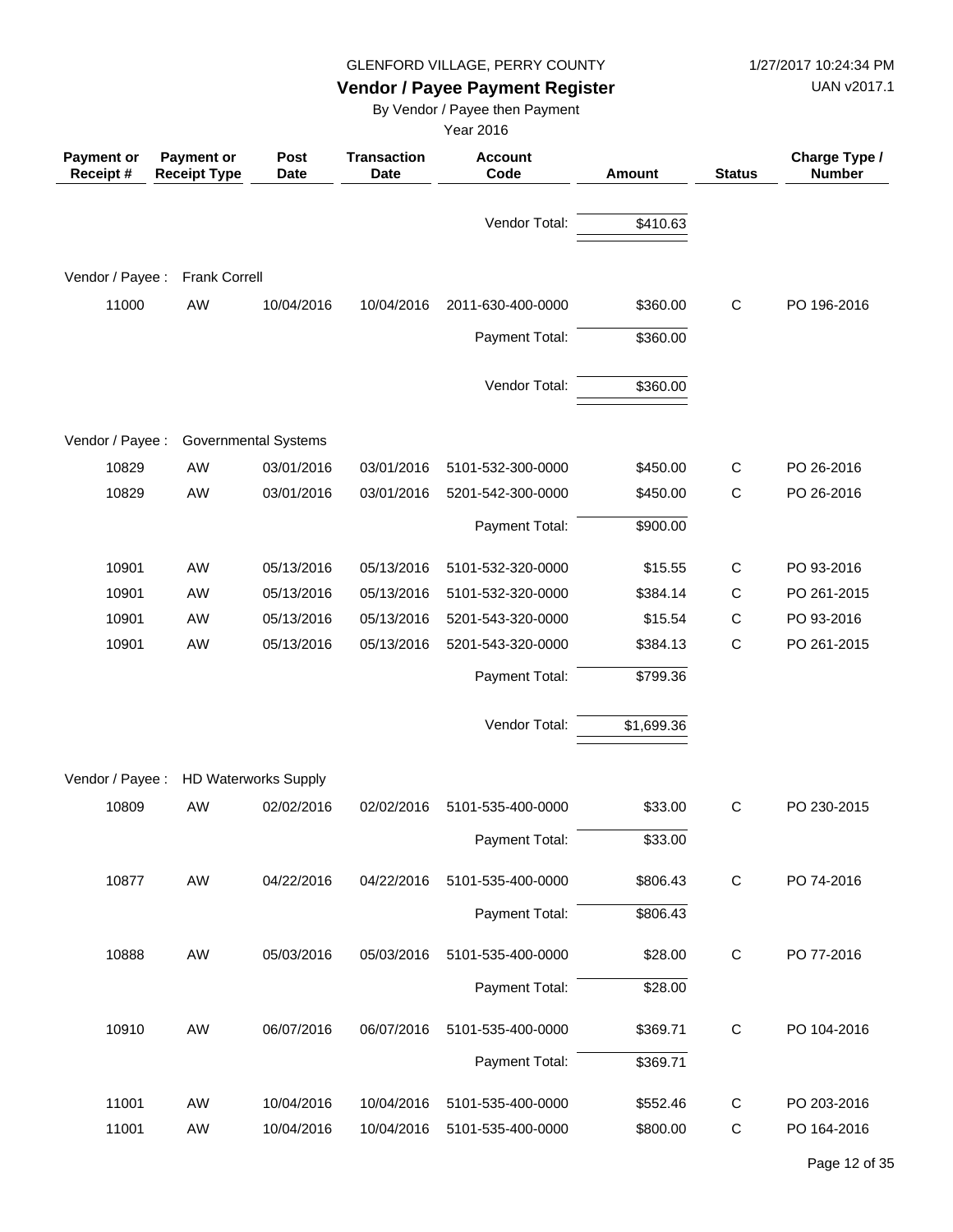UAN v2017.1

# **Vendor / Payee Payment Register**

By Vendor / Payee then Payment

| <b>Payment or</b><br>Receipt# | <b>Payment or</b><br><b>Receipt Type</b> | Post<br>Date                    | <b>Transaction</b><br><b>Date</b> | <b>Account</b><br>Code | <b>Amount</b> | <b>Status</b> | Charge Type /<br><b>Number</b> |
|-------------------------------|------------------------------------------|---------------------------------|-----------------------------------|------------------------|---------------|---------------|--------------------------------|
|                               |                                          |                                 |                                   | Payment Total:         | \$1,352.46    |               |                                |
|                               |                                          |                                 |                                   | Vendor Total:          | \$2,589.60    |               |                                |
| Vendor / Payee :              |                                          | <b>Internal Revenue Service</b> |                                   |                        |               |               |                                |
| 10882                         | WH                                       | 04/26/2016                      | 04/26/2016                        | 1000-710-161-0000      | \$1.45        | V             | Direct                         |
| 10882                         | WH                                       | 04/26/2016                      | 04/26/2016                        | 1000-710-213-0000      | \$1.45        | V             | <b>Direct</b>                  |
| 10882                         | WH                                       | 04/26/2016                      | 04/26/2016                        | 1000-715-111-0000      | \$20.39       | V             | Direct                         |
| 10882                         | WH                                       | 04/26/2016                      | 04/26/2016                        | 1000-715-212-0000      | \$13.89       | V             | Direct                         |
| 10882                         | WH                                       | 04/26/2016                      | 04/26/2016                        | 1000-715-213-0000      | \$6.50        | V             | Direct                         |
| 10882                         | WH                                       | 04/26/2016                      | 04/26/2016                        | 1000-725-121-0000      | \$76.40       | V             | Direct                         |
| 10882                         | WH                                       | 04/26/2016                      | 04/26/2016                        | 1000-725-213-0000      | \$16.32       | V             | <b>Direct</b>                  |
| 10882                         | WH                                       | 04/26/2016                      | 04/26/2016                        | 5101-532-100-0000      | \$89.14       | V             | Direct                         |
| 10882                         | WH                                       | 04/26/2016                      | 04/26/2016                        | 5101-532-213-0000      | \$13.59       | V             | Direct                         |
| 10882                         | WH                                       | 04/26/2016                      | 04/26/2016                        | 5201-542-100-0000      | \$89.14       | V             | <b>Direct</b>                  |
| 10882                         | WH                                       | 04/26/2016                      | 04/26/2016                        | 5201-542-213-0000      | \$13.59       | V             | <b>Direct</b>                  |
| 10882                         | WH                                       | 08/19/2016                      | 08/19/2016                        | 1000-710-161-0000      | $-$1.45$      | V             | <b>Direct</b>                  |
| 10882                         | WH                                       | 08/19/2016                      | 08/19/2016                        | 1000-710-213-0000      | $-$1.45$      | V             | <b>Direct</b>                  |
| 10882                         | WH                                       | 08/19/2016                      | 08/19/2016                        | 1000-715-111-0000      | $-$20.39$     | V             | Direct                         |
| 10882                         | WH                                       | 08/19/2016                      | 08/19/2016                        | 1000-715-212-0000      | $-$13.89$     | V             | <b>Direct</b>                  |
| 10882                         | WH                                       | 08/19/2016                      | 08/19/2016                        | 1000-715-213-0000      | $-$ \$6.50    | V             | <b>Direct</b>                  |
| 10882                         | WH                                       | 08/19/2016                      | 08/19/2016                        | 1000-725-121-0000      | $-$76.40$     | V             | Direct                         |
| 10882                         | WH                                       | 08/19/2016                      | 08/19/2016                        | 1000-725-213-0000      | $-$16.32$     | V             | <b>Direct</b>                  |
| 10882                         | WH                                       | 08/19/2016                      | 08/19/2016                        | 5101-532-100-0000      | $-$ \$89.14   | V             | Direct                         |
| 10882                         | WH                                       | 08/19/2016                      | 08/19/2016                        | 5101-532-213-0000      | $-$13.59$     | V             | <b>Direct</b>                  |
| 10882                         | WH                                       | 08/19/2016                      | 08/19/2016                        | 5201-542-100-0000      | $-$ \$89.14   | V             | Direct                         |
| 10882                         | WH                                       | 08/19/2016                      | 08/19/2016                        | 5201-542-213-0000      | $-$13.59$     | V             | Direct                         |
|                               |                                          |                                 |                                   | Payment Total:         | \$0.00        |               |                                |
| 10950                         | WH                                       | 08/02/2016                      | 08/02/2016                        | 1000-710-161-0000      | \$9.18        | V             | Direct                         |
| 10950                         | WH                                       | 08/02/2016                      | 08/02/2016                        | 1000-710-212-0000      | \$7.44        | V             | Direct                         |
| 10950                         | WH                                       | 08/02/2016                      | 08/02/2016                        | 1000-710-213-0000      | \$1.74        | V             | Direct                         |
| 10950                         | WH                                       | 08/02/2016                      | 08/02/2016                        | 1000-715-111-0000      | \$35.50       | V             | Direct                         |
| 10950                         | WH                                       | 08/02/2016                      | 08/02/2016                        | 1000-715-212-0000      | \$28.77       | V             | Direct                         |
| 10950                         | WH                                       | 08/02/2016                      | 08/02/2016                        | 1000-715-213-0000      | \$6.73        | V             | Direct                         |
| 10950                         | WH                                       | 08/02/2016                      | 08/02/2016                        | 1000-725-121-0000      | \$76.47       | V             | Direct                         |
| 10950                         | WH                                       | 08/02/2016                      | 08/02/2016                        | 1000-725-213-0000      | \$16.32       | V             | Direct                         |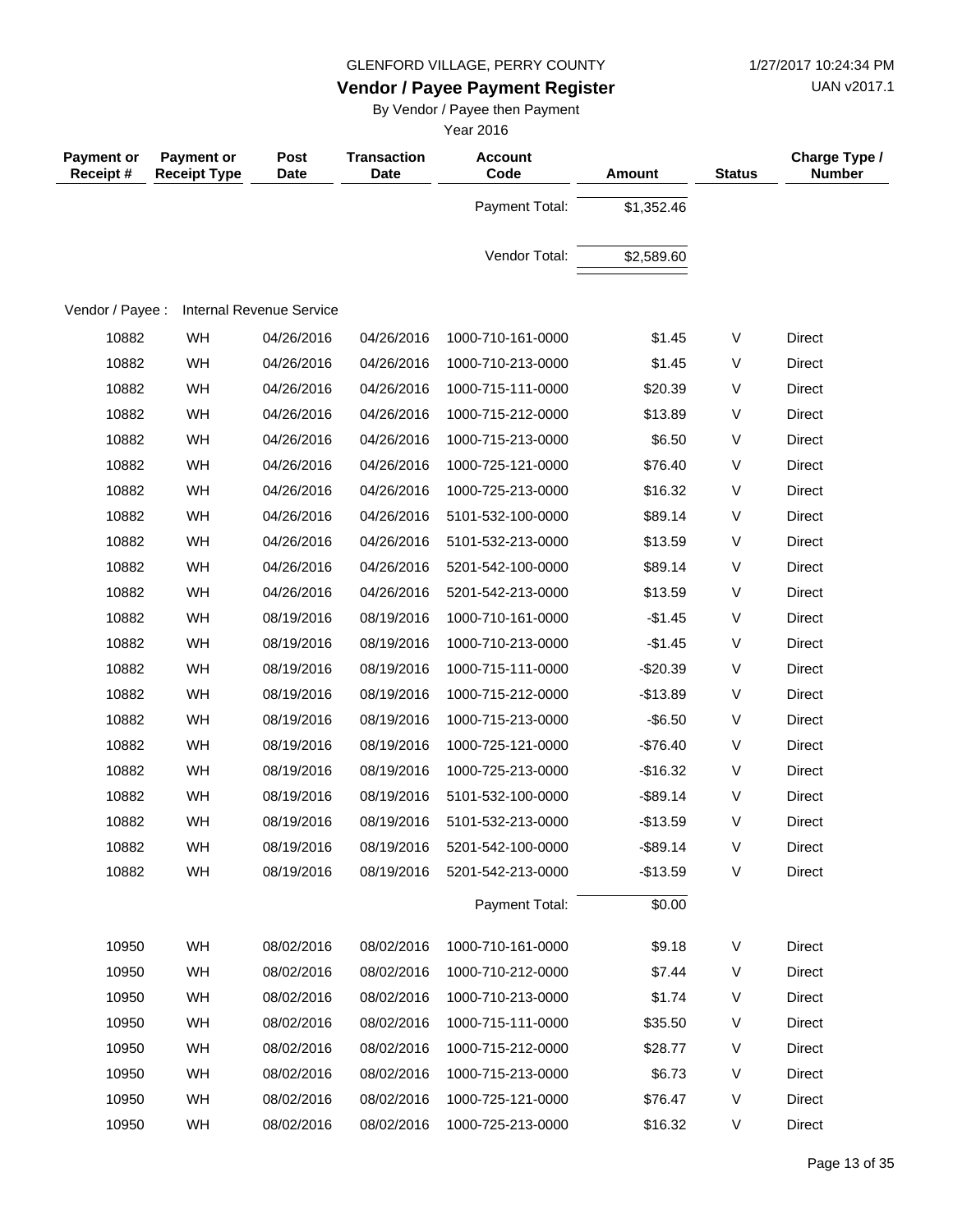**Vendor / Payee Payment Register**

UAN v2017.1

#### By Vendor / Payee then Payment

| <b>Payment or</b><br>Receipt# | Payment or<br><b>Receipt Type</b> | Post<br><b>Date</b>      | <b>Transaction</b><br><b>Date</b> | <b>Account</b><br>Code | <b>Amount</b> | <b>Status</b> | Charge Type /<br><b>Number</b> |
|-------------------------------|-----------------------------------|--------------------------|-----------------------------------|------------------------|---------------|---------------|--------------------------------|
| Vendor / Payee :              |                                   | Internal Revenue Service |                                   |                        |               |               |                                |
| 10950                         | WH                                | 08/02/2016               | 08/02/2016                        | 5101-532-100-0000      | \$89.22       | V             | Direct                         |
| 10950                         | WH                                | 08/02/2016               | 08/02/2016                        | 5101-532-213-0000      | \$13.59       | V             | <b>Direct</b>                  |
| 10950                         | WH                                | 08/02/2016               | 08/02/2016                        | 5201-542-100-0000      | \$89.22       | V             | Direct                         |
| 10950                         | WH                                | 08/02/2016               | 08/02/2016                        | 5201-542-213-0000      | \$13.59       | V             | <b>Direct</b>                  |
| 10950                         | WH                                | 08/19/2016               | 08/19/2016                        | 1000-710-161-0000      | $-$9.18$      | V             | <b>Direct</b>                  |
| 10950                         | WH                                | 08/19/2016               | 08/19/2016                        | 1000-710-212-0000      | $-$7.44$      | V             | <b>Direct</b>                  |
| 10950                         | WH                                | 08/19/2016               | 08/19/2016                        | 1000-710-213-0000      | $-$1.74$      | $\sf V$       | <b>Direct</b>                  |
| 10950                         | WH                                | 08/19/2016               | 08/19/2016                        | 1000-715-111-0000      | $-$35.50$     | V             | <b>Direct</b>                  |
| 10950                         | WH                                | 08/19/2016               | 08/19/2016                        | 1000-715-212-0000      | $-$28.77$     | V             | Direct                         |
| 10950                         | WH                                | 08/19/2016               | 08/19/2016                        | 1000-715-213-0000      | $-$6.73$      | $\sf V$       | <b>Direct</b>                  |
| 10950                         | WH                                | 08/19/2016               | 08/19/2016                        | 1000-725-121-0000      | $-$76.47$     | V             | <b>Direct</b>                  |
| 10950                         | WH                                | 08/19/2016               | 08/19/2016                        | 1000-725-213-0000      | $-$16.32$     | V             | <b>Direct</b>                  |
| 10950                         | WH                                | 08/19/2016               | 08/19/2016                        | 5101-532-100-0000      | $-$ \$89.22   | V             | <b>Direct</b>                  |
| 10950                         | WH                                | 08/19/2016               | 08/19/2016                        | 5101-532-213-0000      | $-$13.59$     | V             | Direct                         |
| 10950                         | WH                                | 08/19/2016               | 08/19/2016                        | 5201-542-100-0000      | $-$ \$89.22   | V             | <b>Direct</b>                  |
| 10950                         | WH                                | 08/19/2016               | 08/19/2016                        | 5201-542-213-0000      | $-$13.59$     | $\sf V$       | <b>Direct</b>                  |
|                               |                                   |                          |                                   | Payment Total:         | \$0.00        |               |                                |
| 10971                         | WH                                | 08/19/2016               | 08/19/2016                        | 1000-710-161-0000      | \$1.45        | $\mathsf C$   | <b>Direct</b>                  |
| 10971                         | WH                                | 08/19/2016               | 08/19/2016                        | 1000-710-213-0000      | \$1.45        | $\mathsf C$   | Direct                         |
| 10971                         | WH                                | 08/19/2016               | 08/19/2016                        | 1000-715-111-0000      | \$20.39       | $\mathsf C$   | <b>Direct</b>                  |
| 10971                         | WH                                | 08/19/2016               | 08/19/2016                        | 1000-715-212-0000      | \$13.89       | $\mathsf C$   | Direct                         |
| 10971                         | WH                                | 08/19/2016               | 08/19/2016                        | 1000-715-213-0000      | \$6.50        | $\mathsf C$   | <b>Direct</b>                  |
| 10971                         | WH                                | 08/19/2016               | 08/19/2016                        | 1000-725-121-0000      | \$76.40       | $\mathsf C$   | Direct                         |
| 10971                         | WH                                | 08/19/2016               | 08/19/2016                        | 1000-725-213-0000      | \$16.32       | $\mathsf C$   | <b>Direct</b>                  |
| 10971                         | WH                                | 08/19/2016               | 08/19/2016                        | 5101-532-100-0000      | \$89.14       | C             | Direct                         |
| 10971                         | WH                                | 08/19/2016               | 08/19/2016                        | 5101-532-213-0000      | \$13.59       | C             | Direct                         |
| 10971                         | <b>WH</b>                         | 08/19/2016               | 08/19/2016                        | 5201-542-100-0000      | \$89.14       | C             | Direct                         |
| 10971                         | WH                                | 08/19/2016               | 08/19/2016                        | 5201-542-213-0000      | \$13.59       | $\mathsf C$   | Direct                         |
|                               |                                   |                          |                                   | Payment Total:         | \$341.86      |               |                                |
| 10972                         | WH                                | 08/19/2016               | 08/19/2016                        | 1000-710-161-0000      | \$9.18        | C             | Direct                         |
| 10972                         | WH                                | 08/19/2016               | 08/19/2016                        | 1000-710-212-0000      | \$7.44        | С             | Direct                         |
| 10972                         | WH                                | 08/19/2016               | 08/19/2016                        | 1000-710-213-0000      | \$1.74        | C             | Direct                         |
| 10972                         | WH                                | 08/19/2016               | 08/19/2016                        | 1000-715-111-0000      | \$35.50       | C             | Direct                         |
| 10972                         | WH                                | 08/19/2016               | 08/19/2016                        | 1000-715-212-0000      | \$28.77       | C             | Direct                         |
| 10972                         | WH                                | 08/19/2016               | 08/19/2016                        | 1000-715-213-0000      | \$6.73        | $\mathbf C$   | Direct                         |
|                               |                                   |                          |                                   |                        |               |               |                                |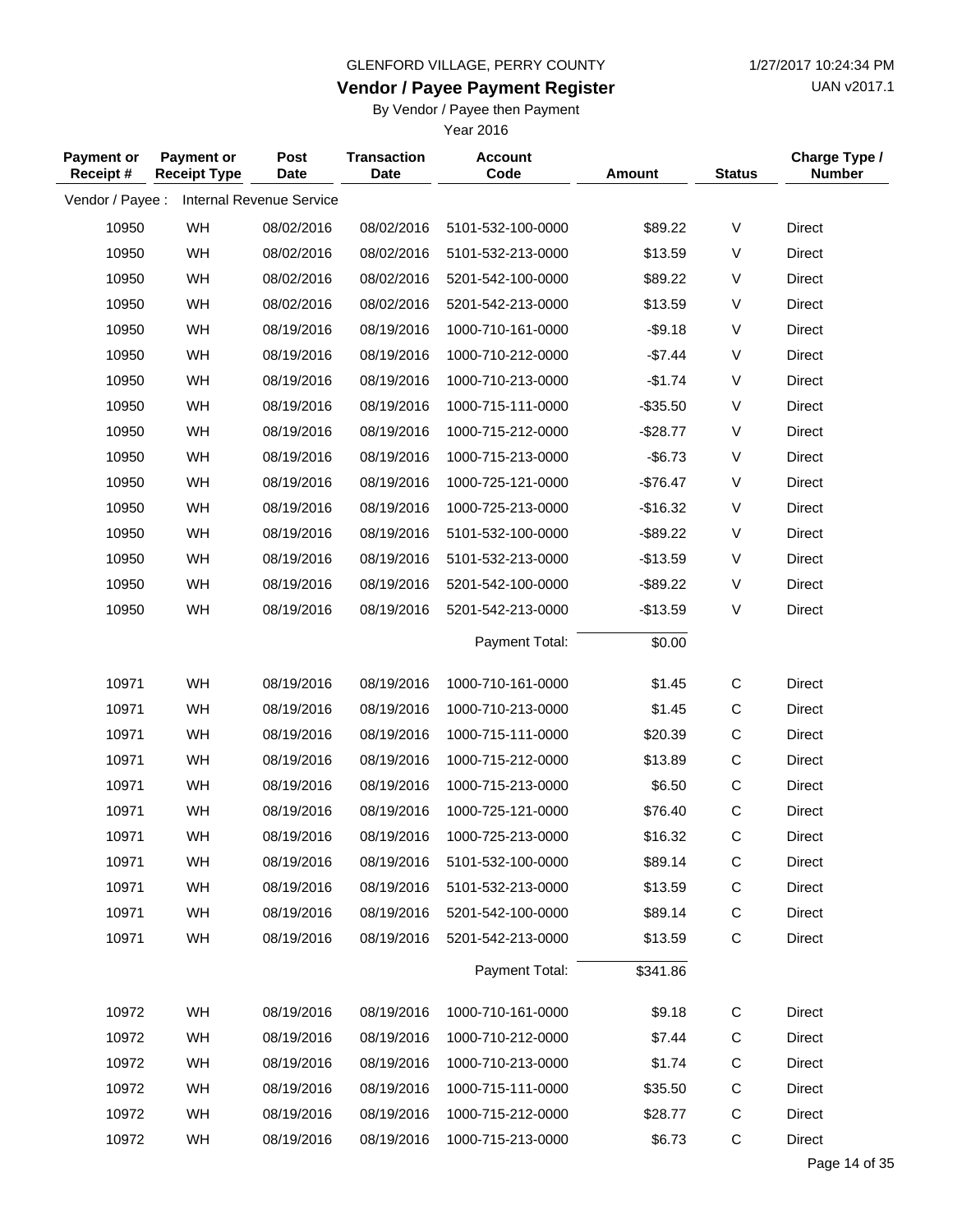**Vendor / Payee Payment Register**

UAN v2017.1

### By Vendor / Payee then Payment

| <b>Payment or</b><br>Receipt# | <b>Payment or</b><br><b>Receipt Type</b> | Post<br>Date                         | <b>Transaction</b><br><b>Date</b> | <b>Account</b><br>Code | <b>Amount</b> | <b>Status</b> | Charge Type /<br><b>Number</b> |
|-------------------------------|------------------------------------------|--------------------------------------|-----------------------------------|------------------------|---------------|---------------|--------------------------------|
| Vendor / Payee :              |                                          | Internal Revenue Service             |                                   |                        |               |               |                                |
| 10972                         | WH                                       | 08/19/2016                           | 08/19/2016                        | 1000-725-121-0000      | \$76.47       | $\mathsf C$   | Direct                         |
| 10972                         | WH                                       | 08/19/2016                           | 08/19/2016                        | 1000-725-213-0000      | \$16.32       | $\mathsf{C}$  | <b>Direct</b>                  |
| 10972                         | WH                                       | 08/19/2016                           | 08/19/2016                        | 5101-532-100-0000      | \$89.22       | $\mathsf C$   | Direct                         |
| 10972                         | WH                                       | 08/19/2016                           | 08/19/2016                        | 5101-532-213-0000      | \$13.59       | C             | <b>Direct</b>                  |
| 10972                         | WH                                       | 08/19/2016                           | 08/19/2016                        | 5201-542-100-0000      | \$89.22       | C             | Direct                         |
| 10972                         | WH                                       | 08/19/2016                           | 08/19/2016                        | 5201-542-213-0000      | \$13.59       | $\mathsf C$   | <b>Direct</b>                  |
|                               |                                          |                                      |                                   | Payment Total:         | \$387.77      |               |                                |
| 11002                         | AW                                       | 10/04/2016                           | 10/04/2016                        | 1000-715-391-0000      | \$36.07       | $\mathsf{C}$  | PO 204-2016                    |
| 11002                         | AW                                       | 10/04/2016                           | 10/04/2016                        | 1000-725-391-0000      | \$37.67       | C             | PO 204-2016                    |
|                               |                                          |                                      |                                   | Payment Total:         | \$73.74       |               |                                |
| 11022                         | WH                                       | 10/21/2016                           | 10/21/2016                        | 1000-710-161-0000      | \$9.18        | $\mathsf{C}$  | <b>Direct</b>                  |
| 11022                         | WH                                       | 10/21/2016                           | 10/21/2016                        | 1000-710-212-0000      | \$7.44        | C             | <b>Direct</b>                  |
| 11022                         | WH                                       | 10/21/2016                           | 10/21/2016                        | 1000-710-213-0000      | \$1.74        | $\mathsf C$   | <b>Direct</b>                  |
| 11022                         | WH                                       | 10/21/2016                           | 10/21/2016                        | 1000-715-111-0000      | \$35.50       | $\mathsf C$   | Direct                         |
| 11022                         | WH                                       | 10/21/2016                           | 10/21/2016                        | 1000-715-212-0000      | \$28.77       | $\mathsf C$   | <b>Direct</b>                  |
| 11022                         | WH                                       | 10/21/2016                           | 10/21/2016                        | 1000-715-213-0000      | \$6.73        | C             | <b>Direct</b>                  |
| 11022                         | WH                                       | 10/21/2016                           | 10/21/2016                        | 1000-725-121-0000      | \$76.47       | $\mathsf C$   | <b>Direct</b>                  |
| 11022                         | WH                                       | 10/21/2016                           | 10/21/2016                        | 1000-725-213-0000      | \$16.32       | $\mathsf{C}$  | <b>Direct</b>                  |
| 11022                         | WH                                       | 10/21/2016                           | 10/21/2016                        | 5101-532-100-0000      | \$89.22       | C             | <b>Direct</b>                  |
| 11022                         | WH                                       | 10/21/2016                           | 10/21/2016                        | 5101-532-213-0000      | \$13.59       | $\mathsf{C}$  | Direct                         |
| 11022                         | WH                                       | 10/21/2016                           | 10/21/2016                        | 5201-542-100-0000      | \$89.22       | C             | Direct                         |
| 11022                         | WH                                       | 10/21/2016                           | 10/21/2016                        | 5201-542-213-0000      | \$13.59       | C             | <b>Direct</b>                  |
|                               |                                          |                                      |                                   | Payment Total:         | \$387.77      |               |                                |
|                               |                                          |                                      |                                   | Vendor Total:          | \$1,191.14    |               |                                |
| Vendor / Payee :              |                                          | Isacc Wiles Burkholder & Teetor, LLC |                                   |                        |               |               |                                |
| 10793                         | AW                                       | 01/05/2016                           | 01/05/2016                        | 1000-750-300-0000      | \$94.50       | C             | PO 267-2015                    |
|                               |                                          |                                      |                                   | Payment Total:         | \$94.50       |               |                                |
| 10830                         | AW                                       | 03/01/2016                           | 03/01/2016                        | 1000-750-300-0000      | \$310.50      | $\mathbf C$   | PO 32-2016                     |
|                               |                                          |                                      |                                   | Payment Total:         | \$310.50      |               |                                |
| 10854                         | AW                                       | 04/05/2016                           | 04/05/2016                        | 1000-750-300-0000      | \$67.50       | $\mathsf C$   | PO 65-2016                     |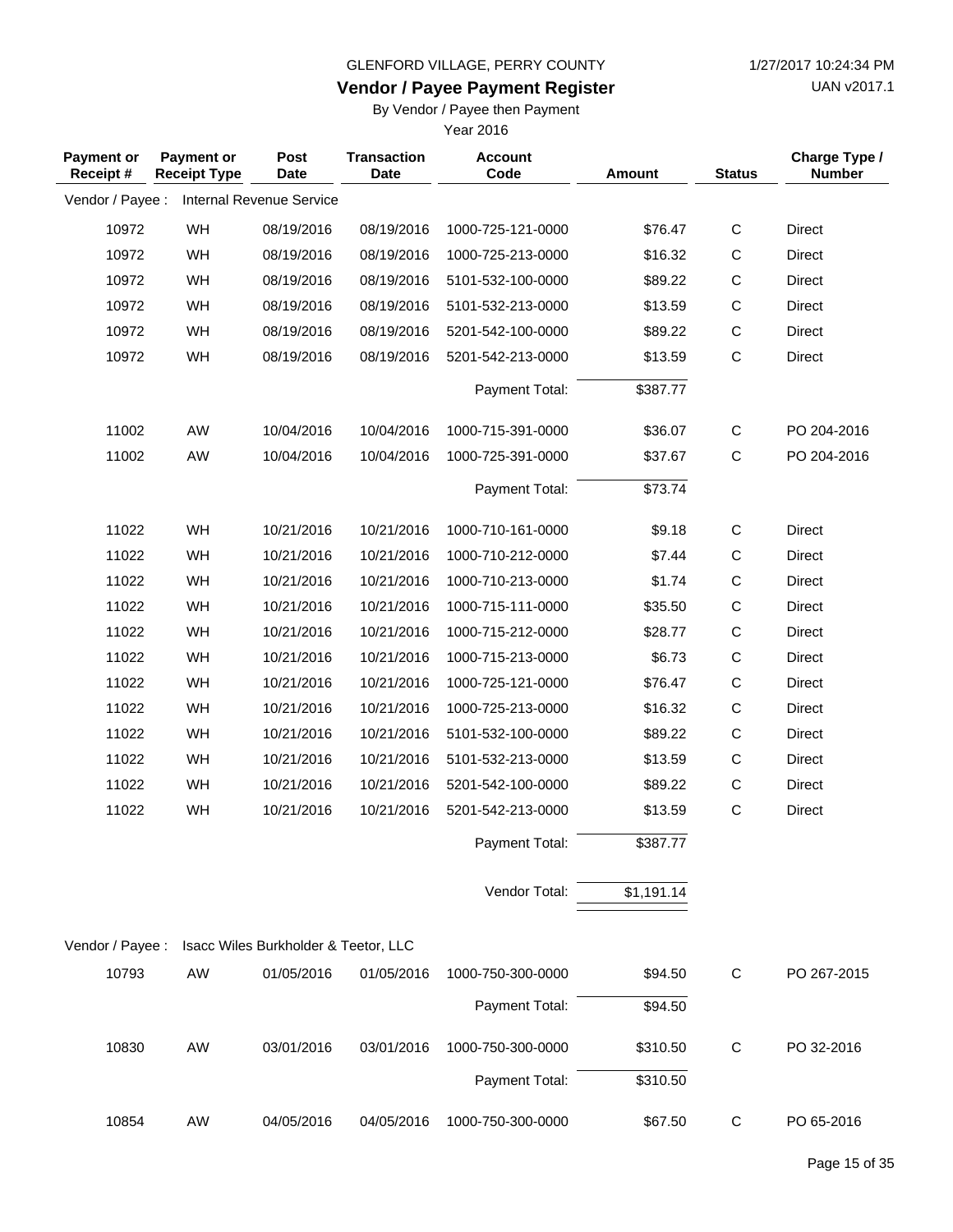UAN v2017.1

### **Vendor / Payee Payment Register**

By Vendor / Payee then Payment

| Payment or<br>Receipt # | <b>Payment or</b><br><b>Receipt Type</b> | Post<br><b>Date</b> | <b>Transaction</b><br>Date | <b>Account</b><br>Code | Amount     | <b>Status</b> | Charge Type /<br><b>Number</b> |
|-------------------------|------------------------------------------|---------------------|----------------------------|------------------------|------------|---------------|--------------------------------|
|                         |                                          |                     |                            | Payment Total:         | \$67.50    |               |                                |
| 10891                   | AW                                       | 05/03/2016          | 05/03/2016                 | 1000-750-300-0000      | \$888.35   | $\mathsf C$   | PO 88-2016                     |
| 10891                   | AW                                       | 05/03/2016          | 05/03/2016                 | 2011-620-300-0000      | \$324.00   | $\mathsf C$   | PO 88-2016                     |
|                         |                                          |                     |                            | Payment Total:         | \$1,212.35 |               |                                |
| 10976                   | AW                                       | 09/06/2016          | 09/06/2016                 | 1000-750-300-0000      | \$54.00    | $\mathsf{C}$  | PO 179-2016                    |
| 10976                   | AW                                       | 09/06/2016          | 09/06/2016                 | 5101-532-300-0000      | \$283.50   | $\mathsf C$   | PO 179-2016                    |
|                         |                                          |                     |                            | Payment Total:         | \$337.50   |               |                                |
| 11003                   | AW                                       | 10/04/2016          | 10/04/2016                 | 5101-532-300-0000      | \$202.50   | $\mathsf C$   | PO 205-2016                    |
|                         |                                          |                     |                            | Payment Total:         | \$202.50   |               |                                |
| 11052                   | AW                                       | 12/06/2016          | 12/06/2016                 | 1000-750-300-0000      | \$108.00   | $\mathsf C$   | PO 245-2016                    |
|                         |                                          |                     |                            | Payment Total:         | \$108.00   |               |                                |
|                         |                                          |                     |                            | Vendor Total:          | \$2,332.85 |               |                                |
| Vendor / Payee :        | Jeff Ours                                |                     |                            |                        |            |               |                                |
| 10878                   | AW                                       | 04/22/2016          | 04/22/2016                 | 2011-620-400-0000      | \$62.00    | $\mathsf C$   | PO 73-2016                     |
|                         |                                          |                     |                            | Payment Total:         | \$62.00    |               |                                |
| 11004                   | AW                                       | 10/04/2016          | 10/04/2016                 | 2011-620-430-0000      | \$117.00   | $\mathsf C$   | PO 195-2016                    |
|                         |                                          |                     |                            | Payment Total:         | \$117.00   |               |                                |
| 11045                   | AW                                       | 11/29/2016          | 11/29/2016                 | 2041-730-400-0000      | \$611.99   | C             | PO 230-2016                    |
|                         |                                          |                     |                            | Payment Total:         | \$611.99   |               |                                |
|                         |                                          |                     |                            | Vendor Total:          | \$790.99   |               |                                |
| Vendor / Payee :        | John Clouse                              |                     |                            |                        |            |               |                                |
| 10927                   | AW                                       | 07/01/2016          | 07/01/2016                 | 2011-730-420-0000      | \$84.28    | $\mathsf C$   | PO 123-2016                    |
|                         |                                          |                     |                            | Payment Total:         | \$84.28    |               |                                |
|                         |                                          |                     |                            | Vendor Total:          | \$84.28    |               |                                |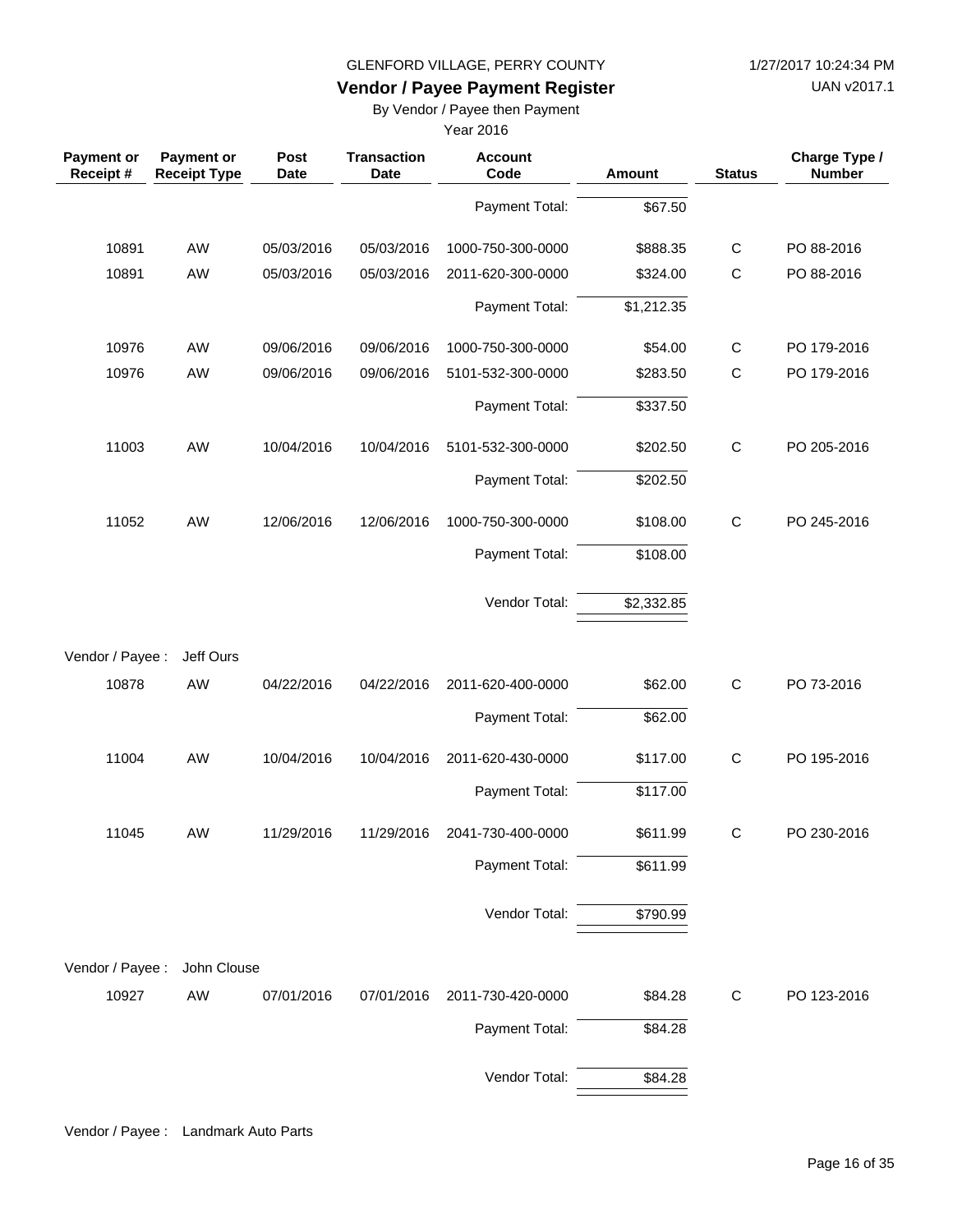UAN v2017.1

# **Vendor / Payee Payment Register**

By Vendor / Payee then Payment

| <b>Payment or</b><br>Receipt # | <b>Payment or</b><br><b>Receipt Type</b> | Post<br><b>Date</b> | <b>Transaction</b><br><b>Date</b> | <b>Account</b><br>Code | <b>Amount</b> | <b>Status</b> | Charge Type /<br><b>Number</b> |
|--------------------------------|------------------------------------------|---------------------|-----------------------------------|------------------------|---------------|---------------|--------------------------------|
| Vendor / Payee :               | Landmark Auto Parts                      |                     |                                   |                        |               |               |                                |
| 10911                          | AW                                       | 06/07/2016          | 06/07/2016                        | 2011-620-400-0000      | \$26.47       | $\mathsf{C}$  | PO 103-2016                    |
|                                |                                          |                     |                                   | Payment Total:         | \$26.47       |               |                                |
|                                |                                          |                     |                                   | Vendor Total:          | \$26.47       |               |                                |
| Vendor / Payee :               | Leonard Sheppard                         |                     |                                   |                        |               |               |                                |
| 10813                          | AW                                       | 02/02/2016          | 02/02/2016                        | 1000-790-400-0000      | \$31.11       | C             | PO 12-2016                     |
| 10813                          | AW                                       | 02/02/2016          | 02/02/2016                        | 5101-532-322-0000      | \$15.54       | $\mathsf{C}$  | PO 12-2016                     |
|                                |                                          |                     |                                   | Payment Total:         | \$46.65       |               |                                |
| 10916                          | AW                                       | 06/07/2016          | 06/07/2016                        | 5101-532-322-0000      | \$11.95       | $\mathsf{C}$  | PO 107-2016                    |
| 10916                          | AW                                       | 06/07/2016          | 06/07/2016                        | 5201-542-322-0000      | \$11.95       | $\mathsf C$   | PO 107-2016                    |
|                                |                                          |                     |                                   | Payment Total:         | \$23.90       |               |                                |
| 10929                          | AW                                       | 07/01/2016          | 07/01/2016                        | 1000-790-400-0000      | \$18.00       | $\mathsf C$   | PO 128-2016                    |
|                                |                                          |                     |                                   | Payment Total:         | \$18.00       |               |                                |
|                                |                                          |                     |                                   | Vendor Total:          | \$88.55       |               |                                |
| Vendor / Payee :               | Linda Nicodemus                          |                     |                                   |                        |               |               |                                |
| 11053                          | AW                                       | 12/06/2016          | 12/06/2016                        | 1000-725-252-0000      | \$33.90       | C             | PO 231-2016                    |
|                                |                                          |                     |                                   | Payment Total:         | \$33.90       |               |                                |
|                                |                                          |                     |                                   | Vendor Total:          | \$33.90       |               |                                |
|                                |                                          |                     |                                   |                        |               |               |                                |
| Vendor / Payee :               | Lloyd Thompson                           |                     |                                   |                        |               |               |                                |
| 10947                          | AW                                       | 07/15/2016          | 07/15/2016                        | 1000-790-300-0000      | \$312.50      | $\mathsf{C}$  | PO 140-2016                    |
| 10947                          | AW                                       | 07/15/2016          | 07/15/2016                        | 2011-730-300-0000      | \$1,725.00    | $\mathsf{C}$  | PO 140-2016                    |
| 10947                          | AW                                       | 07/15/2016          | 07/15/2016                        | 5101-535-300-0000      | \$312.50      | $\mathsf C$   | PO 140-2016                    |
|                                |                                          |                     |                                   | Payment Total:         | \$2,350.00    |               |                                |
| 10990                          | AW                                       | 09/21/2016          | 09/21/2016                        | 2041-730-300-0000      | \$950.00      | C             | PO 187-2016                    |
|                                |                                          |                     |                                   | Payment Total:         | \$950.00      |               |                                |
|                                |                                          |                     |                                   | Vendor Total:          | \$3,300.00    |               |                                |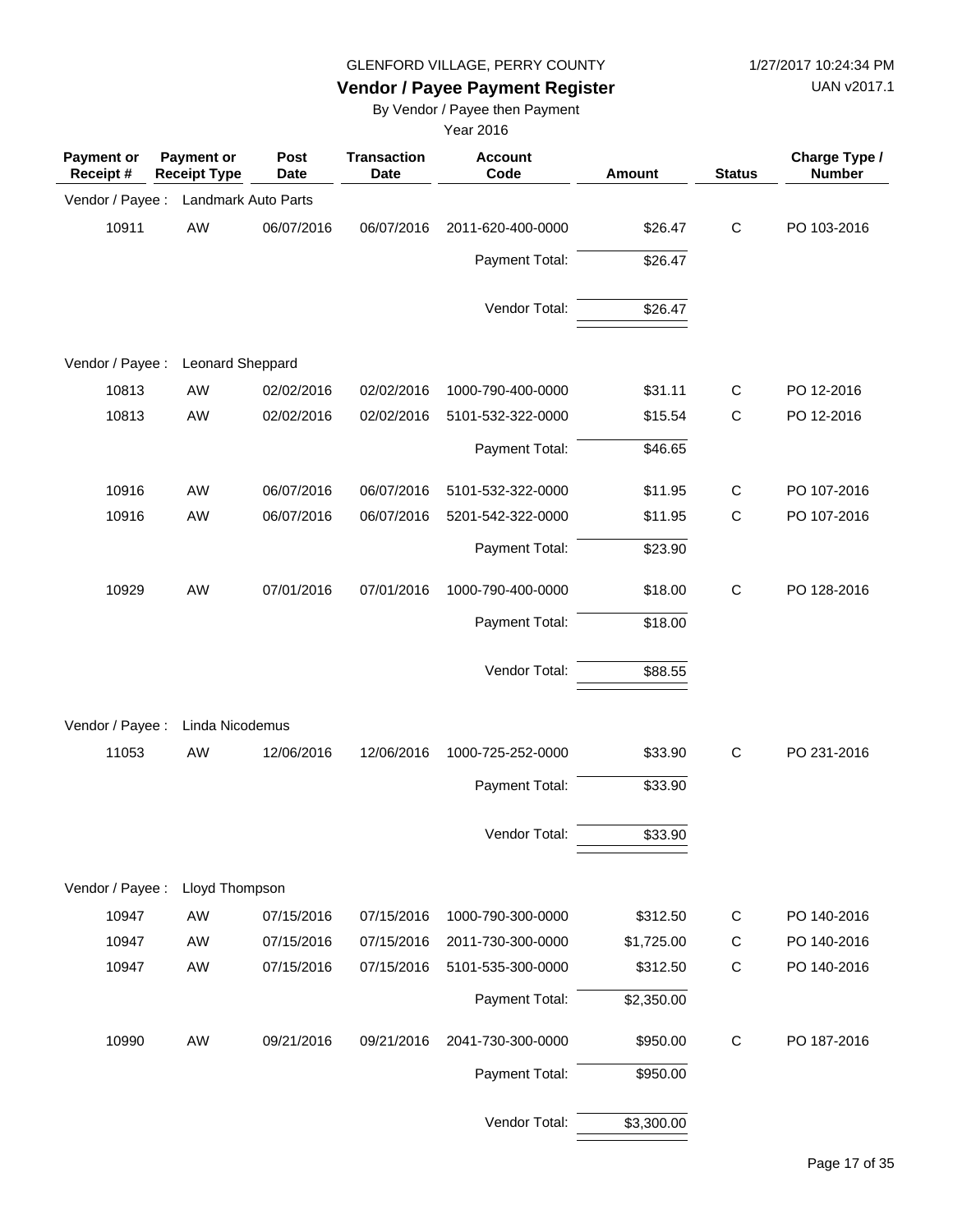UAN v2017.1

# **Vendor / Payee Payment Register**

By Vendor / Payee then Payment

| <b>Payment or</b><br>Receipt# | Payment or<br><b>Receipt Type</b> | Post<br><b>Date</b>                | <b>Transaction</b><br><b>Date</b> | <b>Account</b><br>Code | <b>Amount</b> | <b>Status</b> | Charge Type /<br><b>Number</b> |
|-------------------------------|-----------------------------------|------------------------------------|-----------------------------------|------------------------|---------------|---------------|--------------------------------|
| Vendor / Payee :              |                                   | <b>MASI Environmental Services</b> |                                   |                        |               |               |                                |
| 10810                         | AW                                | 02/02/2016                         | 02/02/2016                        | 5201-549-300-0000      | \$81.20       | C             | PO 8-2016                      |
| 10810                         | AW                                | 02/02/2016                         | 02/02/2016                        | 5201-549-300-0000      | \$87.95       | $\mathsf C$   | PO 10-2016                     |
|                               |                                   |                                    |                                   | Payment Total:         | \$169.15      |               |                                |
| 10818                         | AW                                | 02/09/2016                         | 02/09/2016                        | 5101-534-300-0000      | \$20.42       | $\mathsf{C}$  | PO 19-2016                     |
|                               |                                   |                                    |                                   | Payment Total:         | \$20.42       |               |                                |
| 10831                         | AW                                | 03/01/2016                         | 03/01/2016                        | 5201-549-300-0000      | \$87.95       | $\mathsf{C}$  | PO 25-2016                     |
|                               |                                   |                                    |                                   | Payment Total:         | \$87.95       |               |                                |
| 10840                         | AW                                | 03/04/2016                         | 03/04/2016                        | 5101-534-300-0000      | \$20.42       | C             | PO 40-2016                     |
| 10840                         | AW                                | 03/04/2016                         | 03/04/2016                        | 5201-549-300-0000      | \$87.95       | $\mathsf{C}$  | PO 40-2016                     |
|                               |                                   |                                    |                                   | Payment Total:         | \$108.37      |               |                                |
| 10855                         | AW                                | 04/05/2016                         | 04/05/2016                        | 5101-534-300-0000      | \$20.42       | $\mathbf C$   | PO 52-2016                     |
| 10855                         | AW                                | 04/05/2016                         | 04/05/2016                        | 5201-543-300-0000      | \$87.95       | $\mathsf{C}$  | PO 52-2016                     |
| 10855                         | AW                                | 04/05/2016                         | 04/05/2016                        | 5201-549-300-0000      | \$87.95       | $\mathsf{C}$  | PO 56-2016                     |
|                               |                                   |                                    |                                   | Payment Total:         | \$196.32      |               |                                |
| 10892                         | AW                                | 05/03/2016                         | 05/03/2016                        | 5101-534-300-0000      | \$19.45       | C             | PO 71-2016                     |
| 10892                         | AW                                | 05/03/2016                         | 05/03/2016                        | 5201-549-300-0000      | \$87.95       | C             | PO 75-2016                     |
| 10892                         | AW                                | 05/03/2016                         | 05/03/2016                        | 5201-549-300-0000      | \$87.95       | $\mathsf{C}$  | PO 78-2016                     |
|                               |                                   |                                    |                                   | Payment Total:         | \$195.35      |               |                                |
| 10912                         | AW                                | 06/07/2016                         | 06/07/2016                        | 5101-534-300-0000      | \$19.45       | $\mathsf{C}$  | PO 99-2016                     |
| 10912                         | AW                                | 06/07/2016                         | 06/07/2016                        | 5201-549-300-0000      | \$87.95       | $\mathsf C$   | PO 110-2016                    |
| 10912                         | AW                                | 06/07/2016                         | 06/07/2016                        | 5201-549-300-0000      | \$105.95      | $\mathsf C$   | PO 100-2016                    |
|                               |                                   |                                    |                                   | Payment Total:         | \$213.35      |               |                                |
| 10930                         | AW                                | 07/01/2016                         | 07/01/2016                        | 5101-534-300-0000      | \$19.45       | C             | PO 118-2016                    |
| 10930                         | AW                                | 07/01/2016                         | 07/01/2016                        | 5201-543-300-0000      | \$99.20       | $\mathsf C$   | PO 119-2016                    |
| 10930                         | AW                                | 07/01/2016                         | 07/01/2016                        | 5201-549-300-0000      | \$105.95      | $\mathsf C$   | PO 130-2016                    |
|                               |                                   |                                    |                                   | Payment Total:         | \$224.60      |               |                                |
| 10958                         | AW                                | 08/02/2016                         | 08/02/2016                        | 5101-534-300-0000      | \$19.45       | $\mathsf C$   | PO 145-2016                    |
| 10958                         | AW                                | 08/02/2016                         | 08/02/2016                        | 5201-549-300-0000      | \$99.26       | $\mathsf C$   | PO 141-2016                    |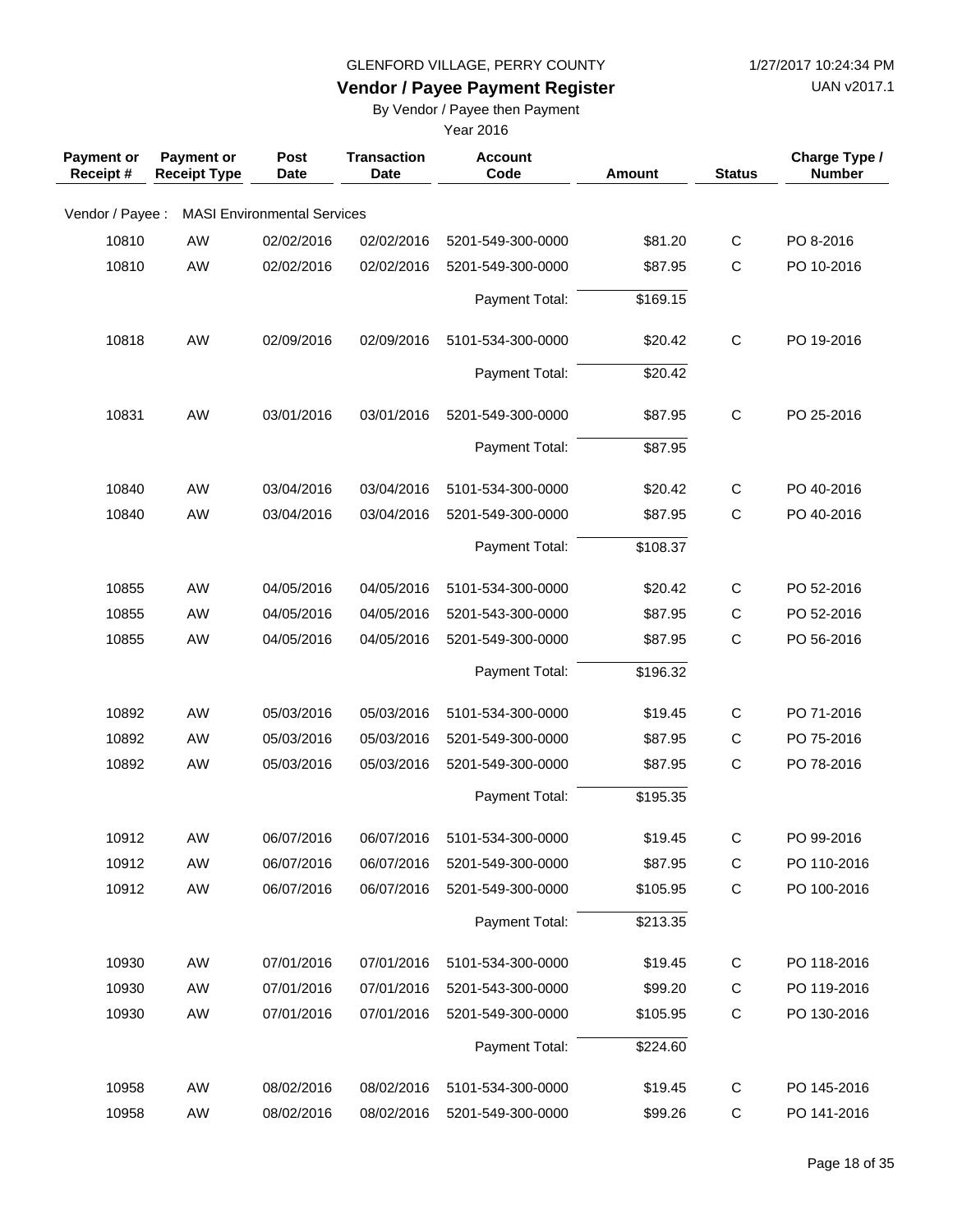UAN v2017.1

# **Vendor / Payee Payment Register**

By Vendor / Payee then Payment

| <b>Payment or</b><br>Receipt# | <b>Payment or</b><br><b>Receipt Type</b> | Post<br><b>Date</b>           | <b>Transaction</b><br>Date           | <b>Account</b><br>Code | <b>Amount</b> | <b>Status</b> | Charge Type /<br><b>Number</b> |
|-------------------------------|------------------------------------------|-------------------------------|--------------------------------------|------------------------|---------------|---------------|--------------------------------|
|                               |                                          |                               |                                      | Payment Total:         | \$118.71      |               |                                |
| 10977                         | AW                                       | 09/06/2016                    | 09/06/2016                           | 5101-534-300-0000      | \$19.45       | $\mathsf C$   | PO 166-2016                    |
| 10977                         | AW                                       | 09/06/2016                    | 09/06/2016                           | 5101-534-300-0000      | \$200.56      | $\mathsf C$   | PO 178-2016                    |
| 10977                         | AW                                       | 09/06/2016                    | 09/06/2016                           | 5201-549-300-0000      | \$87.95       | $\mathsf C$   | PO 158-2016                    |
| 10977                         | AW                                       | 09/06/2016                    | 09/06/2016                           | 5201-549-300-0000      | \$105.95      | $\mathsf{C}$  | PO 163-2016                    |
|                               |                                          |                               |                                      | Payment Total:         | \$413.91      |               |                                |
| 11005                         | AW                                       | 10/04/2016                    | 10/04/2016                           | 5101-534-300-0000      | \$19.45       | $\mathsf{C}$  | PO 185-2016                    |
| 11005                         | AW                                       | 10/04/2016                    | 10/04/2016                           | 5201-549-300-0000      | \$81.20       | C             | PO 194-2016                    |
| 11005                         | AW                                       | 10/04/2016                    | 10/04/2016                           | 5201-549-300-0000      | \$193.90      | $\mathsf C$   | PO 185-2016                    |
|                               |                                          |                               |                                      | Payment Total:         | \$294.55      |               |                                |
| 11029                         | AW                                       | 11/01/2016                    | 11/01/2016                           | 5201-549-300-0000      | \$105.95      | $\mathsf C$   | PO 215-2016                    |
|                               |                                          |                               |                                      | Payment Total:         | \$105.95      |               |                                |
| 11054                         | AW                                       | 12/06/2016                    | 12/06/2016                           | 5101-534-300-0000      | \$19.45       | $\mathsf C$   | PO 225-2016                    |
| 11054                         | AW                                       | 12/06/2016                    | 12/06/2016                           | 5101-534-300-0000      | \$19.45       | C             | PO 243-2016                    |
| 11054                         | AW                                       | 12/06/2016                    | 12/06/2016                           | 5201-543-300-0000      | \$87.95       | $\mathsf C$   | PO 228-2016                    |
| 11054                         | AW                                       | 12/06/2016                    | 12/06/2016                           | 5201-543-300-0000      | \$87.95       | $\mathsf C$   | PO 243-2016                    |
| 11054                         | AW                                       | 12/06/2016                    | 12/06/2016                           | 5201-549-300-0000      | \$87.95       | $\mathsf C$   | PO 225-2016                    |
|                               |                                          |                               |                                      | Payment Total:         | \$302.75      |               |                                |
|                               |                                          |                               |                                      | Vendor Total:          | \$2,451.38    |               |                                |
| Vendor / Payee :              |                                          | Medis Network of Central Ohio |                                      |                        |               |               |                                |
| 10856                         | AW                                       | 04/05/2016                    | 04/05/2016                           | 2011-730-300-0000      | \$161.04      | $\mathsf{C}$  | PO 51-2016                     |
|                               |                                          |                               |                                      | Payment Total:         | \$161.04      |               |                                |
|                               |                                          |                               |                                      | Vendor Total:          | \$161.04      |               |                                |
| Vendor / Payee :              |                                          |                               | Modern Welding Company of Ohio, Inc. |                        |               |               |                                |
| 10811                         | AW                                       | 02/02/2016                    | 02/02/2016                           | 5201-543-430-0000      | \$918.00      | $\mathsf C$   | PO 271-2015                    |
|                               |                                          |                               |                                      | Payment Total:         | \$918.00      |               |                                |
|                               |                                          |                               |                                      | Vendor Total:          | \$918.00      |               |                                |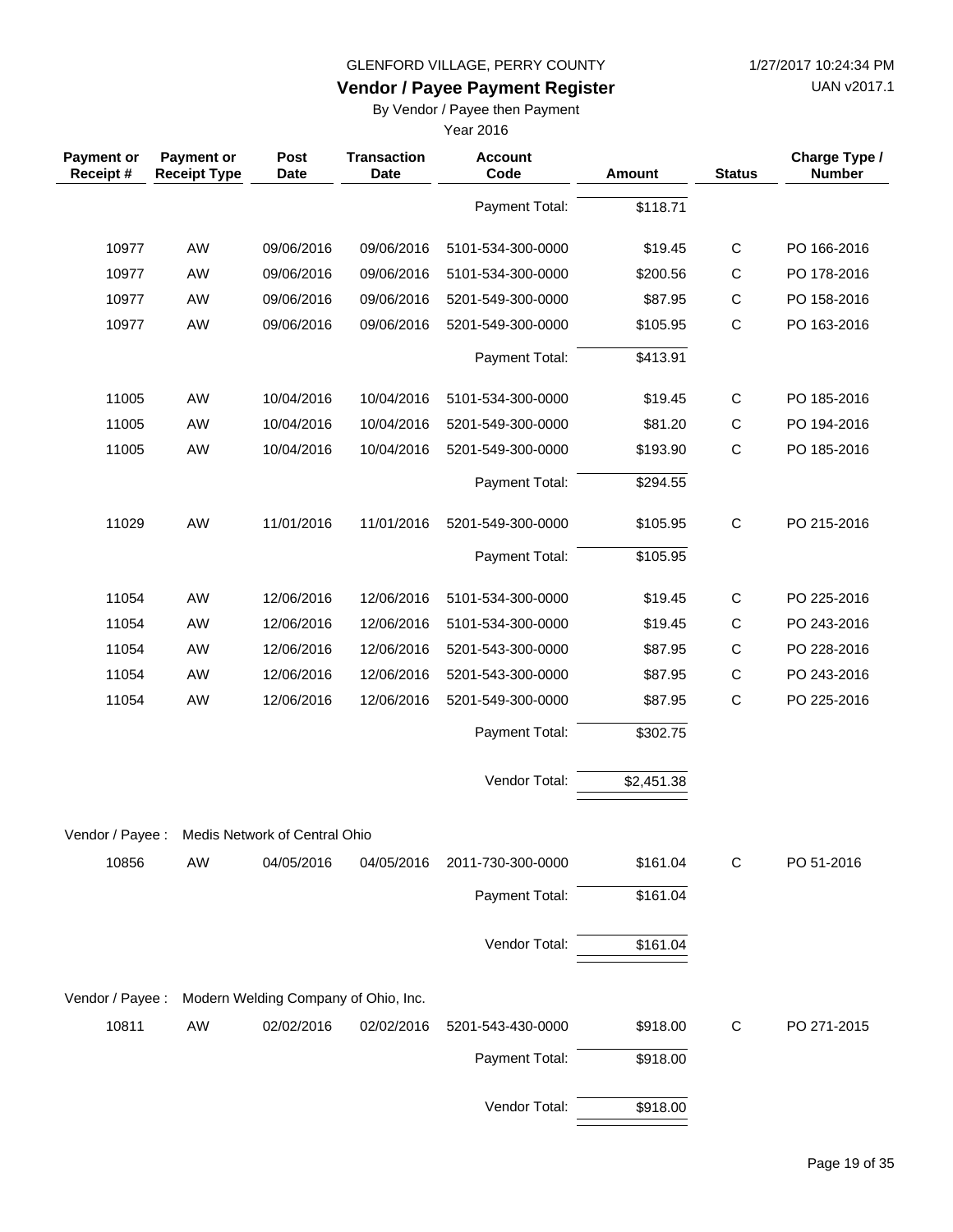UAN v2017.1

# **Vendor / Payee Payment Register**

By Vendor / Payee then Payment

| <b>Payment or</b><br>Receipt # | <b>Payment or</b><br><b>Receipt Type</b> | Post<br><b>Date</b>         | <b>Transaction</b><br><b>Date</b> | <b>Account</b><br>Code | Amount     | <b>Status</b> | Charge Type /<br><b>Number</b> |
|--------------------------------|------------------------------------------|-----------------------------|-----------------------------------|------------------------|------------|---------------|--------------------------------|
| Vendor / Payee :               |                                          | Niagara Scientific Products |                                   |                        |            |               |                                |
| 10893                          | AW                                       | 05/03/2016                  | 05/03/2016                        | 5201-549-400-0000      | \$329.47   | $\mathbf C$   | PO 64-2016                     |
|                                |                                          |                             |                                   | Payment Total:         | \$329.47   |               |                                |
| 11030                          | AW                                       | 11/01/2016                  | 11/01/2016                        | 5201-549-400-0000      | \$255.74   | $\mathbf C$   | PO 208-2016                    |
|                                |                                          |                             |                                   | Payment Total:         | \$255.74   |               |                                |
| 11042                          | AW                                       | 11/18/2016                  | 11/18/2016                        | 5201-549-400-0000      | \$44.26    | $\mathbf C$   | PO 208-2016                    |
|                                |                                          |                             |                                   | Payment Total:         | \$44.26    |               |                                |
|                                |                                          |                             |                                   | Vendor Total:          | \$629.47   |               |                                |
| Vendor / Payee :               |                                          | Northern Perry County Water |                                   |                        |            |               |                                |
| 10794                          | AW                                       | 01/05/2016                  | 01/05/2016                        | 5101-533-300-0000      | \$2,331.29 | $\mathbf C$   | PO 262-2015                    |
|                                |                                          |                             |                                   | Payment Total:         | \$2,331.29 |               |                                |
| 10812                          | AW                                       | 02/02/2016                  | 02/02/2016                        | 5101-533-300-0000      | \$2,552.14 | $\mathbf C$   | PO 16-2016                     |
|                                |                                          |                             |                                   | Payment Total:         | \$2,552.14 |               |                                |
| 10832                          | AW                                       | 03/01/2016                  | 03/01/2016                        | 5101-533-300-0000      | \$2,183.02 | C             | PO 31-2016                     |
|                                |                                          |                             |                                   | Payment Total:         | \$2,183.02 |               |                                |
| 10857                          | AW                                       | 04/05/2016                  | 04/05/2016                        | 5101-533-300-0000      | \$2,196.78 | $\mathbf C$   | PO 55-2016                     |
|                                |                                          |                             |                                   | Payment Total:         | \$2,196.78 |               |                                |
| 10894                          | AW                                       | 05/03/2016                  | 05/03/2016                        | 5101-533-300-0000      | \$2,264.21 | C             | PO 86-2016                     |
|                                |                                          |                             |                                   | Payment Total:         | \$2,264.21 |               |                                |
| 10913                          | AW                                       | 06/07/2016                  | 06/07/2016                        | 5101-533-300-0000      | \$2,298.61 | $\mathbf C$   | PO 105-2016                    |
|                                |                                          |                             |                                   | Payment Total:         | \$2,298.61 |               |                                |
| 10928                          | AW                                       | 07/01/2016                  | 07/01/2016                        | 5101-533-300-0000      | \$3,014.13 | $\mathbf C$   | PO 124-2016                    |
|                                |                                          |                             |                                   | Payment Total:         | \$3,014.13 |               |                                |
| 10959                          | AW                                       | 08/02/2016                  | 08/02/2016                        | 5101-533-300-0000      | \$2,513.26 | $\mathbf C$   | PO 157-2016                    |
|                                |                                          |                             |                                   | Payment Total:         | \$2,513.26 |               |                                |
| 10978                          | AW                                       | 09/06/2016                  | 09/06/2016                        | 5101-533-300-0000      | \$2,806.35 | C             | PO 170-2016                    |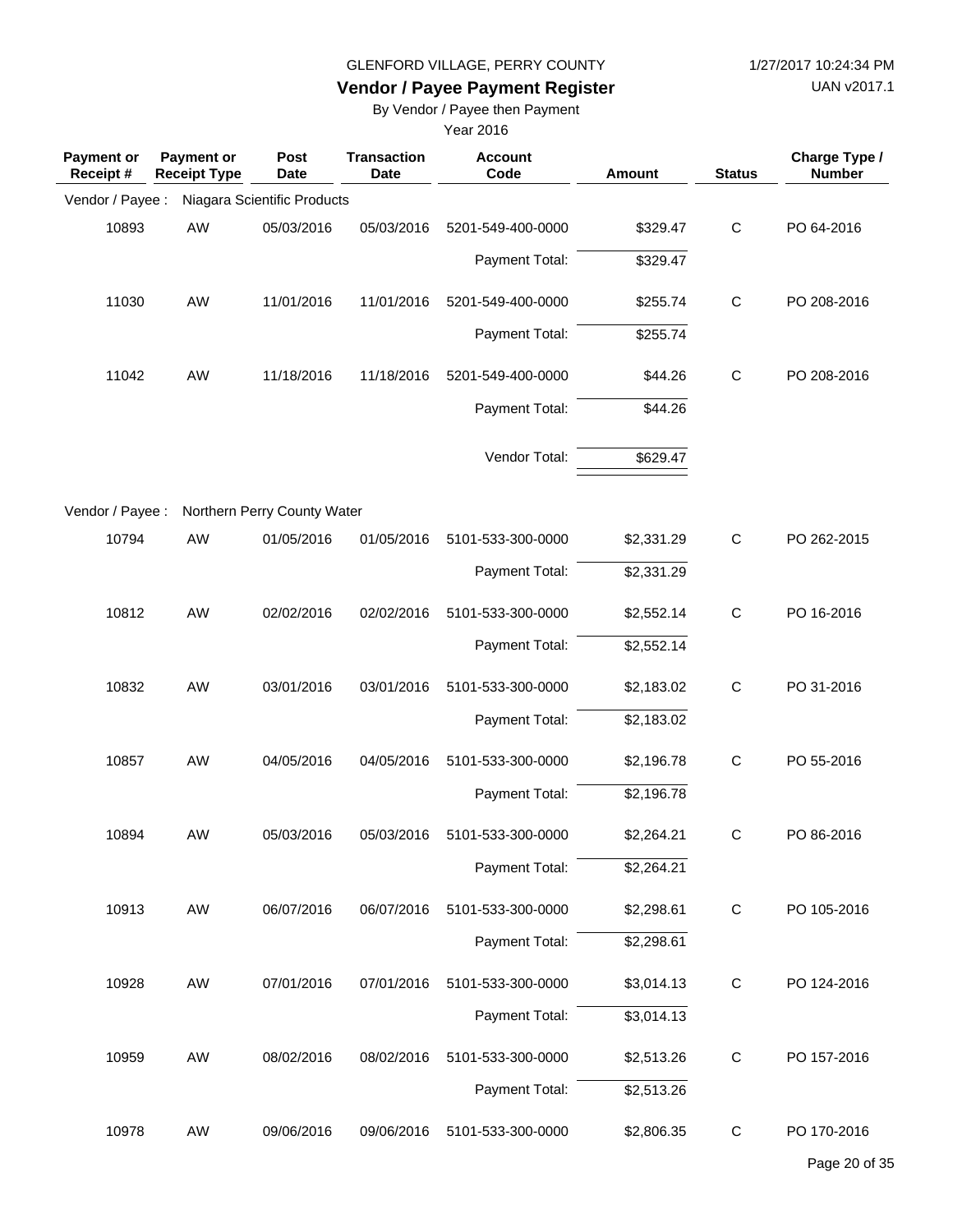UAN v2017.1

# **Vendor / Payee Payment Register**

By Vendor / Payee then Payment

| <b>Payment or</b><br>Receipt # | <b>Payment or</b><br><b>Receipt Type</b> | Post<br><b>Date</b>                 | <b>Transaction</b><br>Date               | <b>Account</b><br>Code | <b>Amount</b> | <b>Status</b> | Charge Type /<br><b>Number</b> |
|--------------------------------|------------------------------------------|-------------------------------------|------------------------------------------|------------------------|---------------|---------------|--------------------------------|
|                                |                                          |                                     |                                          | Payment Total:         | \$2,806.35    |               |                                |
| 11006                          | AW                                       | 10/04/2016                          | 10/04/2016                               | 5101-533-300-0000      | \$2,278.66    | $\mathsf C$   | PO 201-2016                    |
|                                |                                          |                                     |                                          | Payment Total:         | \$2,278.66    |               |                                |
| 11031                          | AW                                       | 11/01/2016                          | 11/01/2016                               | 5101-533-300-0000      | \$2,291.04    | $\mathsf C$   | PO 221-2016                    |
|                                |                                          |                                     |                                          | Payment Total:         | \$2,291.04    |               |                                |
| 11056                          | AW                                       | 12/06/2016                          | 12/06/2016                               | 5101-533-300-0000      | \$2,371.54    | $\mathsf C$   | PO 237-2016                    |
|                                |                                          |                                     |                                          | Payment Total:         | \$2,371.54    |               |                                |
|                                |                                          |                                     |                                          | Vendor Total:          | \$29,101.03   |               |                                |
| Vendor / Payee :               |                                          | Northern Tool & Equipment           |                                          |                        |               |               |                                |
| 10819                          | AW                                       | 02/09/2016                          | 02/09/2016                               | 5101-535-400-0000      | \$200.50      | $\mathsf{C}$  | PO 22-2016                     |
| 10819                          | AW                                       | 02/09/2016                          | 02/09/2016                               | 5201-549-400-0000      | \$200.50      | $\mathsf C$   | PO 22-2016                     |
|                                |                                          |                                     |                                          | Payment Total:         | \$401.00      |               |                                |
|                                |                                          |                                     |                                          | Vendor Total:          | \$401.00      |               |                                |
| Vendor / Payee :               |                                          | Ohio Bureau of Workers Compensation |                                          |                        |               |               |                                |
| 10796                          | AW                                       | 01/05/2016                          | 01/05/2016                               | 1000-725-225-0000      | \$129.00      | $\mathsf{C}$  | PO 264-2015                    |
|                                |                                          |                                     |                                          | Payment Total:         | \$129.00      |               |                                |
|                                |                                          |                                     |                                          | Vendor Total:          | \$129.00      |               |                                |
| Vendor / Payee :               |                                          |                                     | Ohio Department of Job & Family Services |                        |               |               |                                |
| 10992                          | AW                                       | 09/21/2016                          | 09/21/2016                               | 1000-725-391-0000      | \$49.18       | $\mathsf C$   | PO 183-2016                    |
|                                |                                          |                                     |                                          | Payment Total:         | \$49.18       |               |                                |
|                                |                                          |                                     |                                          | Vendor Total:          | \$49.18       |               |                                |
| Vendor / Payee :               |                                          | Ohio Department of Taxation         |                                          |                        |               |               |                                |
| 10883                          | WH                                       | 04/26/2016                          | 04/26/2016                               | 1000-715-111-0000      | \$1.68        | $\mathsf{C}$  | <b>Direct</b>                  |
| 10883                          | WH                                       | 04/26/2016                          | 04/26/2016                               | 1000-725-121-0000      | \$7.59        | $\mathsf{C}$  | Direct                         |
| 10883                          | WH                                       | 04/26/2016                          | 04/26/2016                               | 5101-532-100-0000      | \$8.85        | $\mathsf C$   | Direct                         |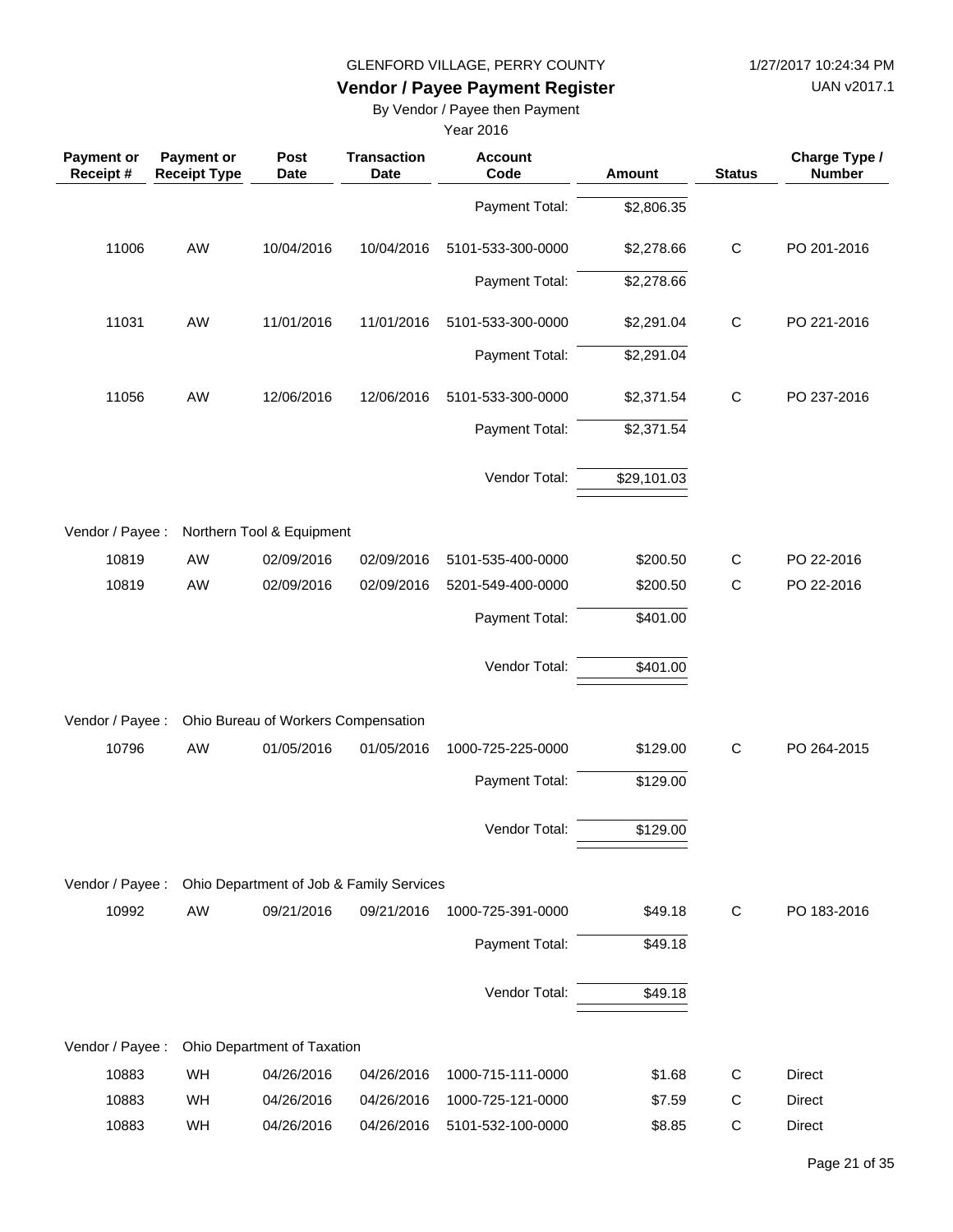UAN v2017.1

# **Vendor / Payee Payment Register**

By Vendor / Payee then Payment

| Payment or<br>Receipt# | Payment or<br><b>Receipt Type</b> | Post<br><b>Date</b>          | <b>Transaction</b><br>Date               | <b>Account</b><br>Code | <b>Amount</b>          | <b>Status</b> | Charge Type /<br><b>Number</b> |
|------------------------|-----------------------------------|------------------------------|------------------------------------------|------------------------|------------------------|---------------|--------------------------------|
| Vendor / Payee :       |                                   | Ohio Department of Taxation  |                                          |                        |                        |               |                                |
| 10883                  | WH                                | 04/26/2016                   | 04/26/2016                               | 5201-542-100-0000      | \$8.85                 | $\mathsf C$   | <b>Direct</b>                  |
|                        |                                   |                              |                                          | Payment Total:         | \$26.97                |               |                                |
| 10951                  | WH                                | 08/02/2016                   | 08/02/2016                               | 1000-715-111-0000      | \$1.60                 | $\mathsf{C}$  | <b>Direct</b>                  |
| 10951                  | WH                                | 08/02/2016                   | 08/02/2016                               | 1000-725-121-0000      | \$7.59                 | C             | <b>Direct</b>                  |
| 10951                  | WH                                | 08/02/2016                   | 08/02/2016                               | 5101-532-100-0000      | \$8.85                 | $\mathsf C$   | <b>Direct</b>                  |
| 10951                  | WH                                | 08/02/2016                   | 08/02/2016                               | 5201-542-100-0000      | \$8.85                 | $\mathsf C$   | <b>Direct</b>                  |
|                        |                                   |                              |                                          | Payment Total:         | \$26.89                |               |                                |
| 11023                  | WH                                | 10/21/2016                   | 10/21/2016                               | 1000-715-111-0000      | \$1.60                 | $\mathsf C$   | <b>Direct</b>                  |
| 11023                  | WH                                | 10/21/2016                   | 10/21/2016                               | 1000-725-121-0000      | \$7.59                 | C             | <b>Direct</b>                  |
| 11023                  | WH                                | 10/21/2016                   | 10/21/2016                               | 5101-532-100-0000      | \$8.85                 | $\mathsf C$   | Direct                         |
| 11023                  | WH                                | 10/21/2016                   | 10/21/2016                               | 5201-542-100-0000      | \$8.85                 | $\mathsf{C}$  | Direct                         |
|                        |                                   |                              |                                          | Payment Total:         | \$26.89                |               |                                |
|                        |                                   |                              |                                          | Vendor Total:          | \$80.75                |               |                                |
| Vendor / Payee :       |                                   |                              | Ohio Municipal Joint Self-Insurance Pool |                        |                        |               |                                |
| 10858                  | AW                                | 04/05/2016                   | 04/05/2016                               | 1000-725-351-0000      | \$739.50               | $\mathsf{C}$  | PO 59-2016                     |
| 10858                  | AW                                | 04/05/2016                   | 04/05/2016                               | 2011-730-352-0000      | \$739.50               | $\mathsf C$   | PO 59-2016                     |
| 10858                  | AW                                | 04/05/2016                   | 04/05/2016                               | 5101-539-351-0000      | \$739.50               | $\mathsf C$   | PO 59-2016                     |
| 10858                  | AW                                | 04/05/2016                   | 04/05/2016                               | 5201-542-350-0000      | \$739.50               | $\mathsf C$   | PO 59-2016                     |
|                        |                                   |                              |                                          | Payment Total:         | \$2,958.00             |               |                                |
|                        |                                   |                              |                                          | Vendor Total:          | $\overline{$2,958.00}$ |               |                                |
| Vendor / Payee :       |                                   | <b>Ohio Municipal League</b> |                                          |                        |                        |               |                                |
| 10846                  | AW                                | 03/18/2016                   | 03/18/2016                               | 1000-715-391-0000      | \$225.00               | $\mathsf{C}$  | PO 43-2016                     |
|                        |                                   |                              |                                          | Payment Total:         | \$225.00               |               |                                |
|                        |                                   |                              |                                          | Vendor Total:          | \$225.00               |               |                                |
| Vendor / Payee :       |                                   |                              | Ohio Public Employees Retirement System  |                        |                        |               |                                |
| 10786                  | WH                                | 01/02/2016                   | 01/02/2016                               | 1000-725-121-0000      | \$30.00                | C             | <b>Direct</b>                  |
| 10786                  | WH                                | 01/02/2016                   | 01/02/2016                               | 1000-725-211-0000      | \$46.66                | $\mathsf{C}$  | Direct                         |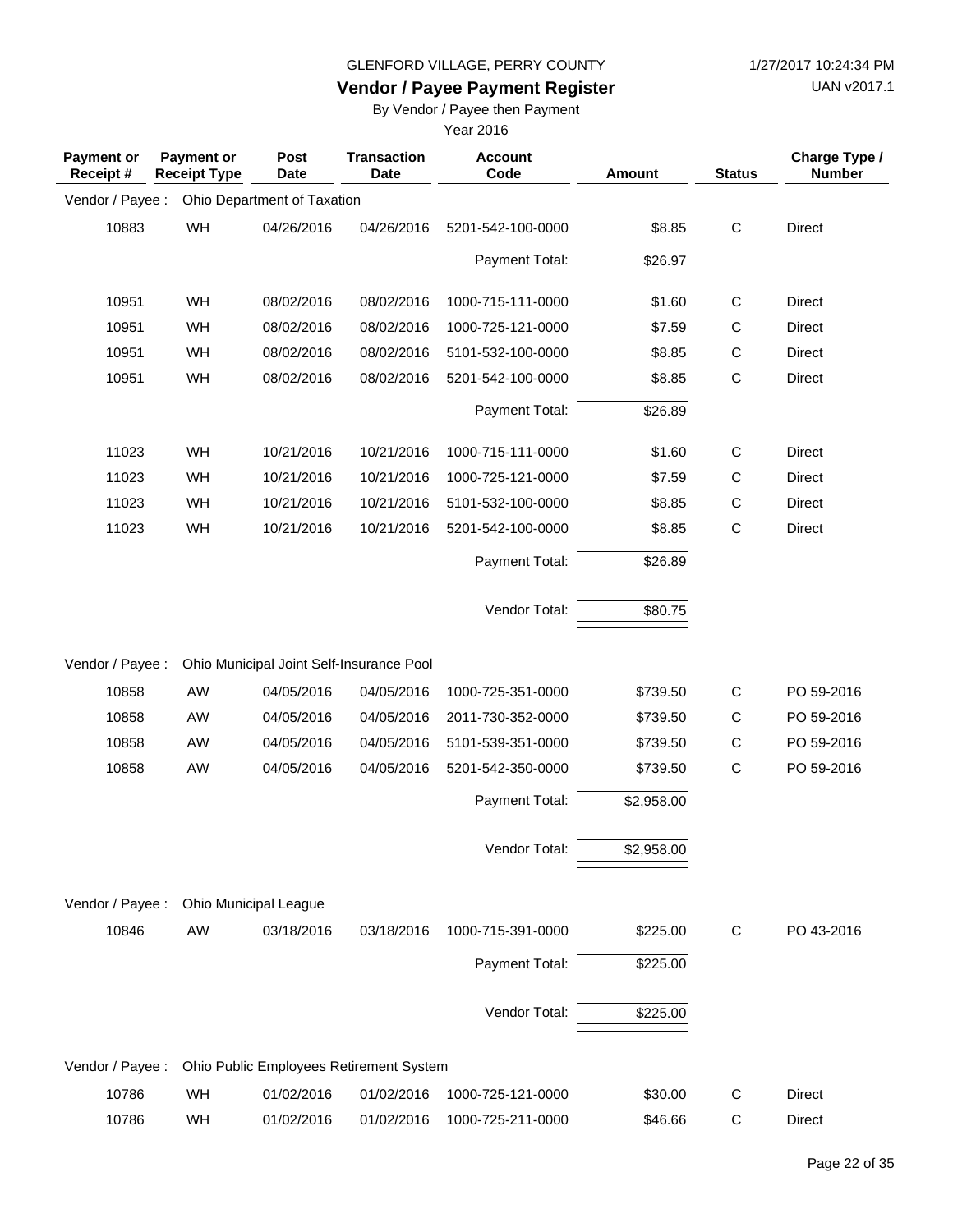**Vendor / Payee Payment Register**

UAN v2017.1

### By Vendor / Payee then Payment

| <b>Payment or</b><br>Receipt# | <b>Payment or</b><br><b>Receipt Type</b> | Post<br>Date | <b>Transaction</b><br><b>Date</b>       | <b>Account</b><br>Code | Amount    | <b>Status</b> | Charge Type /<br><b>Number</b> |
|-------------------------------|------------------------------------------|--------------|-----------------------------------------|------------------------|-----------|---------------|--------------------------------|
| Vendor / Payee :              |                                          |              | Ohio Public Employees Retirement System |                        |           |               |                                |
| 10786                         | WH                                       | 01/02/2016   | 01/02/2016                              | 5101-532-100-0000      | \$35.00   | C             | Direct                         |
| 10786                         | WH                                       | 01/02/2016   | 01/02/2016                              | 5101-532-211-0000      | \$46.67   | C             | Direct                         |
| 10786                         | WH                                       | 01/02/2016   | 01/02/2016                              | 5201-542-100-0000      | \$35.00   | $\mathsf C$   | Direct                         |
| 10786                         | WH                                       | 01/02/2016   | 01/02/2016                              | 5201-542-211-0000      | \$46.67   | $\mathsf C$   | <b>Direct</b>                  |
|                               |                                          |              |                                         | Payment Total:         | \$240.00  |               |                                |
| 10835                         | WH                                       | 03/01/2016   | 03/01/2016                              | 1000-725-121-0000      | \$30.00   | $\mathsf C$   | Direct                         |
| 10835                         | WH                                       | 03/01/2016   | 03/01/2016                              | 1000-725-211-0000      | \$46.66   | C             | Direct                         |
| 10835                         | WH                                       | 03/01/2016   | 03/01/2016                              | 5101-532-100-0000      | \$35.00   | $\mathsf C$   | Direct                         |
| 10835                         | WH                                       | 03/01/2016   | 03/01/2016                              | 5101-532-211-0000      | \$46.67   | $\mathsf C$   | Direct                         |
| 10835                         | WH                                       | 03/01/2016   | 03/01/2016                              | 5201-542-100-0000      | \$35.00   | C             | Direct                         |
| 10835                         | WH                                       | 03/01/2016   | 03/01/2016                              | 5201-542-211-0000      | \$46.67   | $\mathsf C$   | Direct                         |
|                               |                                          |              |                                         | Payment Total:         | \$240.00  |               |                                |
| 10836                         | WH                                       | 03/04/2016   | 03/04/2016                              | 1000-725-121-0000      | \$30.00   | C             | Direct                         |
| 10836                         | WH                                       | 03/04/2016   | 03/04/2016                              | 1000-725-211-0000      | \$46.66   | $\mathsf C$   | Direct                         |
| 10836                         | WH                                       | 03/04/2016   | 03/04/2016                              | 5101-532-100-0000      | \$35.00   | $\mathsf C$   | Direct                         |
| 10836                         | WH                                       | 03/04/2016   | 03/04/2016                              | 5101-532-211-0000      | \$46.67   | $\mathsf C$   | Direct                         |
| 10836                         | WH                                       | 03/04/2016   | 03/04/2016                              | 5201-542-100-0000      | \$35.00   | $\mathsf C$   | Direct                         |
| 10836                         | WH                                       | 03/04/2016   | 03/04/2016                              | 5201-542-211-0000      | \$46.67   | $\mathsf C$   | Direct                         |
|                               |                                          |              |                                         | Payment Total:         | \$240.00  |               |                                |
| 10869                         | WH                                       | 04/05/2016   | 04/05/2016                              | 1000-725-121-0000      | \$30.00   | C             | Direct                         |
| 10869                         | WH                                       | 04/05/2016   | 04/05/2016                              | 1000-725-211-0000      | \$46.66   | $\mathsf{C}$  | Direct                         |
| 10869                         | WH                                       | 04/05/2016   | 04/05/2016                              | 5101-532-100-0000      | \$35.00   | $\mathsf C$   | Direct                         |
| 10869                         | WH                                       | 04/05/2016   | 04/05/2016                              | 5101-532-211-0000      | \$46.67   | C             | Direct                         |
| 10869                         | WH                                       | 04/05/2016   | 04/05/2016                              | 5201-542-100-0000      | \$35.00   | C             | Direct                         |
| 10869                         | WH                                       | 04/05/2016   | 04/05/2016                              | 5201-542-211-0000      | \$46.67   | $\mathsf{C}$  | Direct                         |
|                               |                                          |              |                                         | Payment Total:         | \$240.00  |               |                                |
| 10897                         | WH                                       | 05/03/2016   | 05/03/2016                              | 1000-725-121-0000      | \$30.00   | V             | Direct                         |
| 10897                         | WH                                       | 05/03/2016   | 05/03/2016                              | 1000-725-211-0000      | \$46.66   | V             | <b>Direct</b>                  |
| 10897                         | WH                                       | 05/03/2016   | 05/03/2016                              | 5101-532-100-0000      | \$35.00   | V             | Direct                         |
| 10897                         | WH                                       | 05/03/2016   | 05/03/2016                              | 5101-532-211-0000      | \$46.67   | V             | Direct                         |
| 10897                         | WH                                       | 05/03/2016   | 05/03/2016                              | 5201-542-100-0000      | \$35.00   | V             | Direct                         |
| 10897                         | WH                                       | 05/03/2016   | 05/03/2016                              | 5201-542-211-0000      | \$46.67   | V             | Direct                         |
| 10897                         | WH                                       | 05/03/2016   | 05/03/2016                              | 1000-725-121-0000      | $-$30.00$ | V             | Direct                         |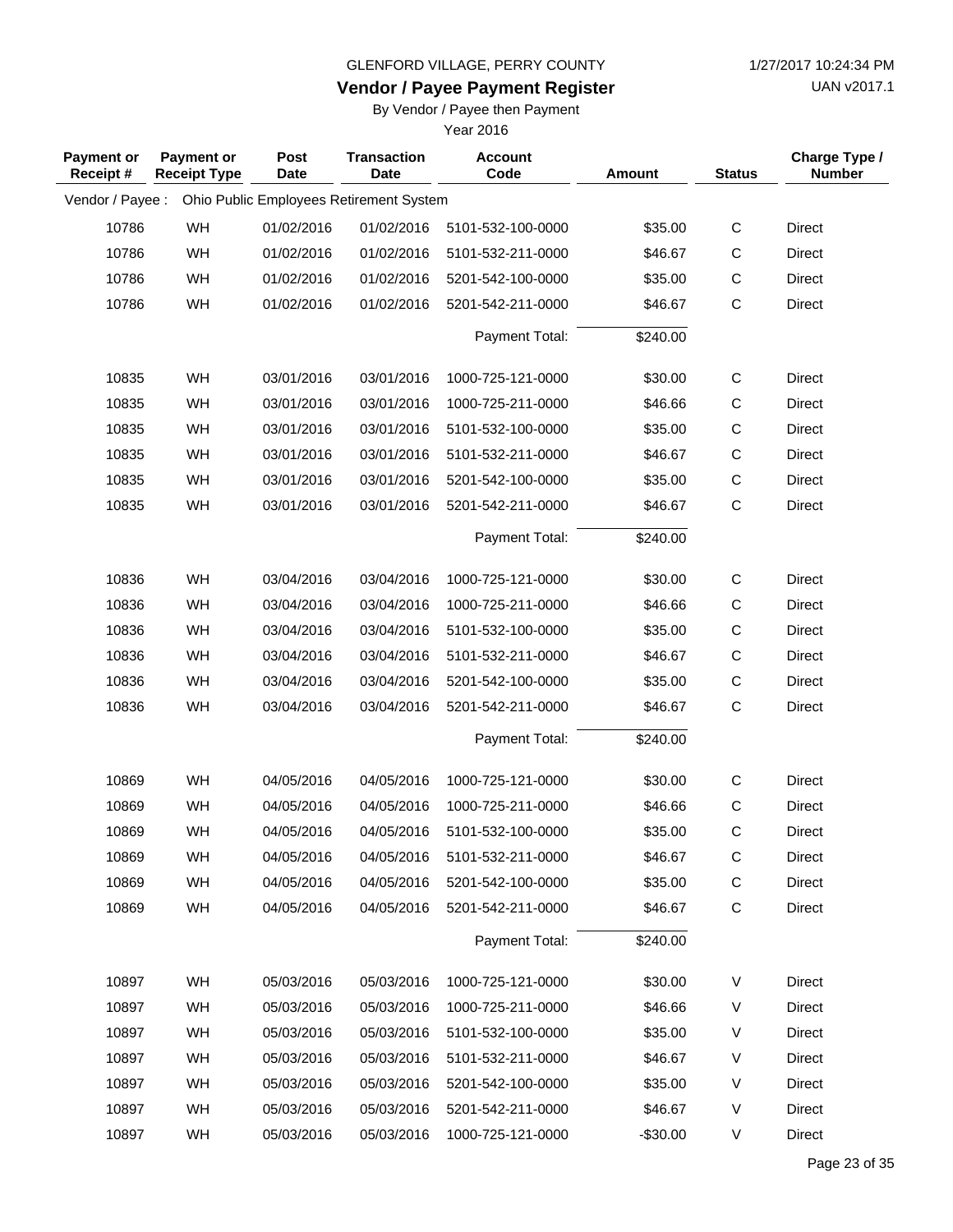**Vendor / Payee Payment Register**

UAN v2017.1

### By Vendor / Payee then Payment

| <b>Payment or</b><br>Receipt# | <b>Payment or</b><br><b>Receipt Type</b> | <b>Post</b><br><b>Date</b> | <b>Transaction</b><br>Date              | <b>Account</b><br>Code | <b>Amount</b> | <b>Status</b> | Charge Type /<br><b>Number</b> |
|-------------------------------|------------------------------------------|----------------------------|-----------------------------------------|------------------------|---------------|---------------|--------------------------------|
| Vendor / Payee :              |                                          |                            | Ohio Public Employees Retirement System |                        |               |               |                                |
| 10897                         | WH                                       | 05/03/2016                 | 05/03/2016                              | 1000-725-211-0000      | $-$46.66$     | V             | <b>Direct</b>                  |
| 10897                         | WH                                       | 05/03/2016                 | 05/03/2016                              | 5101-532-100-0000      | $-$35.00$     | V             | Direct                         |
| 10897                         | WH                                       | 05/03/2016                 | 05/03/2016                              | 5101-532-211-0000      | $-$46.67$     | V             | Direct                         |
| 10897                         | WH                                       | 05/03/2016                 | 05/03/2016                              | 5201-542-100-0000      | $-$ \$35.00   | V             | Direct                         |
| 10897                         | WH                                       | 05/03/2016                 | 05/03/2016                              | 5201-542-211-0000      | $-$46.67$     | V             | <b>Direct</b>                  |
|                               |                                          |                            |                                         | Payment Total:         | \$0.00        |               |                                |
| 10898                         | WH                                       | 05/03/2016                 | 05/03/2016                              | 1000-725-121-0000      | \$30.00       | C             | <b>Direct</b>                  |
| 10898                         | <b>WH</b>                                | 05/03/2016                 | 05/03/2016                              | 1000-725-211-0000      | \$46.66       | C             | Direct                         |
| 10898                         | WH                                       | 05/03/2016                 | 05/03/2016                              | 5101-532-100-0000      | \$35.00       | $\mathsf C$   | <b>Direct</b>                  |
| 10898                         | WH                                       | 05/03/2016                 | 05/03/2016                              | 5101-532-211-0000      | \$46.67       | $\mathsf C$   | <b>Direct</b>                  |
| 10898                         | WH                                       | 05/03/2016                 | 05/03/2016                              | 5201-542-100-0000      | \$35.00       | $\mathsf C$   | <b>Direct</b>                  |
| 10898                         | WH                                       | 05/03/2016                 | 05/03/2016                              | 5201-542-211-0000      | \$46.67       | $\mathsf C$   | Direct                         |
|                               |                                          |                            |                                         | Payment Total:         | \$240.00      |               |                                |
| 10920                         | WH                                       | 06/07/2016                 | 06/07/2016                              | 1000-725-121-0000      | \$30.00       | $\mathsf C$   | Direct                         |
| 10920                         | WH                                       | 06/07/2016                 | 06/07/2016                              | 1000-725-211-0000      | \$46.66       | C             | Direct                         |
| 10920                         | WH                                       | 06/07/2016                 | 06/07/2016                              | 5101-532-100-0000      | \$35.00       | $\mathsf C$   | <b>Direct</b>                  |
| 10920                         | WH                                       | 06/07/2016                 | 06/07/2016                              | 5101-532-211-0000      | \$46.67       | С             | Direct                         |
| 10920                         | WH                                       | 06/07/2016                 | 06/07/2016                              | 5201-542-100-0000      | \$35.00       | $\mathsf C$   | Direct                         |
| 10920                         | <b>WH</b>                                | 06/07/2016                 | 06/07/2016                              | 5201-542-211-0000      | \$46.67       | $\mathsf C$   | Direct                         |
|                               |                                          |                            |                                         | Payment Total:         | \$240.00      |               |                                |
| 10941                         | WH                                       | 07/01/2016                 | 07/01/2016                              | 1000-725-121-0000      | \$30.00       | C             | Direct                         |
| 10941                         | WH                                       | 07/01/2016                 | 07/01/2016                              | 1000-725-211-0000      | \$46.66       | $\mathsf C$   | Direct                         |
| 10941                         | WH                                       | 07/01/2016                 | 07/01/2016                              | 5101-532-100-0000      | \$35.00       | C             | Direct                         |
| 10941                         | WH                                       | 07/01/2016                 | 07/01/2016                              | 5101-532-211-0000      | \$46.67       | C             | Direct                         |
| 10941                         | WH                                       | 07/01/2016                 | 07/01/2016                              | 5201-542-100-0000      | \$35.00       | C             | Direct                         |
| 10941                         | WH                                       | 07/01/2016                 | 07/01/2016                              | 5201-542-211-0000      | \$46.67       | $\mathsf{C}$  | Direct                         |
|                               |                                          |                            |                                         | Payment Total:         | \$240.00      |               |                                |
| 10967                         | <b>WH</b>                                | 08/02/2016                 | 08/02/2016                              | 1000-725-121-0000      | \$30.00       | $\mathsf{C}$  | Direct                         |
| 10967                         | WH                                       | 08/02/2016                 | 08/02/2016                              | 1000-725-211-0000      | \$46.66       | C             | Direct                         |
| 10967                         | <b>WH</b>                                | 08/02/2016                 | 08/02/2016                              | 5101-532-100-0000      | \$35.00       | C             | Direct                         |
| 10967                         | WH                                       | 08/02/2016                 | 08/02/2016                              | 5101-532-211-0000      | \$46.67       | $\mathsf{C}$  | Direct                         |
| 10967                         | WH                                       | 08/02/2016                 | 08/02/2016                              | 5201-542-100-0000      | \$35.00       | C             | Direct                         |
| 10967                         | WH                                       | 08/02/2016                 | 08/02/2016                              | 5201-542-211-0000      | \$46.67       | $\mathsf C$   | Direct                         |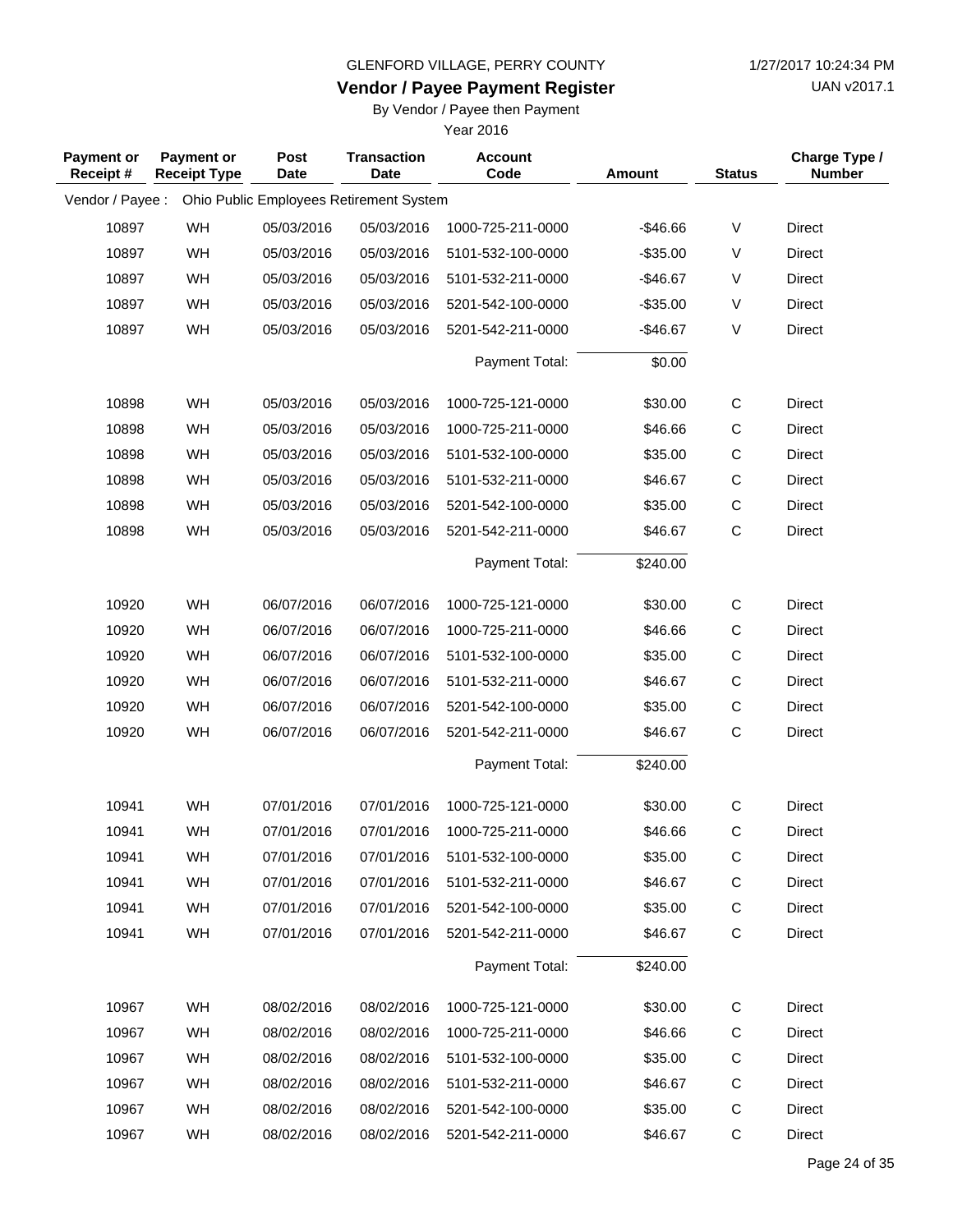UAN v2017.1

### **Vendor / Payee Payment Register**

By Vendor / Payee then Payment

Year 2016

| <b>Payment or</b><br>Receipt# | <b>Payment or</b><br><b>Receipt Type</b> | Post<br><b>Date</b> | <b>Transaction</b><br><b>Date</b> | <b>Account</b><br>Code | <b>Amount</b> | <b>Status</b> | Charge Type /<br><b>Number</b> |
|-------------------------------|------------------------------------------|---------------------|-----------------------------------|------------------------|---------------|---------------|--------------------------------|
|                               |                                          |                     |                                   | Payment Total:         | \$240.00      |               |                                |
| 10987                         | WH                                       | 09/06/2016          | 09/06/2016                        | 1000-725-121-0000      | \$30.00       | $\mathsf C$   | <b>Direct</b>                  |
| 10987                         | WH                                       | 09/06/2016          | 09/06/2016                        | 1000-725-211-0000      | \$46.66       | $\mathsf{C}$  | <b>Direct</b>                  |
| 10987                         | WH                                       | 09/06/2016          | 09/06/2016                        | 5101-532-100-0000      | \$35.00       | $\mathsf C$   | Direct                         |
| 10987                         | WH                                       | 09/06/2016          | 09/06/2016                        | 5101-532-211-0000      | \$46.67       | C             | <b>Direct</b>                  |
| 10987                         | WH                                       | 09/06/2016          | 09/06/2016                        | 5201-542-100-0000      | \$35.00       | $\mathsf C$   | Direct                         |
| 10987                         | WH                                       | 09/06/2016          | 09/06/2016                        | 5201-542-211-0000      | \$46.67       | $\mathsf{C}$  | <b>Direct</b>                  |
|                               |                                          |                     |                                   | Payment Total:         | \$240.00      |               |                                |
| 11011                         | WH                                       | 10/04/2016          | 10/04/2016                        | 1000-725-121-0000      | \$30.00       | $\mathsf C$   | <b>Direct</b>                  |
| 11011                         | WH                                       | 10/04/2016          | 10/04/2016                        | 1000-725-211-0000      | \$46.66       | $\mathsf{C}$  | <b>Direct</b>                  |
| 11011                         | WH                                       | 10/04/2016          | 10/04/2016                        | 5101-532-100-0000      | \$35.00       | C             | <b>Direct</b>                  |
| 11011                         | WH                                       | 10/04/2016          | 10/04/2016                        | 5101-532-211-0000      | \$46.67       | $\mathsf{C}$  | <b>Direct</b>                  |
| 11011                         | WH                                       | 10/04/2016          | 10/04/2016                        | 5201-542-100-0000      | \$35.00       | $\mathsf C$   | Direct                         |
| 11011                         | WH                                       | 10/04/2016          | 10/04/2016                        | 5201-542-211-0000      | \$46.67       | $\mathsf{C}$  | <b>Direct</b>                  |
|                               |                                          |                     |                                   | Payment Total:         | \$240.00      |               |                                |
| 11035                         | WH                                       | 11/01/2016          | 11/01/2016                        | 1000-725-121-0000      | \$30.00       | $\mathsf C$   | <b>Direct</b>                  |
| 11035                         | WH                                       | 11/01/2016          | 11/01/2016                        | 1000-725-211-0000      | \$46.66       | C             | <b>Direct</b>                  |
| 11035                         | WH                                       | 11/01/2016          | 11/01/2016                        | 5101-532-100-0000      | \$35.00       | $\mathsf C$   | <b>Direct</b>                  |
| 11035                         | WH                                       | 11/01/2016          | 11/01/2016                        | 5101-532-211-0000      | \$46.67       | $\mathsf C$   | <b>Direct</b>                  |
| 11035                         | WH                                       | 11/01/2016          | 11/01/2016                        | 5201-542-100-0000      | \$35.00       | C             | <b>Direct</b>                  |
| 11035                         | WH                                       | 11/01/2016          | 11/01/2016                        | 5201-542-211-0000      | \$46.67       | $\mathsf{C}$  | Direct                         |
|                               |                                          |                     |                                   | Payment Total:         | \$240.00      |               |                                |
| 11062                         | WH                                       | 12/06/2016          | 12/06/2016                        | 1000-725-121-0000      | \$30.00       | $\mathsf{C}$  | Direct                         |
| 11062                         | WH                                       | 12/06/2016          | 12/06/2016                        | 1000-725-211-0000      | \$46.66       | C             | Direct                         |
| 11062                         | WH                                       | 12/06/2016          | 12/06/2016                        | 5101-532-100-0000      | \$35.00       | $\mathsf C$   | Direct                         |
| 11062                         | WH                                       | 12/06/2016          | 12/06/2016                        | 5101-532-211-0000      | \$46.67       | C             | Direct                         |
| 11062                         | WH                                       | 12/06/2016          | 12/06/2016                        | 5201-542-100-0000      | \$35.00       | $\mathsf C$   | Direct                         |
| 11062                         | WH                                       | 12/06/2016          | 12/06/2016                        | 5201-542-211-0000      | \$46.67       | $\mathsf C$   | Direct                         |
|                               |                                          |                     |                                   | Payment Total:         | \$240.00      |               |                                |
|                               |                                          |                     |                                   | Vendor Total:          | \$2,880.00    |               |                                |

Vendor / Payee : Ohio Water Development Authority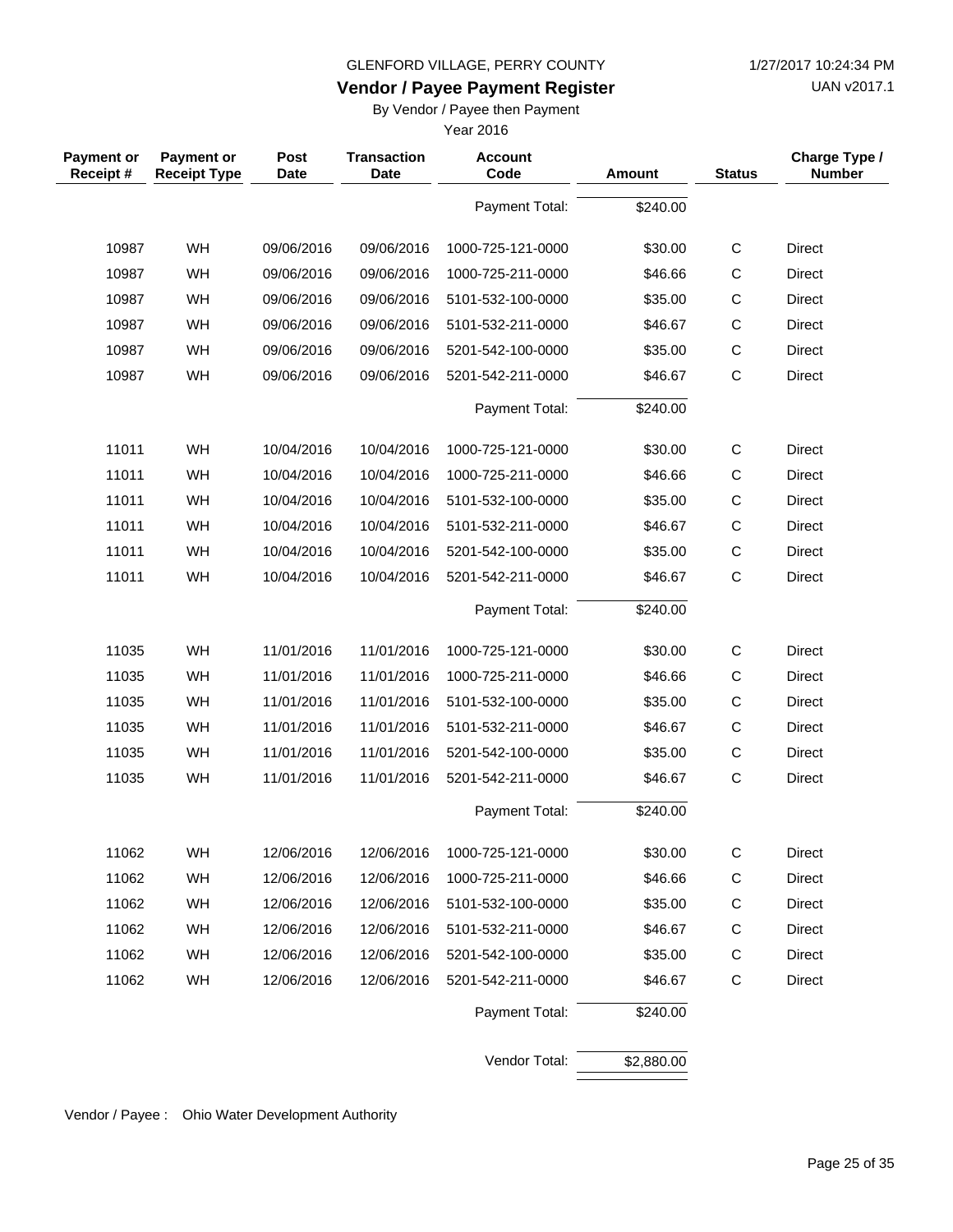UAN v2017.1

### **Vendor / Payee Payment Register**

By Vendor / Payee then Payment

| Payment or<br>Receipt# | Payment or<br><b>Receipt Type</b> | Post<br><b>Date</b>              | <b>Transaction</b><br><b>Date</b> | <b>Account</b><br>Code | Amount     | <b>Status</b> | Charge Type /<br><b>Number</b> |
|------------------------|-----------------------------------|----------------------------------|-----------------------------------|------------------------|------------|---------------|--------------------------------|
| Vendor / Payee :       |                                   | Ohio Water Development Authority |                                   |                        |            |               |                                |
| 10914                  | AW                                | 06/07/2016                       | 06/07/2016                        | 5201-850-710-0000      | \$830.12   | $\mathsf{C}$  | PO 115-2016                    |
|                        |                                   |                                  |                                   | Payment Total:         | \$830.12   |               |                                |
| 11055                  | AW                                | 12/06/2016                       | 12/06/2016                        | 5201-850-710-0000      | \$830.12   | $\mathsf{C}$  | PO 234-2016                    |
|                        |                                   |                                  |                                   | Payment Total:         | \$830.12   |               |                                |
|                        |                                   |                                  |                                   | Vendor Total:          | \$1,660.24 |               |                                |
| Vendor / Payee :       | OmniSite                          |                                  |                                   |                        |            |               |                                |
| 10795                  | AW                                | 01/05/2016                       | 01/05/2016                        | 5201-549-300-0000      | \$144.00   | $\mathsf{C}$  | PO 2-2016                      |
|                        |                                   |                                  |                                   | Payment Total:         | \$144.00   |               |                                |
|                        |                                   |                                  |                                   | Vendor Total:          | \$144.00   |               |                                |
| Vendor / Payee :       | Perry County Auditor              |                                  |                                   |                        |            |               |                                |
| 8-2016                 | <b>CH</b>                         | 04/08/2016                       | 04/08/2016                        | 1000-725-344-0000      | \$365.48   | $\mathsf{C}$  | PO 70-2016                     |
| 8-2016                 | <b>CH</b>                         | 04/08/2016                       | 04/08/2016                        | 2011-620-344-0000      | \$19.41    | $\mathsf{C}$  | PO 70-2016                     |
|                        |                                   |                                  |                                   | Payment Total:         | \$384.89   |               |                                |
| 12-2016                | <b>CH</b>                         | 05/13/2016                       | 05/13/2016                        | 1000-725-344-0000      | \$23.42    | $\mathsf C$   | PO 91-2016                     |
|                        |                                   |                                  |                                   | Payment Total:         | \$23.42    |               |                                |
| 20-2016                | <b>CH</b>                         | 08/26/2016                       | 08/26/2016                        | 1000-725-344-0000      | \$153.62   | $\mathsf{C}$  | PO 165-2016                    |
| 20-2016                | <b>CH</b>                         | 08/26/2016                       | 08/26/2016                        | 2011-620-344-0000      | \$24.93    | $\mathsf{C}$  | PO 165-2016                    |
|                        |                                   |                                  |                                   | Payment Total:         | \$178.55   |               |                                |
|                        |                                   |                                  |                                   | Vendor Total:          | \$586.86   |               |                                |
| Vendor / Payee :       |                                   | Perry County Engineer's Office   |                                   |                        |            |               |                                |
| 10948                  | AW                                | 07/15/2016                       | 07/15/2016                        | 2011-620-400-0000      | \$225.00   | $\mathsf{C}$  | PO 138-2016                    |
|                        |                                   |                                  |                                   | Payment Total:         | \$225.00   |               |                                |
|                        |                                   |                                  |                                   | Vendor Total:          | \$225.00   |               |                                |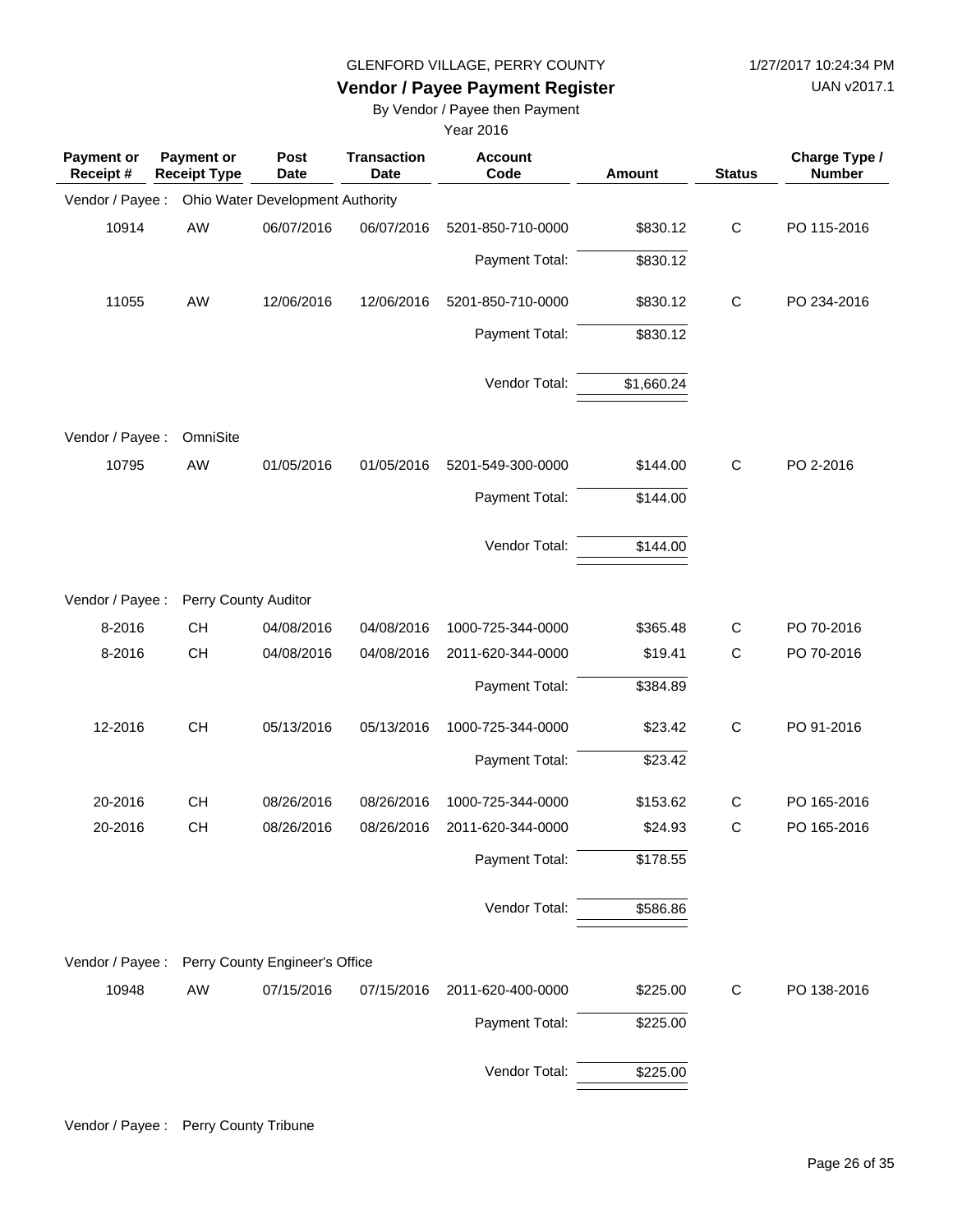UAN v2017.1

# **Vendor / Payee Payment Register**

By Vendor / Payee then Payment

| <b>Payment or</b><br>Receipt # | <b>Payment or</b><br><b>Receipt Type</b> | Post<br><b>Date</b>              | <b>Transaction</b><br><b>Date</b> | <b>Account</b><br>Code | <b>Amount</b> | <b>Status</b> | Charge Type /<br><b>Number</b> |
|--------------------------------|------------------------------------------|----------------------------------|-----------------------------------|------------------------|---------------|---------------|--------------------------------|
| Vendor / Payee :               |                                          | Perry County Tribune             |                                   |                        |               |               |                                |
| 10847                          | AW                                       | 03/22/2016                       | 03/22/2016                        | 2011-730-300-0000      | \$49.60       | $\mathsf{C}$  | PO 49-2016                     |
|                                |                                          |                                  |                                   | Payment Total:         | \$49.60       |               |                                |
|                                |                                          |                                  |                                   | Vendor Total:          | \$49.60       |               |                                |
| Vendor / Payee :               |                                          | Pittsburgh Tank & Tower Co. Inc. |                                   |                        |               |               |                                |
| 11036                          | AW                                       | 11/01/2016                       | 11/01/2016                        | 5101-535-300-0000      | \$1,250.00    | $\mathsf{C}$  | PO 181-2016                    |
|                                |                                          |                                  |                                   | Payment Total:         | \$1,250.00    |               |                                |
|                                |                                          |                                  |                                   | Vendor Total:          | \$1,250.00    |               |                                |
| Vendor / Payee :               |                                          | Ridgeview Lumber & Supply        |                                   |                        |               |               |                                |
| 10859                          | AW                                       | 04/05/2016                       | 04/05/2016                        | 2041-730-400-0000      | \$22.27       | $\mathsf{C}$  | PO 57-2016                     |
| 10859                          | AW                                       | 04/05/2016                       | 04/05/2016                        | 5101-535-400-0000      | \$15.27       | $\mathsf C$   | PO 53-2016                     |
| 10859                          | AW                                       | 04/05/2016                       | 04/05/2016                        | 5101-535-400-0000      | \$55.97       | $\mathsf C$   | PO 57-2016                     |
| 10859                          | AW                                       | 04/05/2016                       | 04/05/2016                        | 5201-549-400-0000      | \$21.49       | $\mathsf C$   | PO 57-2016                     |
|                                |                                          |                                  |                                   | Payment Total:         | \$115.00      |               |                                |
| 10902                          | AW                                       | 05/13/2016                       | 05/13/2016                        | 2011-620-400-0000      | \$211.68      | $\mathsf C$   | PO 89-2016                     |
|                                |                                          |                                  |                                   | Payment Total:         | \$211.68      |               |                                |
| 10915                          | AW                                       | 06/07/2016                       | 06/07/2016                        | 2011-730-420-0000      | \$19.99       | $\mathsf C$   | PO 108-2016                    |
|                                |                                          |                                  |                                   | Payment Total:         | \$19.99       |               |                                |
|                                |                                          |                                  |                                   | Vendor Total:          | \$346.67      |               |                                |
| Vendor / Payee :               | <b>Sharon Phillips</b>                   |                                  |                                   |                        |               |               |                                |
| 11060                          | AW                                       | 12/06/2016                       | 12/06/2016                        | 2041-730-400-0000      | \$31.10       | C             | PO 247-2016                    |
|                                |                                          |                                  |                                   | Payment Total:         | \$31.10       |               |                                |
|                                |                                          |                                  |                                   | Vendor Total:          | \$31.10       |               |                                |
| Vendor / Payee :               | <b>Shriner Plumbing</b>                  |                                  |                                   |                        |               |               |                                |
| 10960                          | AW                                       | 08/02/2016                       | 08/02/2016                        | 2041-730-430-0000      | \$40.00       | $\mathsf{C}$  | PO 150-2016                    |
|                                |                                          |                                  |                                   | Payment Total:         | \$40.00       |               |                                |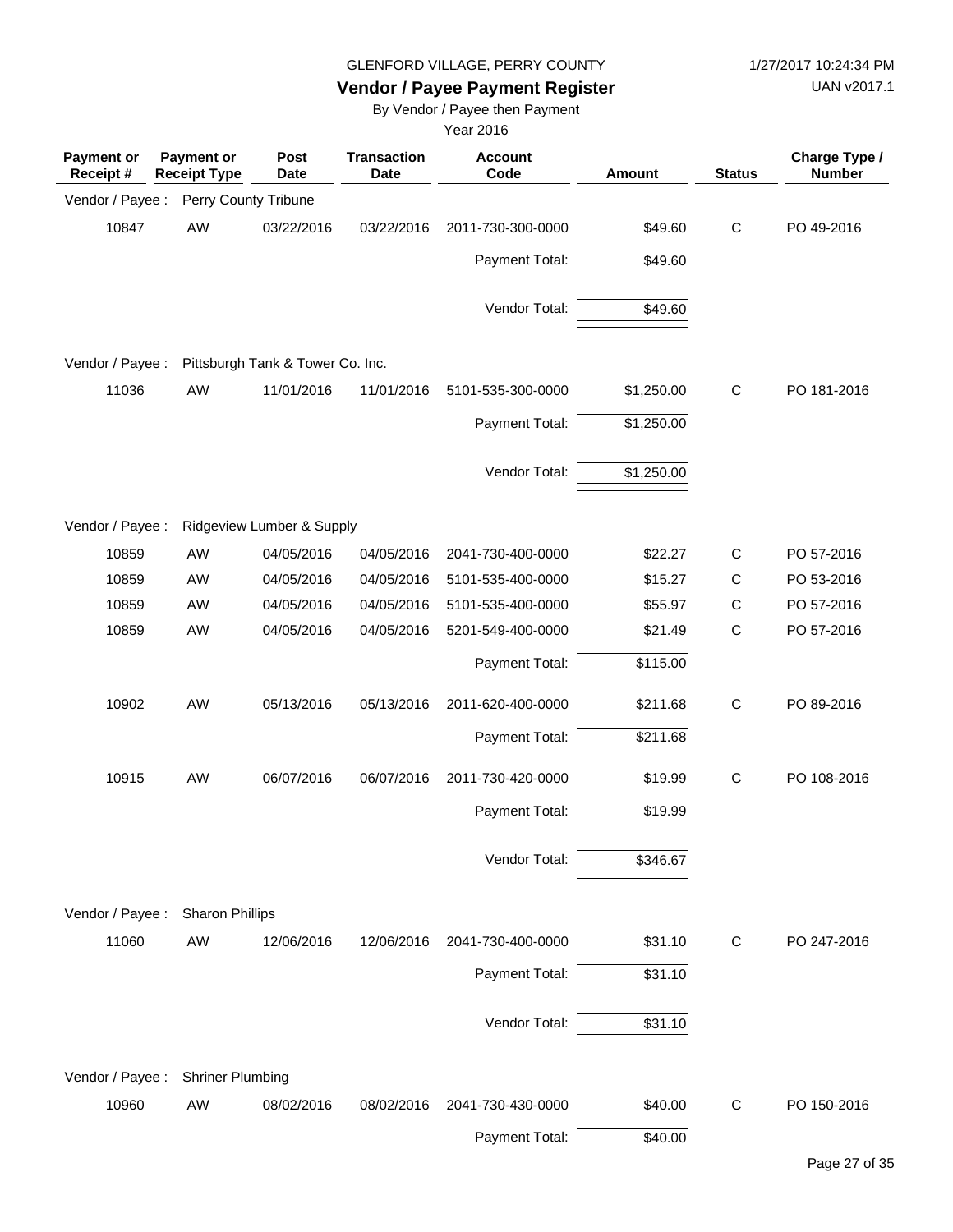UAN v2017.1

### **Vendor / Payee Payment Register**

By Vendor / Payee then Payment

| <b>Payment or</b><br>Receipt# | <b>Payment or</b><br><b>Receipt Type</b> | Post<br><b>Date</b> | <b>Transaction</b><br><b>Date</b> | <b>Account</b><br>Code | Amount   | <b>Status</b> | Charge Type /<br><b>Number</b> |
|-------------------------------|------------------------------------------|---------------------|-----------------------------------|------------------------|----------|---------------|--------------------------------|
| 10979                         | AW                                       | 09/06/2016          | 09/06/2016                        | 2041-730-430-0000      | \$110.05 | $\mathsf C$   | PO 171-2016                    |
|                               |                                          |                     |                                   | Payment Total:         | \$110.05 |               |                                |
|                               |                                          |                     |                                   | Vendor Total:          | \$150.05 |               |                                |
| Vendor / Payee :              | Speedway LLC                             |                     |                                   |                        |          |               |                                |
| 10833                         | AW                                       | 03/01/2016          | 03/01/2016                        | 2011-630-400-0000      | \$39.00  | $\mathsf C$   | PO 9-2016                      |
|                               |                                          |                     |                                   | Payment Total:         | \$39.00  |               |                                |
| 10879                         | AW                                       | 04/22/2016          | 04/22/2016                        | 2011-620-400-0000      | \$32.67  | $\mathsf{C}$  | PO 60-2016                     |
| 10879                         | AW                                       | 04/22/2016          | 04/22/2016                        | 2011-620-400-0000      | \$45.12  | $\mathsf{C}$  | PO 47-2016                     |
|                               |                                          |                     |                                   | Payment Total:         | \$77.79  |               |                                |
| 10923                         | AW                                       | 06/21/2016          | 06/21/2016                        | 2011-620-400-0000      | \$43.98  | $\mathsf{C}$  | PO 96-2016                     |
|                               |                                          |                     |                                   | Payment Total:         | \$43.98  |               |                                |
| 10961                         | AW                                       | 08/02/2016          | 08/02/2016                        | 2011-620-400-0000      | \$49.35  | C             | PO 136-2016                    |
| 10961                         | AW                                       | 08/02/2016          | 08/02/2016                        | 2011-620-400-0000      | \$53.02  | $\mathsf{C}$  | PO 120-2016                    |
|                               |                                          |                     |                                   | Payment Total:         | \$102.37 |               |                                |
| 10980                         | AW                                       | 09/06/2016          | 09/06/2016                        | 2011-620-400-0000      | \$45.62  | $\mathsf{C}$  | PO 144-2016                    |
|                               |                                          |                     |                                   | Payment Total:         | \$45.62  |               |                                |
| 10993                         | AW                                       | 09/21/2016          | 09/21/2016                        | 2011-620-400-0000      | \$46.08  | $\mathsf C$   | PO 182-2016                    |
|                               |                                          |                     |                                   | Payment Total:         | \$46.08  |               |                                |
| 11032                         | AW                                       | 11/01/2016          | 11/01/2016                        | 2011-620-400-0000      | \$44.08  | $\mathsf{C}$  | PO 186-2016                    |
| 11032                         | AW                                       | 11/01/2016          | 11/01/2016                        | 2011-620-400-0000      | \$50.14  | $\mathsf{C}$  | PO 182-2016                    |
|                               |                                          |                     |                                   | Payment Total:         | \$94.22  |               |                                |
| 11043                         | AW                                       | 11/18/2016          | 11/18/2016                        | 2011-620-400-0000      | \$41.66  | $\mathsf{C}$  | PO 220-2016                    |
| 11043                         | AW                                       | 11/18/2016          | 11/18/2016                        | 2011-620-400-0000      | \$47.15  | $\mathsf C$   | PO 213-2016                    |
|                               |                                          |                     |                                   | Payment Total:         | \$88.81  |               |                                |
|                               |                                          |                     |                                   | Vendor Total:          | \$537.87 |               |                                |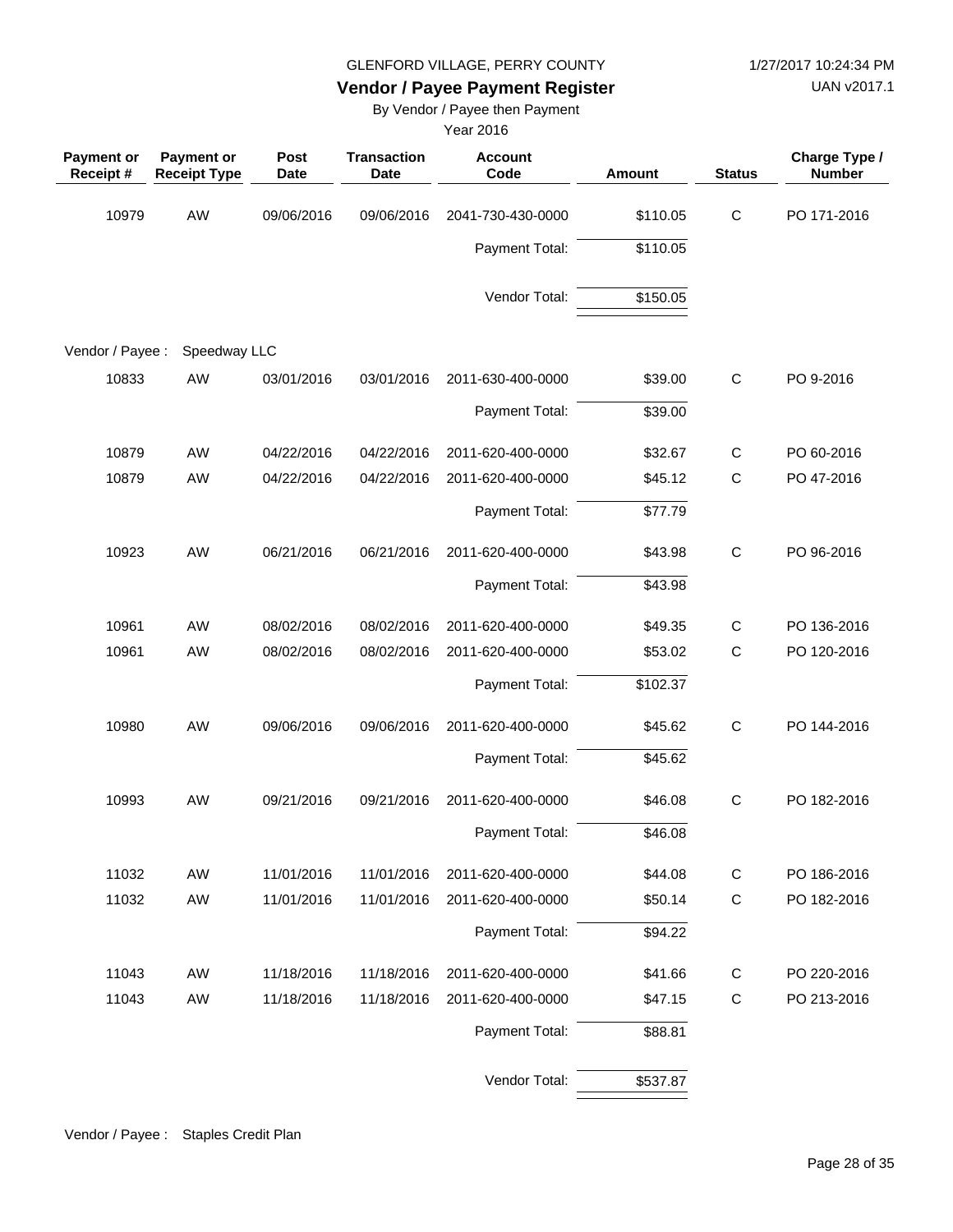UAN v2017.1

# **Vendor / Payee Payment Register**

By Vendor / Payee then Payment

| <b>Payment or</b><br>Receipt # | <b>Payment or</b><br><b>Receipt Type</b> | Post<br><b>Date</b> | <b>Transaction</b><br><b>Date</b> | <b>Account</b><br>Code | <b>Amount</b> | <b>Status</b> | Charge Type /<br><b>Number</b> |
|--------------------------------|------------------------------------------|---------------------|-----------------------------------|------------------------|---------------|---------------|--------------------------------|
| Vendor / Payee :               | Staples Credit Plan                      |                     |                                   |                        |               |               |                                |
| 10814                          | AW                                       | 02/02/2016          | 02/02/2016                        | 1000-790-400-0000      | \$127.55      | $\mathbf C$   | PO 260-2015                    |
| 10814                          | AW                                       | 02/02/2016          | 02/02/2016                        | 1000-790-400-0000      | \$151.22      | $\mathsf{C}$  | PO 5-2016                      |
|                                |                                          |                     |                                   | Payment Total:         | \$278.77      |               |                                |
| 10962                          | AW                                       | 08/02/2016          | 08/02/2016                        | 5101-532-400-0000      | \$69.99       | $\mathsf{C}$  | PO 127-2016                    |
|                                |                                          |                     |                                   | Payment Total:         | \$69.99       |               |                                |
|                                |                                          |                     |                                   | Vendor Total:          | \$348.76      |               |                                |
| Vendor / Payee :               | State Tax Payee                          |                     |                                   |                        |               |               |                                |
| 10787                          | WH                                       | 01/02/2016          | 01/02/2016                        | 1000-715-111-0000      | \$7.40        | $\mathsf C$   | Direct                         |
| 10787                          | WH                                       | 01/02/2016          | 01/02/2016                        | 1000-725-121-0000      | \$29.80       | C             | Direct                         |
| 10787                          | WH                                       | 01/02/2016          | 01/02/2016                        | 5101-532-100-0000      | \$32.54       | $\mathsf C$   | Direct                         |
| 10787                          | WH                                       | 01/02/2016          | 01/02/2016                        | 5201-542-100-0000      | \$32.54       | $\mathsf{C}$  | Direct                         |
|                                |                                          |                     |                                   | Payment Total:         | \$102.28      |               |                                |
|                                |                                          |                     |                                   | Vendor Total:          | \$102.28      |               |                                |
| Vendor / Payee :               | Thomas J. Coleman                        |                     |                                   |                        |               |               |                                |
| 10798                          | AW                                       | 01/05/2016          | 01/05/2016                        | 5201-541-300-0000      | \$1,000.00    | $\mathbf C$   | PO 4-2016                      |
|                                |                                          |                     |                                   | Payment Total:         | \$1,000.00    |               |                                |
| 10807                          | AW                                       | 02/02/2016          | 02/02/2016                        | 5201-541-300-0000      | \$1,000.00    | $\mathbf C$   | PO 15-2016                     |
|                                |                                          |                     |                                   | Payment Total:         | \$1,000.00    |               |                                |
| 10827                          | AW                                       | 03/01/2016          | 03/01/2016                        | 5201-541-300-0000      | \$1,000.00    | С             | PO 34-2016                     |
|                                |                                          |                     |                                   | Payment Total:         | \$1,000.00    |               |                                |
| 10851                          | AW                                       | 04/05/2016          | 04/05/2016                        | 5201-541-300-0000      | \$1,000.00    | $\mathbf C$   | PO 66-2016                     |
|                                |                                          |                     |                                   | Payment Total:         | \$1,000.00    |               |                                |
| 10895                          | AW                                       | 05/03/2016          | 05/03/2016                        | 5201-541-300-0000      | \$1,000.00    | $\mathsf{C}$  | PO 82-2016                     |
|                                |                                          |                     |                                   | Payment Total:         | \$1,000.00    |               |                                |
| 10906                          | AW                                       | 06/07/2016          | 06/07/2016                        | 5201-541-300-0000      | \$1,000.00    | C             | PO 114-2016                    |
|                                |                                          |                     |                                   | Payment Total:         | \$1,000.00    |               |                                |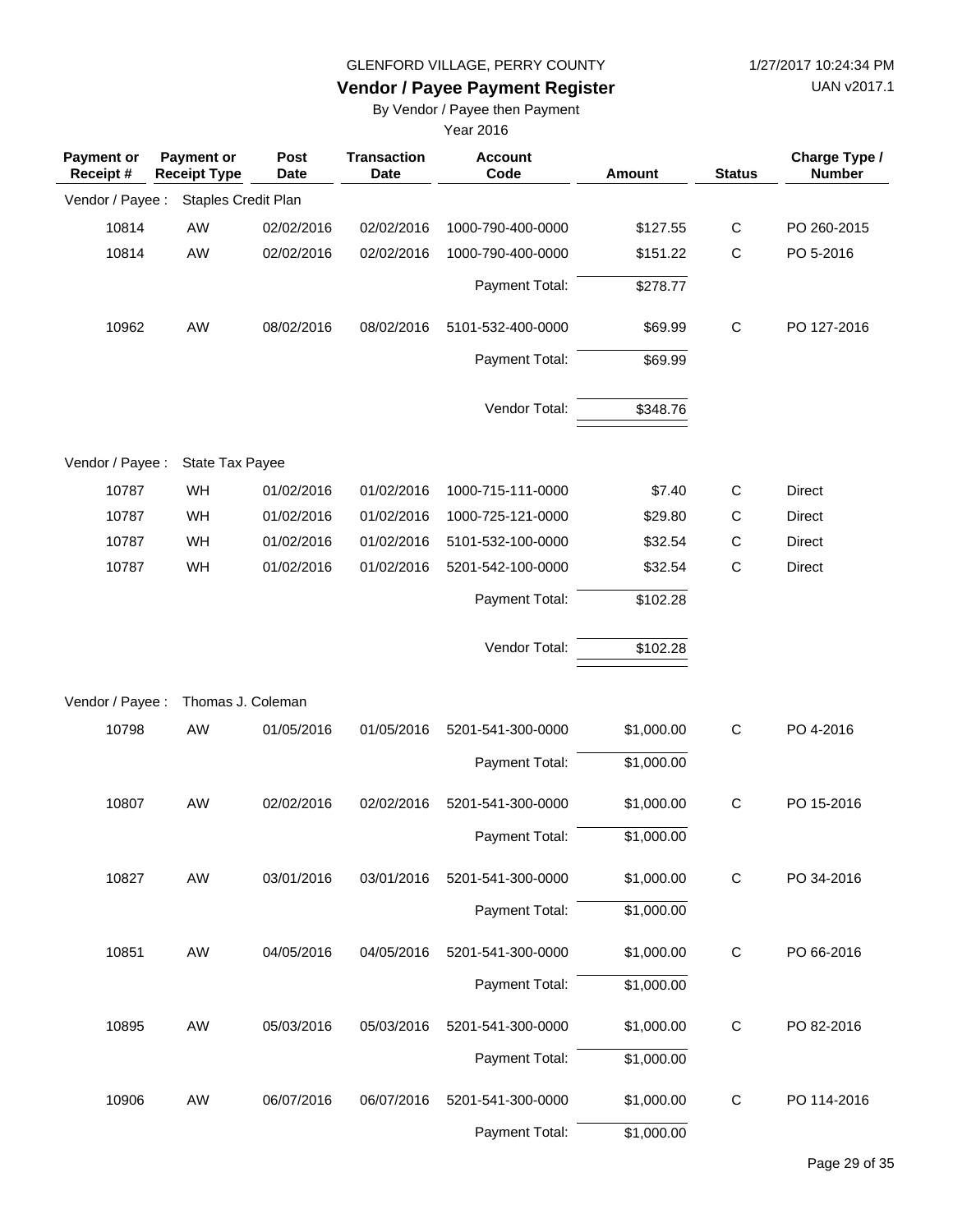UAN v2017.1

# **Vendor / Payee Payment Register**

By Vendor / Payee then Payment

| Payment or<br>Receipt #   | Payment or<br><b>Receipt Type</b> | Post<br>Date             | <b>Transaction</b><br><b>Date</b> | <b>Account</b><br>Code | <b>Amount</b> | <b>Status</b> | Charge Type /<br><b>Number</b> |
|---------------------------|-----------------------------------|--------------------------|-----------------------------------|------------------------|---------------|---------------|--------------------------------|
| 10931                     | AW                                | 07/01/2016               | 07/01/2016                        | 5201-541-300-0000      | \$1,000.00    | $\mathsf C$   | PO 131-2016                    |
|                           |                                   |                          |                                   | Payment Total:         | \$1,000.00    |               |                                |
| 10953                     | AW                                | 08/02/2016               | 08/02/2016                        | 5201-541-300-0000      | \$1,000.00    | $\mathbf C$   | PO 147-2016                    |
|                           |                                   |                          |                                   | Payment Total:         | \$1,000.00    |               |                                |
| 10985                     | AW                                | 09/06/2016               | 09/06/2016                        | 5201-541-300-0000      | \$1,000.00    | $\mathsf{C}$  | PO 173-2016                    |
|                           |                                   |                          |                                   | Payment Total:         | \$1,000.00    |               |                                |
| 11007                     | AW                                | 10/04/2016               | 10/04/2016                        | 5201-541-300-0000      | \$1,000.00    | $\mathsf C$   | PO 198-2016                    |
|                           |                                   |                          |                                   | Payment Total:         | \$1,000.00    |               |                                |
| 11027                     | AW                                | 11/01/2016               | 11/01/2016                        | 5201-541-300-0000      | \$1,000.00    | $\mathbf C$   | PO 218-2016                    |
|                           |                                   |                          |                                   | Payment Total:         | \$1,000.00    |               |                                |
| 11051                     | AW                                | 12/06/2016               | 12/06/2016                        | 5201-541-300-0000      | \$1,000.00    | $\mathsf{C}$  | PO 240-2016                    |
|                           |                                   |                          |                                   | Payment Total:         | \$1,000.00    |               |                                |
|                           |                                   |                          |                                   | Vendor Total:          | \$12,000.00   |               |                                |
| Vendor / Payee :          |                                   | Tokie's Like-Nu Cleaning |                                   |                        |               |               |                                |
| 11033                     | AW                                | 11/01/2016               | 11/01/2016                        | 2011-730-431-0000      | \$130.00      | $\mathsf C$   | PO 212-2016                    |
|                           |                                   |                          |                                   | Payment Total:         | \$130.00      |               |                                |
|                           |                                   |                          |                                   | Vendor Total:          | \$130.00      |               |                                |
|                           |                                   |                          |                                   |                        |               |               |                                |
| Vendor / Payee :<br>10991 | <b>Tom Phillips</b><br>AW         | 09/21/2016               | 09/21/2016                        | 2011-730-431-0000      | \$9.11        | C             | PO 188-2016                    |
|                           |                                   |                          |                                   | Payment Total:         | \$9.11        |               |                                |
|                           |                                   |                          |                                   | Vendor Total:          | \$9.11        |               |                                |
|                           |                                   |                          |                                   |                        |               |               |                                |
| Vendor / Payee :          | <b>Treasurer Of State</b>         |                          |                                   |                        |               |               |                                |
| 2-2016                    | CH                                | 01/29/2016               | 01/30/2016                        | 1000-715-391-0000      | \$16.50       | C             | PO 13-2016                     |
|                           |                                   |                          |                                   | Payment Total:         | \$16.50       |               |                                |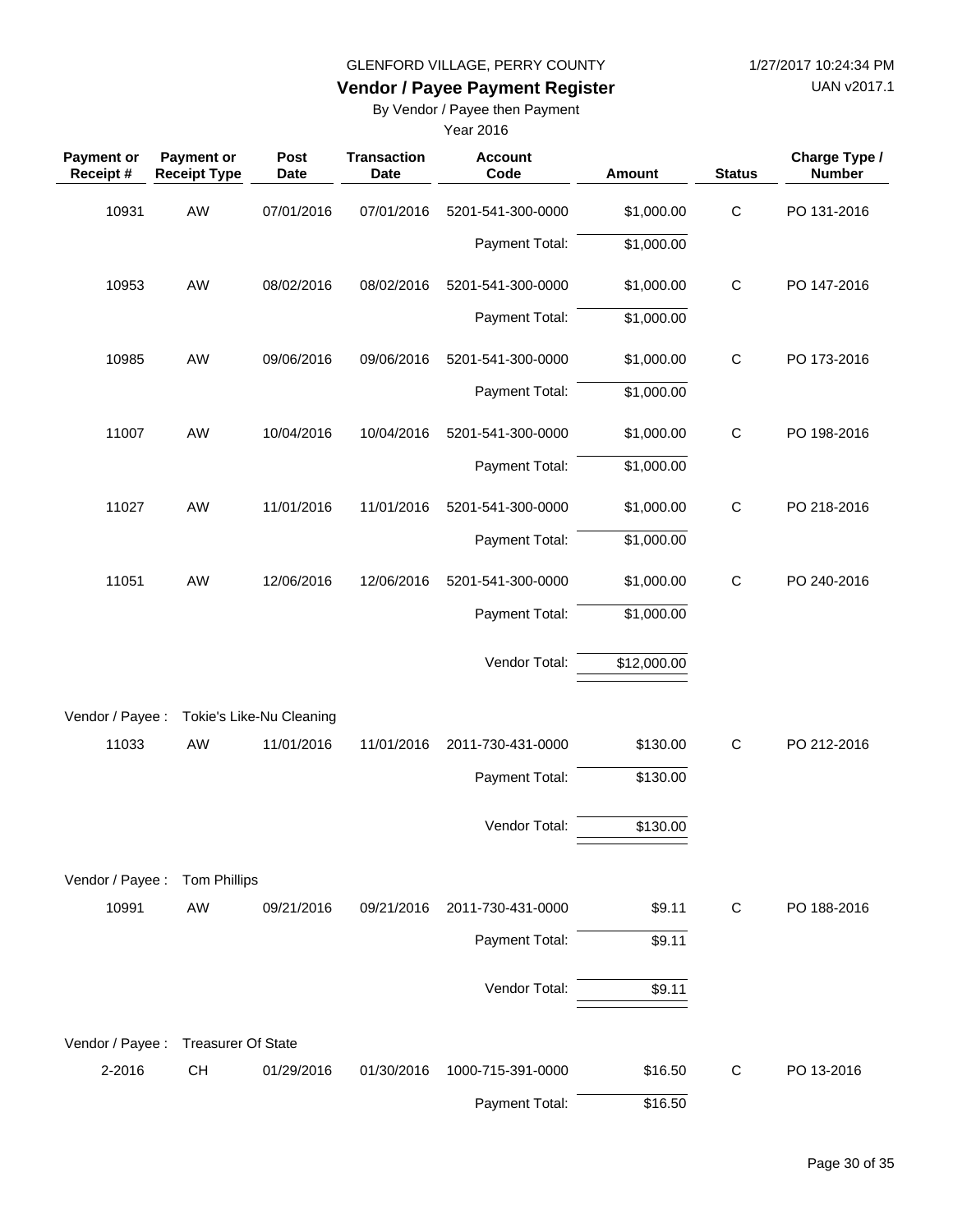UAN v2017.1

# **Vendor / Payee Payment Register**

By Vendor / Payee then Payment

| <b>Payment or</b><br>Receipt# | <b>Payment or</b><br><b>Receipt Type</b> | Post<br><b>Date</b> | <b>Transaction</b><br>Date | <b>Account</b><br>Code | <b>Amount</b>       | <b>Status</b> | Charge Type /<br><b>Number</b> |
|-------------------------------|------------------------------------------|---------------------|----------------------------|------------------------|---------------------|---------------|--------------------------------|
| Vendor / Payee :              | <b>Treasurer Of State</b>                |                     |                            |                        |                     |               |                                |
| 6-2016                        | CH                                       | 03/22/2016          | 03/22/2016                 | 1000-715-391-0000      | \$16.50             | $\mathsf C$   | PO 48-2016                     |
|                               |                                          |                     |                            | Payment Total:         | \$16.50             |               |                                |
| 10-2016                       | <b>CH</b>                                | 05/01/2016          | 05/01/2016                 | 1000-725-391-0000      | \$16.50             | $\mathsf C$   | PO 81-2016                     |
|                               |                                          |                     |                            | Payment Total:         | $\overline{$}16.50$ |               |                                |
| 15-2016                       | <b>CH</b>                                | 06/21/2016          | 06/21/2016                 | 1000-725-391-0000      | \$16.50             | $\mathsf C$   | PO 117-2016                    |
|                               |                                          |                     |                            | Payment Total:         | \$16.50             |               |                                |
| 18-2016                       | <b>CH</b>                                | 07/26/2016          | 07/26/2016                 | 5101-745-341-0000      | \$33.00             | $\mathsf C$   | PO 149-2016                    |
|                               |                                          |                     |                            | Payment Total:         | \$33.00             |               |                                |
| 28-2016                       | <b>CH</b>                                | 12/31/2016          | 01/10/2017                 | 1000-745-341-0000      | \$16.50             | $\mathsf C$   | PO 263-2016                    |
|                               |                                          |                     |                            | Payment Total:         | \$16.50             |               |                                |
| 10797                         | AW                                       | 01/05/2016          | 01/05/2016                 | 5201-543-300-0000      | \$100.00            | $\mathsf{C}$  | PO 257-2015                    |
|                               |                                          |                     |                            | Payment Total:         | \$100.00            |               |                                |
| 10802                         | AW                                       | 01/15/2016          | 01/15/2016                 | 5101-850-710-0000      | \$4,573.17          | $\mathsf{C}$  | PO 1-2016                      |
| 10802                         | AW                                       | 01/15/2016          | 01/15/2016                 | 5101-850-720-0000      | \$353.43            | $\mathsf{C}$  | PO 1-2016                      |
| 10802                         | AW                                       | 01/15/2016          | 01/15/2016                 | 5201-850-710-0000      | \$15,000.00         | $\mathsf C$   | PO 1-2016                      |
|                               |                                          |                     |                            | Payment Total:         | \$19,926.60         |               |                                |
| 10841                         | AW                                       | 03/04/2016          | 03/04/2016                 | 1000-725-348-0000      | \$200.00            | $\mathsf C$   | PO 36-2016                     |
|                               |                                          |                     |                            | Payment Total:         | \$200.00            |               |                                |
| 10848                         | AW                                       | 03/22/2016          | 03/22/2016                 | 5201-542-391-0000      | \$100.00            | $\mathbf C$   | PO 50-2016                     |
|                               |                                          |                     |                            | Payment Total:         | \$100.00            |               |                                |
| 10880                         | AW                                       | 04/22/2016          | 04/22/2016                 | 1000-745-343-0000      | \$762.00            | $\mathbf C$   | PO 69-2016                     |
|                               |                                          |                     |                            | Payment Total:         | \$762.00            |               |                                |
| 10917                         | AW                                       | 06/07/2016          | 06/07/2016                 | 1000-745-343-0000      | \$762.00            | $\mathsf C$   | PO 112-2016                    |
|                               |                                          |                     |                            | Payment Total:         | \$762.00            |               |                                |
| 10922                         | AW                                       | 06/21/2016          | 06/21/2016                 | 5101-850-710-0000      | \$4,641.77          | C             | PO 98-2016                     |
| 10922                         | AW                                       | 06/21/2016          | 06/21/2016                 | 5101-850-720-0000      | \$284.83            | C             | PO 98-2016                     |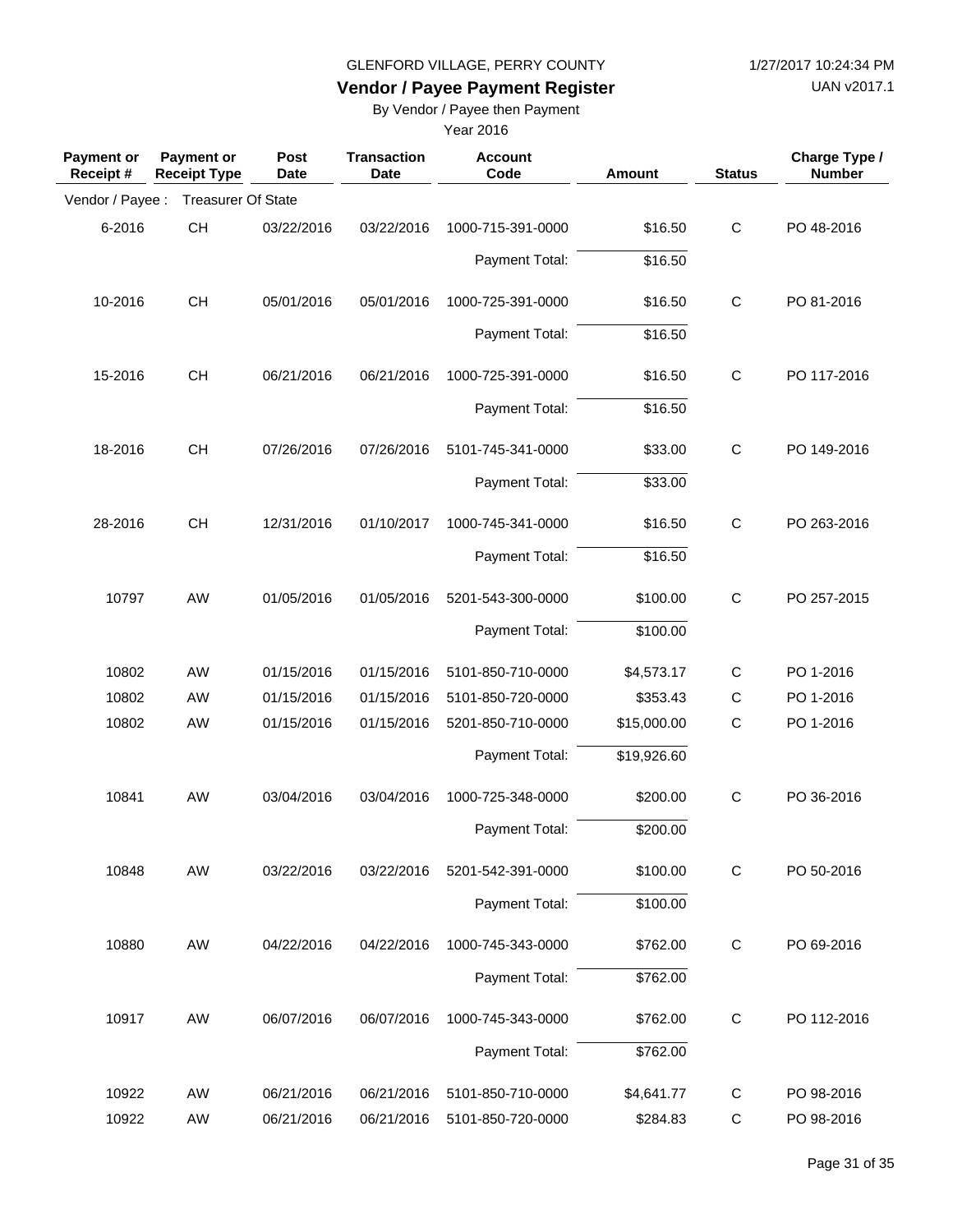UAN v2017.1

# **Vendor / Payee Payment Register**

By Vendor / Payee then Payment

| <b>Payment or</b><br>Receipt# | <b>Payment or</b><br><b>Receipt Type</b> | Post<br><b>Date</b>            | <b>Transaction</b><br><b>Date</b> | <b>Account</b><br>Code | <b>Amount</b> | <b>Status</b> | Charge Type /<br><b>Number</b> |
|-------------------------------|------------------------------------------|--------------------------------|-----------------------------------|------------------------|---------------|---------------|--------------------------------|
| Vendor / Payee :              | <b>Treasurer Of State</b>                |                                |                                   |                        |               |               |                                |
| 10922                         | AW                                       | 06/21/2016                     | 06/21/2016                        | 5201-850-710-0000      | \$15,000.00   | $\mathsf{C}$  | PO 97-2016                     |
|                               |                                          |                                |                                   | Payment Total:         | \$19,926.60   |               |                                |
| 10932                         | AW                                       | 07/01/2016                     | 07/01/2016                        | 5201-542-391-0000      | \$200.00      | $\mathsf{C}$  | PO 133-2016                    |
|                               |                                          |                                |                                   | Payment Total:         | \$200.00      |               |                                |
| 10981                         | <b>AW</b>                                | 09/06/2016                     | 09/06/2016                        | 1000-745-343-0000      | \$762.00      | $\mathsf{C}$  | PO 176-2016                    |
|                               |                                          |                                |                                   | Payment Total:         | \$762.00      |               |                                |
| 11021                         | <b>AW</b>                                | 10/14/2016                     | 10/14/2016                        | 1000-725-348-0000      | \$65.00       | $\mathsf{C}$  | PO 209-2016                    |
|                               |                                          |                                |                                   | Payment Total:         | \$65.00       |               |                                |
| 11057                         | <b>AW</b>                                | 12/06/2016                     | 12/06/2016                        | 5101-531-391-0000      | \$318.72      | $\mathsf{C}$  | PO 229-2016                    |
|                               |                                          |                                |                                   | Payment Total:         | \$318.72      |               |                                |
| 11058                         | <b>AW</b>                                | 12/06/2016                     | 12/06/2016                        | 1000-745-343-0000      | \$762.00      | $\mathsf{C}$  | PO 244-2016                    |
|                               |                                          |                                |                                   | Payment Total:         | \$762.00      |               |                                |
|                               |                                          |                                |                                   | Vendor Total:          | \$44,000.42   |               |                                |
| Vendor / Payee :              |                                          | Tri-County Plumbing & Hardware |                                   |                        |               |               |                                |
| 10842                         | AW                                       | 03/04/2016                     | 03/04/2016                        | 5101-535-400-0000      | \$63.01       | $\mathsf C$   | PO 37-2016                     |
|                               |                                          |                                |                                   | Payment Total:         | \$63.01       |               |                                |
| 10860                         | AW                                       | 04/05/2016                     | 04/05/2016                        | 2011-620-400-0000      | \$41.98       | C             | PO 62-2016                     |
| 10860                         | AW                                       | 04/05/2016                     | 04/05/2016                        | 5101-539-400-0000      | \$43.90       | $\mathsf C$   | PO 62-2016                     |
| 10860                         | AW                                       | 04/05/2016                     | 04/05/2016                        | 5201-549-400-0000      | \$12.28       | $\mathsf C$   | PO 62-2016                     |
|                               |                                          |                                |                                   | Payment Total:         | \$98.16       |               |                                |
| 10949                         | AW                                       | 07/15/2016                     | 07/15/2016                        | 2011-730-420-0000      | \$18.10       | $\mathsf{C}$  | PO 139-2016                    |
| 10949                         | AW                                       | 07/15/2016                     | 07/15/2016                        | 2041-730-300-0000      | \$225.00      | $\mathsf C$   | PO 139-2016                    |
|                               |                                          |                                |                                   | Payment Total:         | \$243.10      |               |                                |
| 10963                         | AW                                       | 08/02/2016                     | 08/02/2016                        | 2011-730-420-0000      | \$12.28       | $\mathsf{C}$  | PO 155-2016                    |
| 10963                         | AW                                       | 08/02/2016                     | 08/02/2016                        | 5101-535-400-0000      | \$30.49       | $\mathsf C$   | PO 155-2016                    |
|                               |                                          |                                |                                   | Payment Total:         | \$42.77       |               |                                |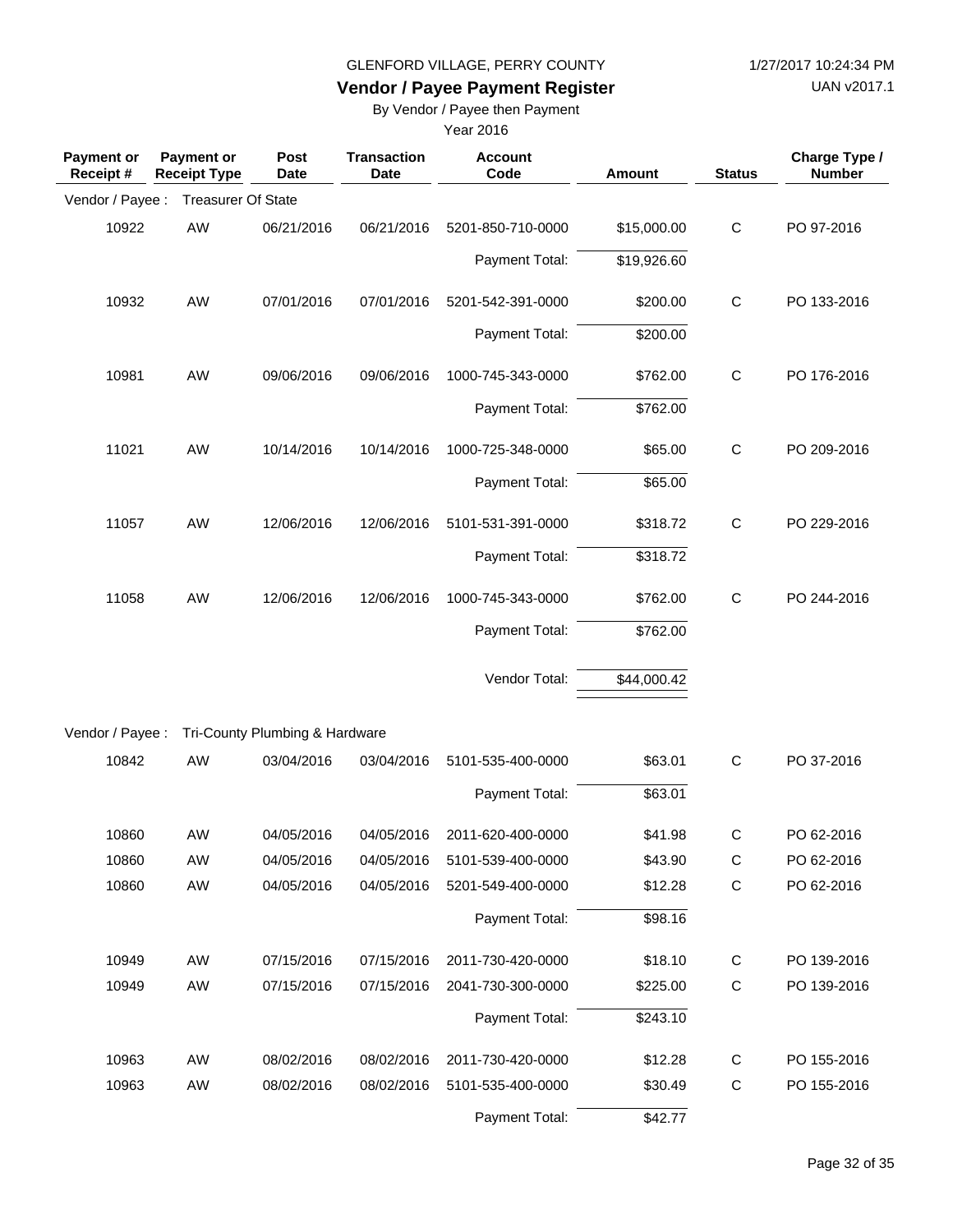UAN v2017.1

# **Vendor / Payee Payment Register**

By Vendor / Payee then Payment

| <b>Payment or</b><br>Receipt # | <b>Payment or</b><br><b>Receipt Type</b> | Post<br><b>Date</b>            | <b>Transaction</b><br><b>Date</b> | <b>Account</b><br>Code | Amount     | <b>Status</b> | Charge Type /<br><b>Number</b> |
|--------------------------------|------------------------------------------|--------------------------------|-----------------------------------|------------------------|------------|---------------|--------------------------------|
| Vendor / Payee :               |                                          | Tri-County Plumbing & Hardware |                                   |                        |            |               |                                |
| 11008                          | AW                                       | 10/04/2016                     | 10/04/2016                        | 2011-620-400-0000      | \$34.48    | $\mathsf{C}$  | PO 199-2016                    |
|                                |                                          |                                |                                   | Payment Total:         | \$34.48    |               |                                |
| 11059                          | AW                                       | 12/06/2016                     | 12/06/2016                        | 2011-620-400-0000      | \$25.56    | $\mathsf{C}$  | PO 241-2016                    |
| 11059                          | AW                                       | 12/06/2016                     | 12/06/2016                        | 5101-532-400-0000      | \$12.16    | $\mathsf{C}$  | PO 241-2016                    |
|                                |                                          |                                |                                   | Payment Total:         | \$37.72    |               |                                |
|                                |                                          |                                |                                   | Vendor Total:          | \$519.24   |               |                                |
|                                |                                          |                                |                                   |                        |            |               |                                |
| Vendor / Payee :               |                                          | Ultimate Enterprises Inc.      |                                   |                        |            | $\mathsf{C}$  |                                |
| 11009                          | AW                                       | 10/04/2016                     | 10/04/2016                        | 5101-535-300-0000      | \$2,000.00 |               | PO 200-2016                    |
|                                |                                          |                                |                                   | Payment Total:         | \$2,000.00 |               |                                |
|                                |                                          |                                |                                   | Vendor Total:          | \$2,000.00 |               |                                |
| Vendor / Payee :               | Underwood's Inc.                         |                                |                                   |                        |            |               |                                |
| 10820                          | AW                                       | 02/09/2016                     | 02/09/2016                        | 5101-535-400-0000      | \$56.24    | $\mathsf{C}$  | PO 18-2016                     |
| 10820                          | <b>AW</b>                                | 02/09/2016                     | 02/09/2016                        | 5201-549-430-0000      | \$81.81    | $\mathsf{C}$  | PO 18-2016                     |
|                                |                                          |                                |                                   | Payment Total:         | \$138.05   |               |                                |
| 10903                          | AW                                       | 05/13/2016                     | 05/13/2016                        | 2011-620-400-0000      | \$295.85   | $\mathsf{C}$  | PO 90-2016                     |
|                                |                                          |                                |                                   | Payment Total:         | \$295.85   |               |                                |
| 10983                          | AW                                       | 09/06/2016                     | 09/06/2016                        | 5201-549-400-0000      | \$1.50     | C             | PO 175-2016                    |
|                                |                                          |                                |                                   | Payment Total:         | \$1.50     |               |                                |
|                                |                                          |                                |                                   | Vendor Total:          | \$435.40   |               |                                |
| Vendor / Payee :               | US Bank                                  |                                |                                   |                        |            |               |                                |
| 4-2016                         | CH                                       | 02/26/2016                     | 02/26/2016                        | 5201-542-391-0000      | \$45.00    | $\mathsf{C}$  | PO 27-2016                     |
|                                |                                          |                                |                                   | Payment Total:         | \$45.00    |               |                                |
| 9-2016                         | <b>CH</b>                                | 04/26/2016                     | 04/26/2016                        | 1000-725-391-0000      | \$6.00     | $\mathsf{C}$  | PO 76-2016                     |
|                                |                                          |                                |                                   | Payment Total:         | \$6.00     |               |                                |
| 13-2016                        | <b>CH</b>                                | 05/13/2016                     | 05/13/2016                        | 1000-725-391-0000      | \$6.00     | C             | PO 92-2016                     |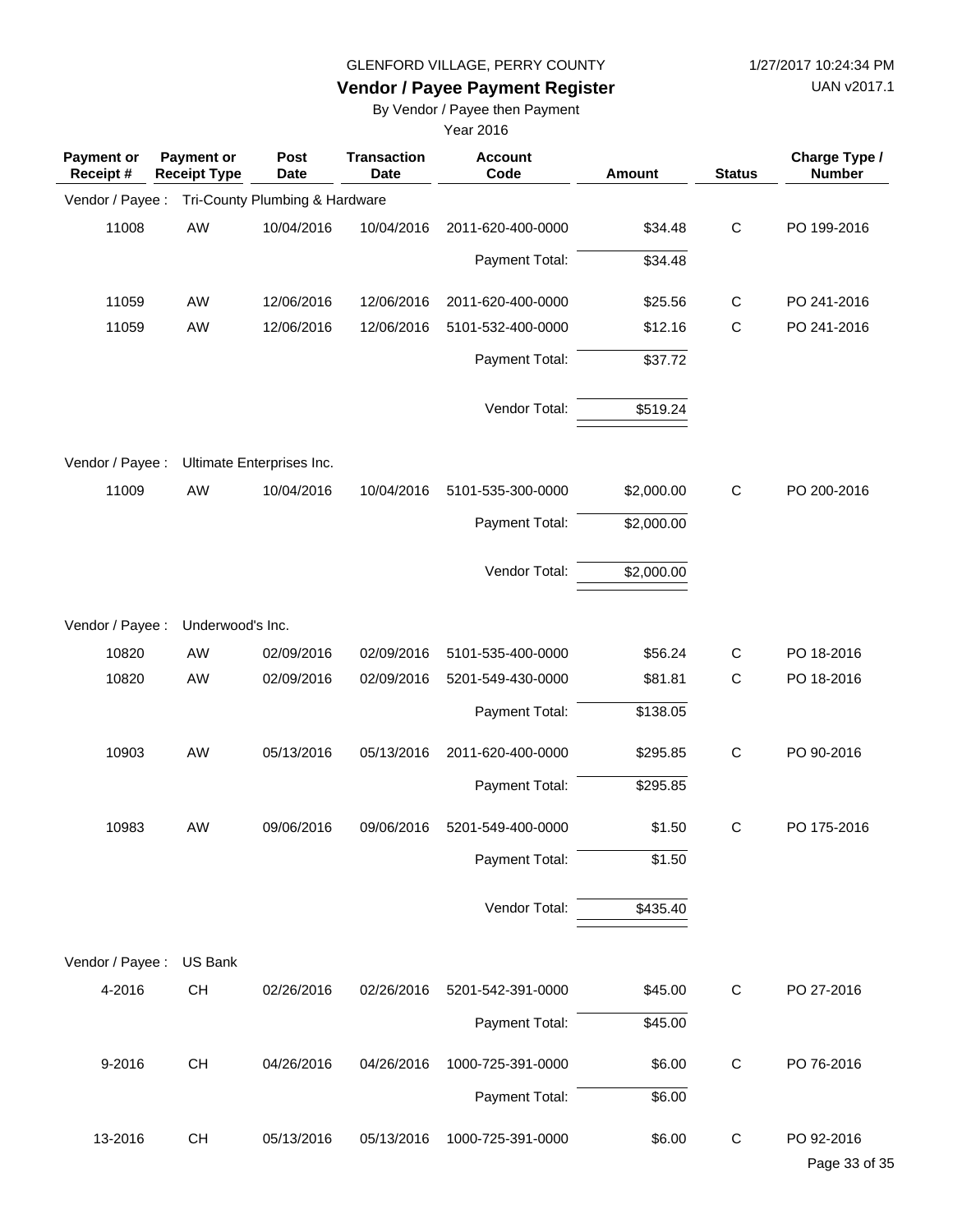UAN v2017.1

# **Vendor / Payee Payment Register**

By Vendor / Payee then Payment

| <b>Payment or</b><br>Receipt # | <b>Payment or</b><br><b>Receipt Type</b> | Post<br><b>Date</b> | <b>Transaction</b><br><b>Date</b> | <b>Account</b><br>Code | <b>Amount</b> | <b>Status</b> | Charge Type /<br><b>Number</b> |
|--------------------------------|------------------------------------------|---------------------|-----------------------------------|------------------------|---------------|---------------|--------------------------------|
| Vendor / Payee :               | US Bank                                  |                     |                                   |                        |               |               |                                |
|                                |                                          |                     |                                   | Payment Total:         | \$6.00        |               |                                |
| 16-2016                        | <b>CH</b>                                | 06/21/2016          | 06/21/2016                        | 1000-725-391-0000      | \$6.00        | $\mathsf{C}$  | PO 122-2016                    |
|                                |                                          |                     |                                   | Payment Total:         | \$6.00        |               |                                |
| 24-2016                        | <b>CH</b>                                | 10/14/2016          | 10/14/2016                        | 1000-745-341-0000      | \$77.00       | $\mathsf{C}$  | PO 210-2016                    |
|                                |                                          |                     |                                   | Payment Total:         | \$77.00       |               |                                |
| 27-2016                        | CH                                       | 12/27/2016          | 12/27/2016                        | 1000-745-341-0000      | \$10.01       | $\mathsf C$   | PO 252-2016                    |
|                                |                                          |                     |                                   | Payment Total:         | \$10.01       |               |                                |
|                                |                                          |                     |                                   | Vendor Total:          | \$150.01      |               |                                |
| Vendor / Payee :               | <b>US Postmaster</b>                     |                     |                                   |                        |               |               |                                |
| 10821                          | AW                                       | 02/09/2016          | 02/09/2016                        | 5101-532-322-0000      | \$113.25      | $\mathsf{C}$  | PO 23-2016                     |
| 10821                          | AW                                       | 02/09/2016          | 02/09/2016                        | 5201-542-322-0000      | \$113.25      | $\mathsf C$   | PO 23-2016                     |
|                                |                                          |                     |                                   | Payment Total:         | \$226.50      |               |                                |
| 10918                          | AW                                       | 06/07/2016          | 06/07/2016                        | 5101-532-322-0000      | \$227.50      | $\mathsf{C}$  | PO 116-2016                    |
| 10918                          | AW                                       | 06/07/2016          | 06/07/2016                        | 5201-542-322-0000      | \$227.50      | $\mathsf{C}$  | PO 116-2016                    |
|                                |                                          |                     |                                   | Payment Total:         | \$455.00      |               |                                |
| 10994                          | AW                                       | 09/21/2016          | 09/21/2016                        | 1000-790-400-0000      | \$47.00       | $\mathsf{C}$  | PO 180-2016                    |
|                                |                                          |                     |                                   | Payment Total:         | \$47.00       |               |                                |
|                                |                                          |                     |                                   | Vendor Total:          | \$728.50      |               |                                |
| Vendor / Payee :               | <b>USA Bluebook</b>                      |                     |                                   |                        |               |               |                                |
| 10982                          | AW                                       | 09/06/2016          | 09/06/2016                        | 5101-535-400-0000      | \$97.92       | $\mathsf{C}$  | PO 159-2016                    |
|                                |                                          |                     |                                   | Payment Total:         | \$97.92       |               |                                |
|                                |                                          |                     |                                   | Vendor Total:          | \$97.92       |               |                                |
| Vendor / Payee :               | Wichert Insurance                        |                     |                                   |                        |               |               |                                |
| 10964                          | AW                                       | 08/02/2016          | 08/02/2016                        | 1000-725-351-0000      | \$100.00      | $\mathsf{C}$  | PO 151-2016                    |